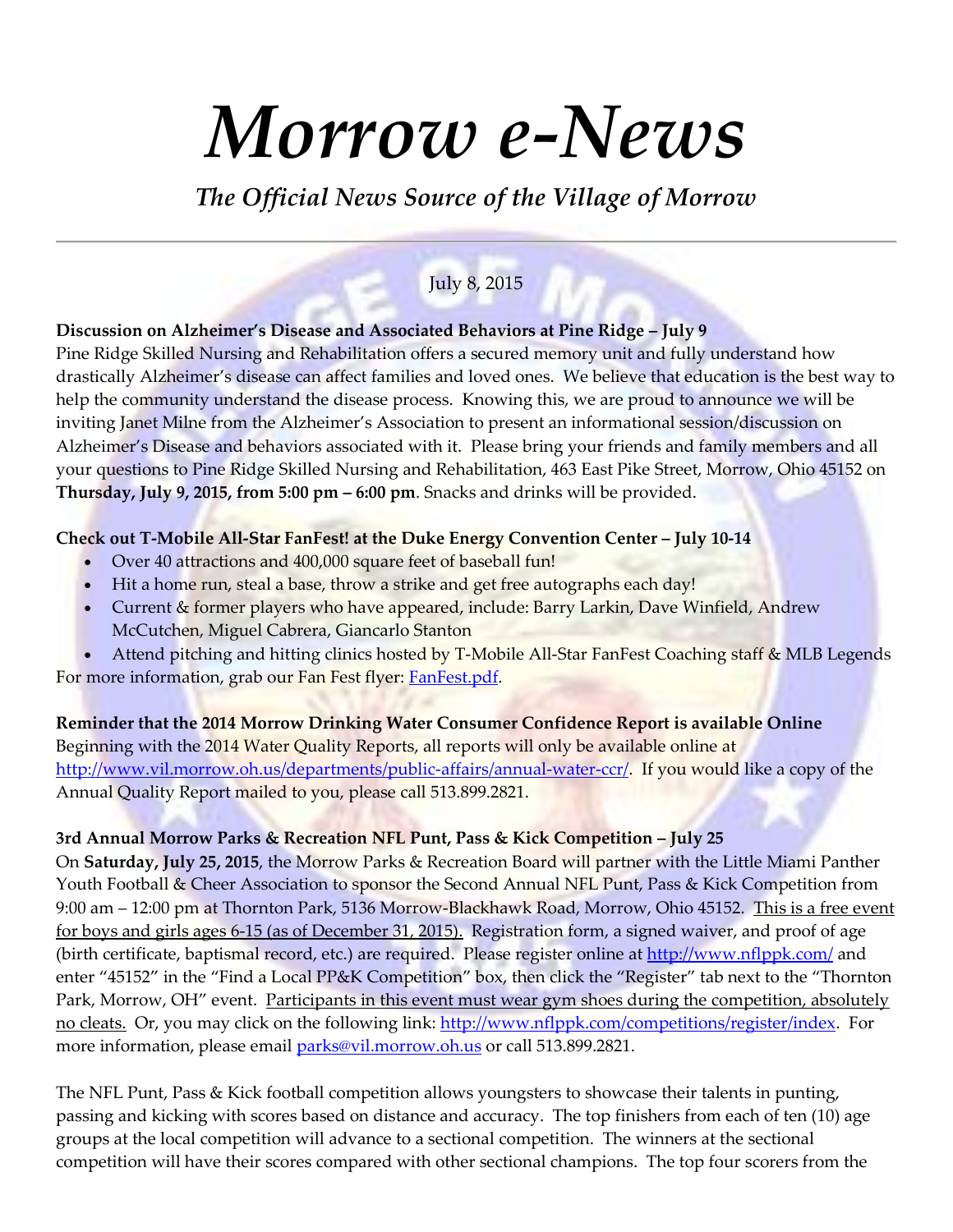pool of sectional champions advance to the Cincinnati Bengals Team Championship, to be held at one of their games in November or December of 2015. Age-group champions at the sectional level will be declared NFL Punt, Pass & Kick team champions. The top four finishers in the boys' and girls' divisions within each age bracket from the pool of all Team Champions will qualify for the National Finals at an NFL playoff game in January 2016. The details of this event are as follows:

- What: Morrow Parks & Recreation Third Annual NFL Punt, Pass & Kick Competition
- When: **10:00 am – 12:00 pm Saturday, July 25, 2015**
- Where: Thornton Park, 5136 Morrow-Blackhawk Road, Morrow, Ohio 45152
- Who: Boys & Girls ages 6-15 are encouraged to register and participate in the fun, free event
- Cost: FREE!

# **Employment Opportunities at the Village of Morrow: 2015 Summer Youth Employment Program** *Several SYEP Positions are Available with the Village of Morrow* **– APPLY NOW!**

Are you or someone you know looking for Summer employment? Are you between the ages of 16-24? Do you want to make \$8.10 per hour? If so, consider applying for the 2015 Warren County Jobs & Family Services Summer Youth Employment Program. Applications are currently being accepted. Here's what you need to do: 1. Complete an Employment Application:

- a. Applications are available online at [www.co.warren.oh.us/humanservices](http://www.co.warren.oh.us/humanservices)
- b. At Warren County Department of Human Services
- c. At Ohio Means Jobs of Warren County
- d. Or request on be sent via mail to your home
- 2. Complete the Employment Questionnaire
- 3. Submit your application to:

Warren County JFS, Division of Human Services

- 416 East Silver Street
- Lebanon, Ohio 45036

Attn: Summer Youth Employment Program

Or via fax to 513.695.2940

For questions or to request an application, please call 513.695.1420 or email [summeryouth83@gmail.com.](mailto:summeryouth83@gmail.com) For more information, please visit [http://www.co.warren.oh.us/humanservices/programs/summerYouthEmployment.aspx.](http://www.co.warren.oh.us/humanservices/programs/summerYouthEmployment.aspx)

# Interested Employers/Worksites

Becoming a worksite for the 2015 TANF Summer Youth Employment Program is easy and rewarding. Here are some great reasons to take advantage of this opportunity.

- Warren County Job & Family Services (WCDJFS) has a partnership with Warren County Educational Services to pay all youth wages and workers compensation coverage.
- Pre-employment paperwork, pre-screening and interviewing completed by WCDJFS.
- Youth can work up to 40 hours a week.
- You can help youth in our community develop valuable work skills.
- You can assist youth with exploring career interests.
- The program connects youth with other workforce programs offered by Ohio Means Jobs of Warren County.

If you are interested in becoming a worksite for the 2015 Summer Youth Employment Program please contact: Matt Fetty ∙ Ohio Means Jobs of Warren County ∙ 300 East Silver Street ∙ Lebanon, OH 45036 513-695-3032 ∙ fettmb@ohioworkforce.com

# **Home Girl Décor Grand Opening – August 1**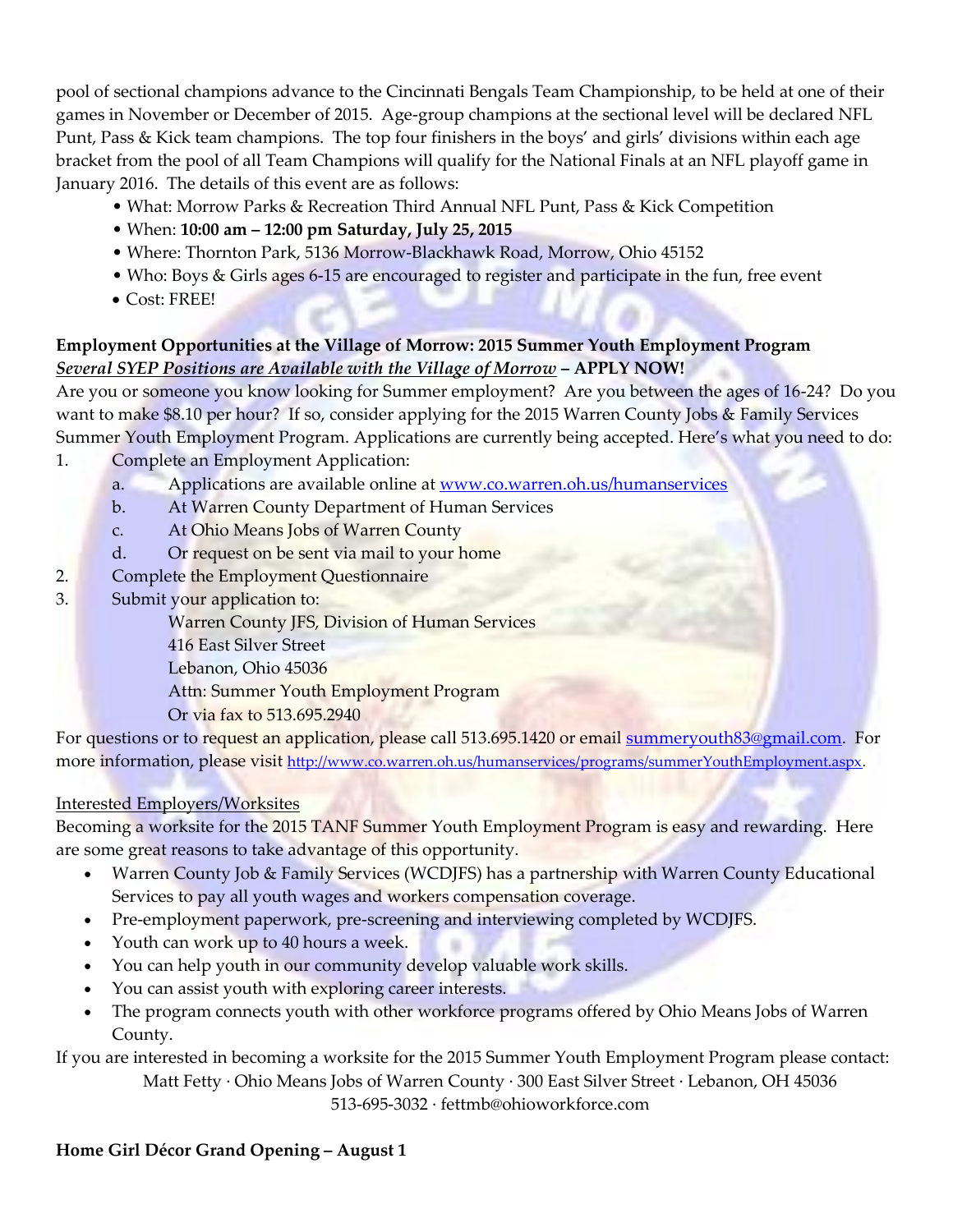Please join us in welcoming Morrow's newest business Home Girl Décor. Home Girl Décor's grand opening is scheduled for Saturday, August 1, 2015, from 11:00 am – 6:00 pm at 308 West Pike Street, Morrow, Ohio 45152.

#### **Bonnybrook Farms' Chuck Wagon Dinner Rides – Saturdays, June – September**

5:00 pm – 9:00 pm every Saturday in June, July, August & September. Bonnybrook Farms' Chuck Wagon Dinner Ride offers a FUN evening of GREAT food and camaraderie for families, friends and \*groups of all sizes. Price (includes dinner and all activities!):

**JORN** Adults \$40 Children ages 5 – 12 \$28 Children 4 and younger – no charge Group Pricing (15+ Paid Admissions) Adults \$38 Children ages 5 – 12 \$26 Children 4 and younger – no charge Reservations are necessary. Credit Card required to hold reservation. \*Other weekends and weekdays available for large groups. Call for pricing.

For information or reservations call 937.289.2500 or [ContactUs@BonnybrookFarms.com.](mailto:ContactUs@BonnybrookFarms.com)

## **Third Annual Morrow Police Department National Night Out Against Crime – August 4**

On Tuesday, August 4, 2015, from 5:00 pm – 7:00 pm, the Morrow Police Department will hold their Third Annual National Night Out Against Crime event. Over 75 people attended last year's event and enjoyed free hot dogs, soda and water, inspected police vehicles, learned about the Morrow Neighborhood Watch Program, received free literature on a variety of topics and spoke with officers from the Morrow Police Department, Ohio Highway Patrol, Warren County Sheriff's Department and Ohio Department of Natural Resources Village, as well as local elected officials, candidates for office and Village staff. Please plan to join us for an even bigger event this year.

The National Association of Town Watch began the National Night Out program in 1984 as an effort to promote involvement in crime prevention activities, police-community partnerships, neighborhood camaraderie, and send a message to criminals letting them know that neighborhoods are organized and fighting back. National Night Out now involves over 37.8 million people and 16,124 communities from all fifty states, U.S. Territories, Canadian cities, and military bases worldwide. NATW's Executive Director, Matt Peskin said, "It's a wonderful opportunity for communities nationwide to promote police-community partnerships, crime prevention, and neighborhood camaraderie. While the one night is certainly not an answer to crime, drugs and violence, National Night Out represents the kind of spirit, energy and determination to help make neighborhoods a safer place year round. The night celebrates safety and crime prevention successes and works to expand and strengthen programs for the next 364 days."

**Warren County Soil and Water Conservation District's [Big Tree Contest: Sycamore](http://www.warrenswcd.com/warren-county-soil-water-blog/big-tree-contest-sycamore) – Contest Ends August 7** Do you have Warren County's largest Sycamore tree? We are in search of this year's Big Tree Contest winner, will it be you? To Enter the Contest:

1. Measure the circumference of your tree at four feet up from the base and make a rough estimate of the tree's height.

2. Call the District with the tree's measurements and your contact information between 8:00 am - 4:30 pm Monday - Friday. **Deadline to enter is August 7, 2015**.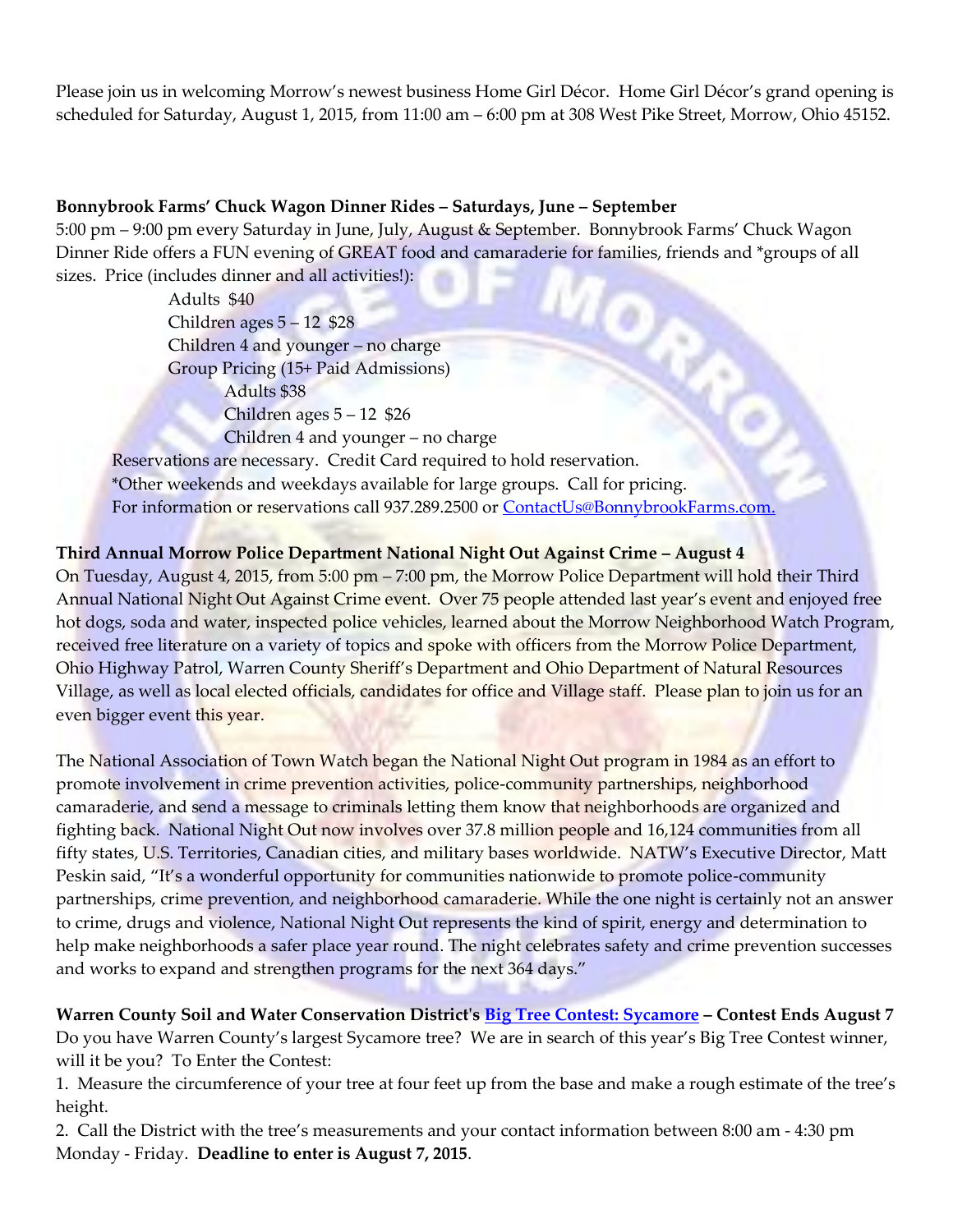3. If your entry is among the largest we will contact you to make arrangements to have the tree measured by our judges.

The winner will receive a plaque commemorating the tree, which will be presented at the District's Annual Banquet on Wednesday, August 26, 2015, at Valley Vineyards.

## Facts:

An American Sycamore tree can often be easily distinguished from other trees by its exfoliating bark which flakes off in irregular masses, leaving the surface mottled, and greenish-white, gray and brown. The explanation for this characteristic is found in the rigid texture of the bark tissue which lacks the elasticity of the bark of other trees, so it is incapable of stretching to accommodate the growth of wood underneath. A Sycamore tree can grow to massive proportion, typically reaching up to 100-130 feet high and 5-7 feet in diameter when grown in deep soils. Ohio claims the largest known specimen in the United States measuring 132 ft. high and 341 inches in circumference located in Franklin County.

# **Little Miami Half Marathon & 10K – August 16**

The Little Miami Half Marathon and 10K near Cincinnati is a flat and fast scenic race run along the banks of the Little Miami River on **Sunday, August 16, 2015**. Are you training for a fall marathon or half marathon? This Cincinnati Half Marathon is a perfect tune-up! Plus, the entire course is run on a shaded bike path, which is a big bonus during Ohio's humid summer months! For more information and to register, please visit [http://ohiorunning.com/LittleMiamiHalf/.](http://ohiorunning.com/LittleMiamiHalf/)

# **Morrow Parks & Recreation Board Announces 2015 Calendar of Events**

The Village of Morrow Parks & Recreation Board is pleased to announce their 2015 Calendar of Events:

- **April 11, 2015**: 3rd Annual Spring Clean Up, 1:00 pm 4:00pm at Phegley Park
- **July 25, 2015**: 3rd Annual NFL Punt, Pass & Kick Competition, 10:00 am 12:00 pm at Thornton Park
- **August 22, 2015**: Family Summer Movie Night, 7:00pm at Phegley Park
- **November 28, 2015**: 3rd Annual Christmas on Main, 4:00 pm 8:00 pm Main Street

For more information on these events, please email [parks@vil.morrow.oh.us.](mailto:parks@vil.morrow.oh.us)

## **Second Round of Pavers to be Ordered Soon for the Morrow Veterans Memorial**

The first round of 87 engraved  $4'' \times 8''$  brick pavers were recently set at the Morrow Veteran's Memorial. Orders for the second set of engraved brick pavers are currently being accepted. As soon as enough paver orders are received, another order will be processed and set in early summer.

Engraved 4" x 8" brick pavers with veteran's names may be purchased for \$30.00 each. If you are interested in purchasing a brick or making a donation to help with the construction of the Park, please contact the Village Office at (513) 899-2821 for a brick form. Please make your check payable to Morrow VFW Post 8202. Please mail your completed brick form to:

Morrow VFW Post 8202 P.O. Box 115 Morrow OH 45152

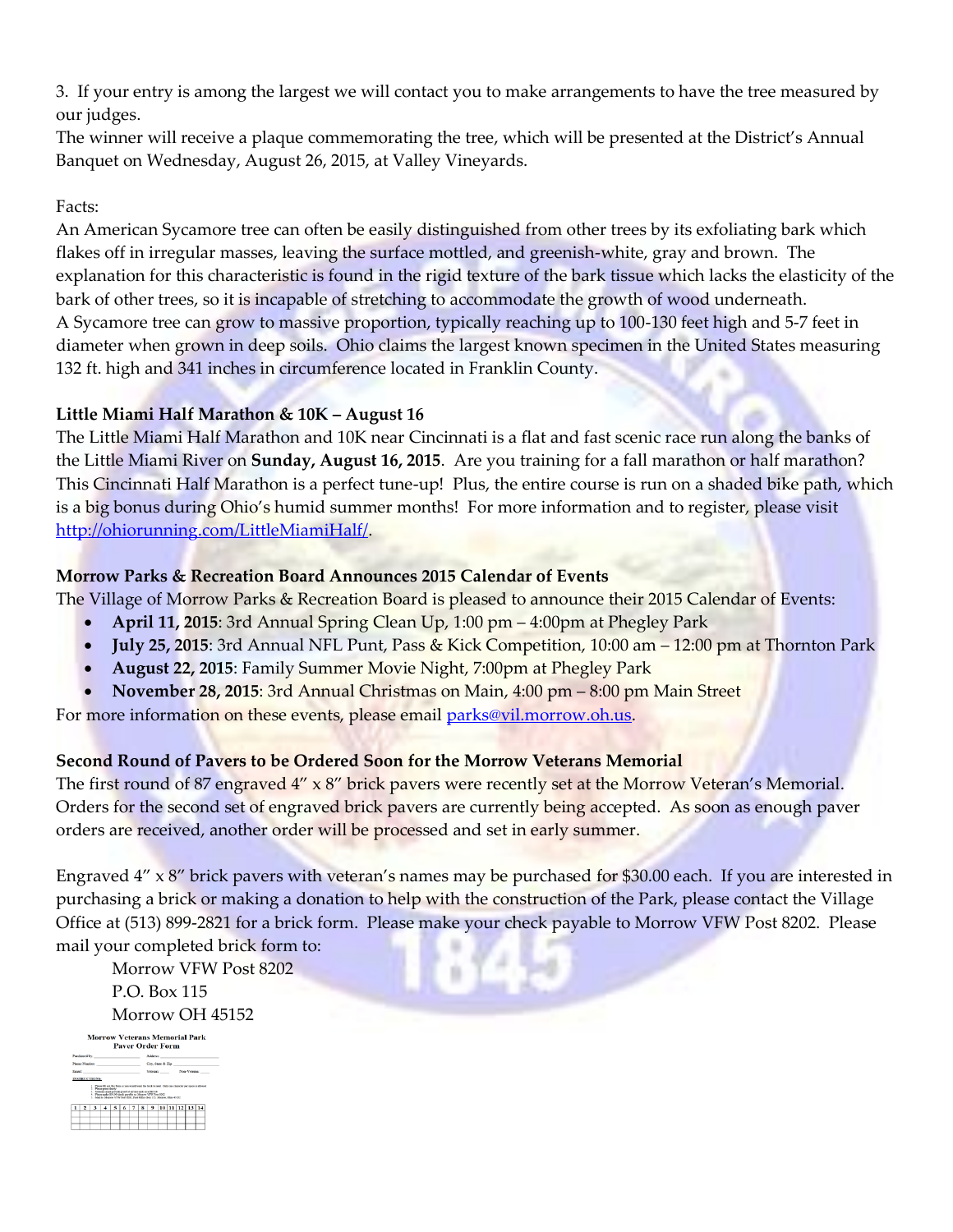If you have any questions concerning the Morrow Veterans Memorial Park, please call Bob Blankenship at (513) 678-4410.

#### **Medieval Film Gearing up to Shoot in Morrow, Ohio**

Here is the background: On the 15th of July, 1410, 13 Teutonic Knights survived the slaughter at Grundwald. Their nerves were tested on the battlefield with blood and steel, but would nerves be enough against the mysterious figure they encounter on their way home. Days after their slaughter at Grunwald, 137 Teutonic Knights and a handful of their squires are on the journey home to Marienburge Castle when they're attacked by 200 warriors. Many lives are lost. Only 13 knights and one squire escape with their lives. Of the enemy, one remains unscathed and is taken prisoner, a monk of the Dominicans with a dark secret. The Knights and their prisoner set out again for home when a strange robed figure makes himself known. Werner, the leader of the Teutonics, sends out Luther and the squire, Karl, to see what the figure wants of them. They get their answer when Luther brings back Karl's head. The Knights decide to stand and fight, when they happen along three women fleeing from the figure. The women tell their stories of the evil and a mysterious man known only as the dark master. When the sun goes down, the dark master resurrects three ancient Knights to kill the Teutonics, but once again, these men prove to be a worthy adversary and defeat the undead. All hell literally breaks loose as the dark master comes for their blood.

The film started off as an experiment to see what kind of film we could do with no money, or very little, and has quickly grown into an epic. Actors are providing their own costumes. We don't want anyone to break their bank, so we provide links to piece together costumes ranging from \$200 all the way up to \$1,000. For purchasing their costumes they all are contributors/investors and executive producers, with IMDb credit and perks and will receive a healthy cut in the film. Shooting will be on weekends only July 31 – October 24, 2015. Our goal is to have one hell of a good time shooting this, as well as, creating a good film. Everyone has a stake in the game. Filming will be in Morrow, Ohio, on the following dates:

**Sunday, August 2, 2015, beginning at 8:00 am Saturday, August 8, 2015, beginning at 8:00 am Sunday, August 9, 2015, beginning at 8:00 am Saturday, August 15, 2015, beginning at 8:00 am Sunday, August 16, 2015, beginning at 8:00 am**

For more information, please contact Richard Aughpin at [lcchard@yahoo.com.](mailto:lcchard@yahoo.com)

# **Salem Township News**

#### **CPR Classes Offered Salem/Morrow Fire Department – August 19 & November 7**

Our instructors are certified by the American Heart Association and will teach you how to perform CPR, how to save a choking victim, use an AED (Automatic External Defibrillator) and Basic First Aid. The Salem/Morrow Fire Department is offering CPR classes on the following dates and times:

- Wednesday, **August 19, 2015**, at 6:00 pm
- Saturday, **November 7, 2015**, at 9:00 am

We are also more than happy to set up private classes for groups of 4 or more people upon request. Dates and times of those classes are subject to instructor availability. CPR classes consist of 3-4 hours of classroom time and the cost is \$35.00 per person. All classes will be held at the Salem/Morrow Fire Department, 5270 East U.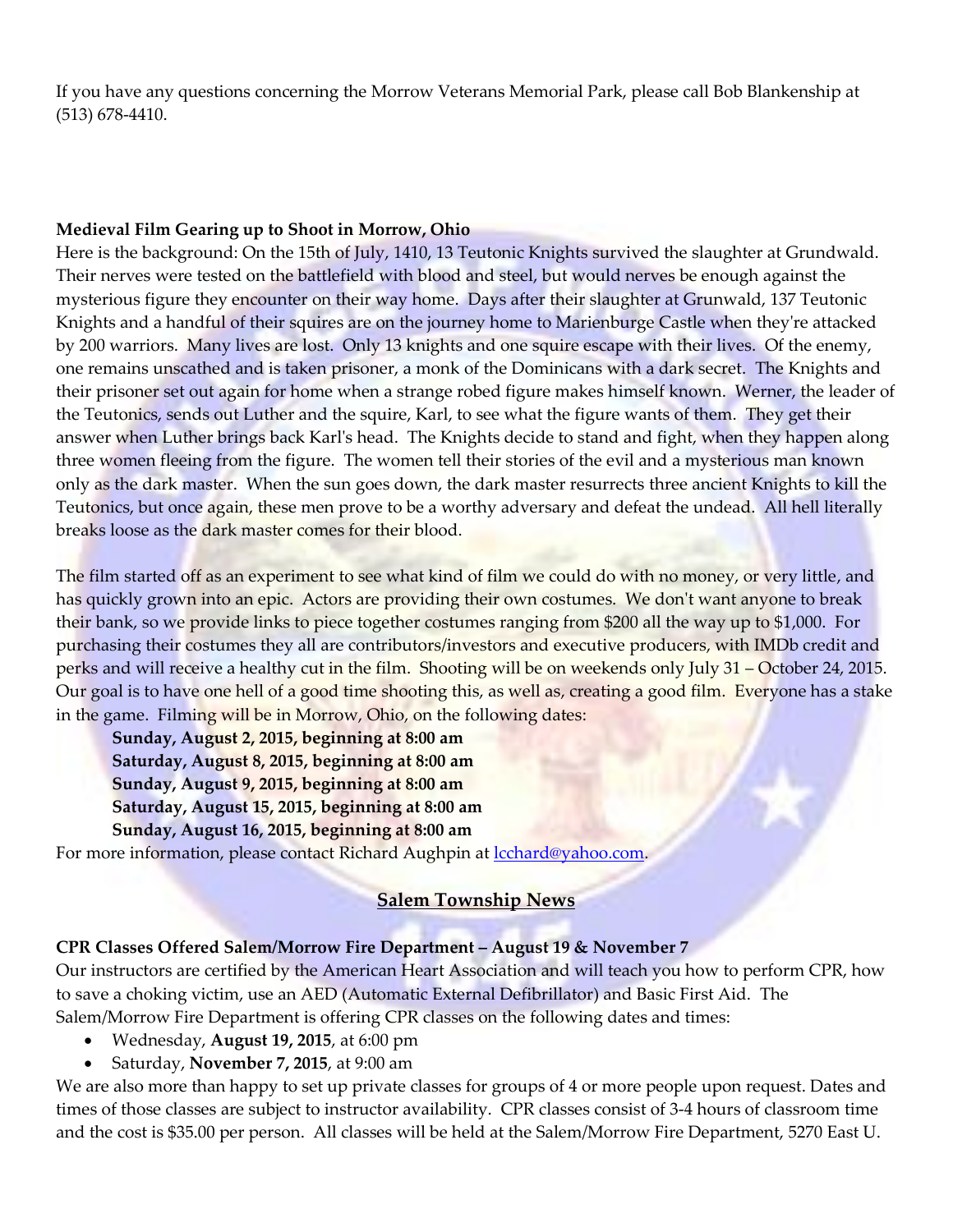S. Route 22 & State Route 3, Morrow, Ohio 45152. To enroll in a class please contact the Salem/Morrow Fire Department at 513.899.2222.

#### **Free Blood Pressure Checks at the Salem-Morrow Fire Department**

The Salem/Morrow Fire department staffs a member of the department at the fire station at all times. Anybody is welcome to stop by for a free blood pressure check or for any health concern. That's what we are here for. If you feel you are having a medical emergency please call 9-1-1 and we will come to you. **Salem/Morrow Fire Department Cadet Program**

The Salem/Morrow Fire Department Cadets is a youth oriented program directed at helping young adults who have an interest in the field of firefighting and Emergency Medical Services, as well as, to assist the Salem/Morrow Fire Department when able.

The program meets on the 1st (first) Monday of the month at the fire station at 1800 hrs. Cadets are required to participate in the department's fire training, held the 2nd (second) Monday of each month at 1830 hrs. Cadets are taught the basic skills of firefighting and first aid. Much of the training is hands-on and is supervised by Fire Department personnel. Meetings also include public service projects and fund raising activities.

Cadets are allowed to respond with the department to any "station response", provided that he/she is not serving any type of suspension – school or program. During the school year, cadets are permitted to make runs from the time that school is dismissed for the day until 9:30pm, only if school assignments are complete or at the discretion of parents/guardians. If cadets are on a response close to the 9:30pm cut-off, every attempt will be made to return them to the station to meet their parents/guardians or to take them home. During school vacations/breaks, cadets are allowed to run around the clock, but only at the discretion of his/her parent/guardian.

Cadets will learn how hard work, discipline, and a structured work environment in the fire service promote safety and teamwork toward successfully completing a common objective. All members shall be trained and certified in Basic First Aid and C.P.R. Cadets will also gain a sense of pride in serving the community. Parents will witness the positive outcome by having their child enroll in this growing program.

The Cadets are always in search of energetic young men and women who are eager to learn more about the fire service. Any student between the ages of 14 and 18 years of age with a grade point average of 1.0 or greater is eligible to apply.

Anyone interested in becoming a cadet contact: Salem/Morrow Fire Department ∙ 5270 East U. S. Route 22 & State Route 3 ∙ Morrow, Ohio 45152 ∙ 513.899.2222

Join the TEAM! Make a change for the better!

Program Advisors Lieutenant Richard Oeder, FF/EMT Mike Belanger, FF/EMT

## **KNOX-BOX® Rapid Entry System**

The KNOX-BOX® Rapid Entry System was specifically developed for the fire department. With one master key, you can gain access to commercial and residential property. More than 7,000 departments nationwide use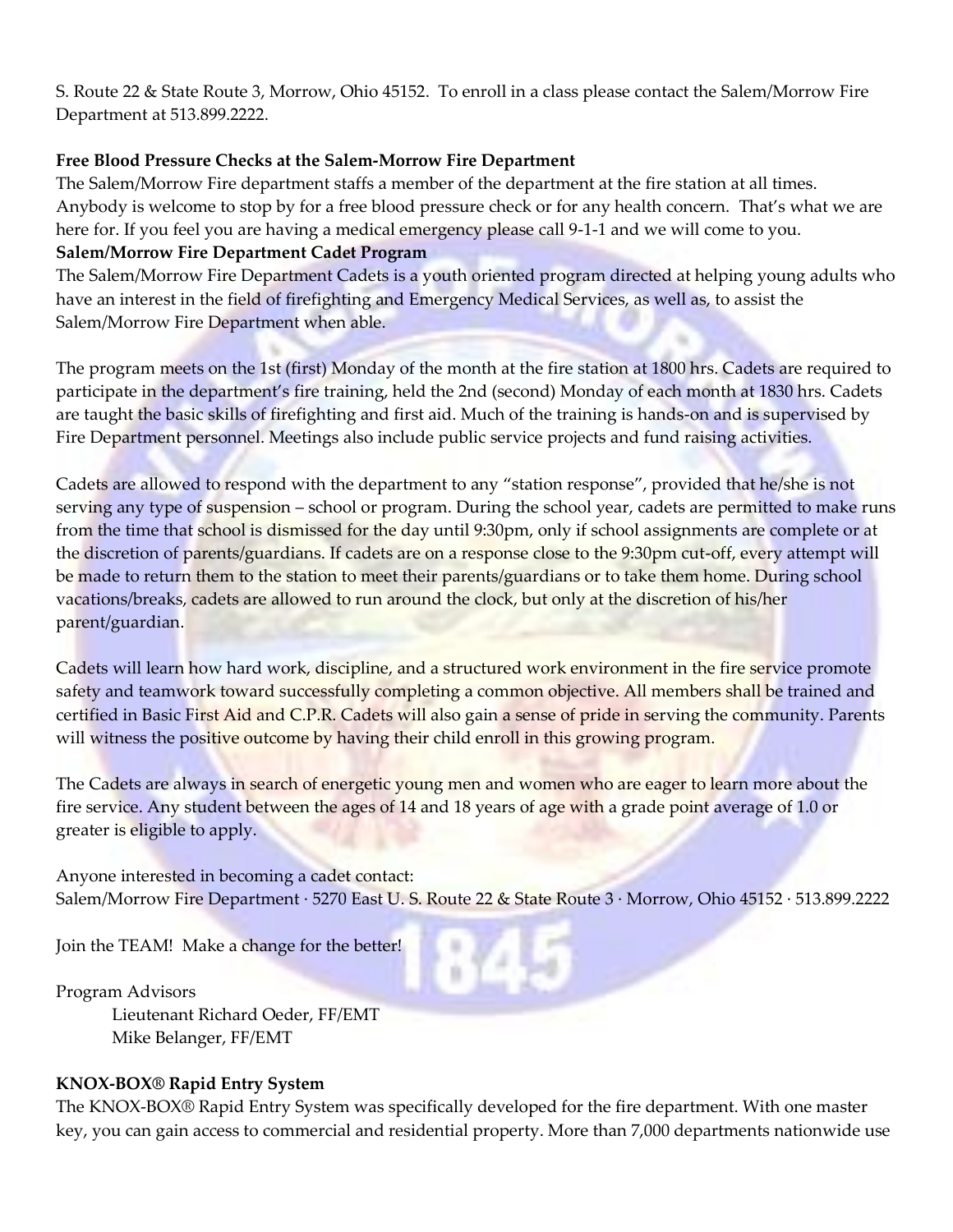Knox key boxes, vaults, Haz-Mat cabinets, key switches, locking FDC caps, padlocks and the Knox-Scan heat sensor.

Many of these departments use Sentralok(tm), the master key security system, to control the Knox Master Key®. Property owners in your community store entrance keys, access cards and floor plans in high-security Knox-Boxes mounted near their building entrances.

Commercial Properties: Each KNOX-BOX® purchased by the property owner is keyed to a single master key controlled by your department. With the Knox System, there is no cost to the fire department, no waiting for a property owner to unlock the door in the middle of the night, and no forcing the door open to gain entry. The Knox Rapid Entry System reduces response time, property damage and the liability for lost keys. The Salem-Morrow Fire Department is currently using the Knox System on several properties in the area.

Residential KNOX-BOX® Program: The Salem/Morrow Fire Department has started a Residential Knox Box Program to help us help you. What is Knox Box? It's a heavy duty box that we hang on your door that has your home key in it. We have a Master key that we use to open the box in an emergency situation so we can make access to your home and let use help you.

The reason we started the program is to help us make entry to our citizens without causing damage to their property. We receive calls to residents homes and when we get there we are unable to make access do to the house is locked up tight. We end up breaking into the house to help with their emergency and then they have an extra expense fixing what we had to break. Residents stop by and offer us keys so we do not have to break in. That would be a lot of keys for us to have and maintain. This would cause more of a hindrance then help. This program is for residents that have chronic medical problems, elderly folks that live alone, persons with disabilities that would make it hard for them to let us in, and that live in our protection area. If you are not sure if you qualify, contact Chief LaFollette or Assistant Chief Harrison. This is a free service provided to our residents for as long as they need it.

This program was started by donations to the fire department. We have purchased 6 Knox Boxes and Key Secure Systems. The Key Secure Systems secures the key to the vehicle and tracks who uses it. This gives us an accountability system on the use of the key. Supplies are limited.

## **Help the Salem-Morrow Fire Department Protect Your Dreams**

The quicker the Salem-Morrow Fire Department's firefighters or EMT's can locate you, the quicker we can begin helping you and your family. In an effort to locate your home or business in an emergency, the Salem-Morrow Fire Department is providing a  $6'' \times 18''$  reflective sign that will clearly display your street address. These signs are invaluable to firefighters, EMT's, and police officers, who may be looking for your home in your time of need. Similar signs have been installed in other communities with startling results. The Salem-Morrow Fire Department is selling these signs at the low cost of \$12.00 each. If you wish to have the SMFD mount your sign for you, they will do so for \$14.00. Each sign has your street address prominently displayed on both sides in highly reflective 3" numbers against a green background similar to those on an interstate sign. The signs are installed in such a way that assures their visibility, even in high grass and snowy weather. If you would like to purchase one of these signs, simply stop by the Salem-Morrow Fire Department, 5270 East U. S. Route 22 & State Route 3, Morrow, Ohio 45152, to complete an order form. In approximately 7 days, your sign will be ready for pickup or installation. Generally, the signs can be made, while you wait, in less than 10 minutes. Isn't \$12.00 worth the peace of mind of knowing that help can find you in your time of need?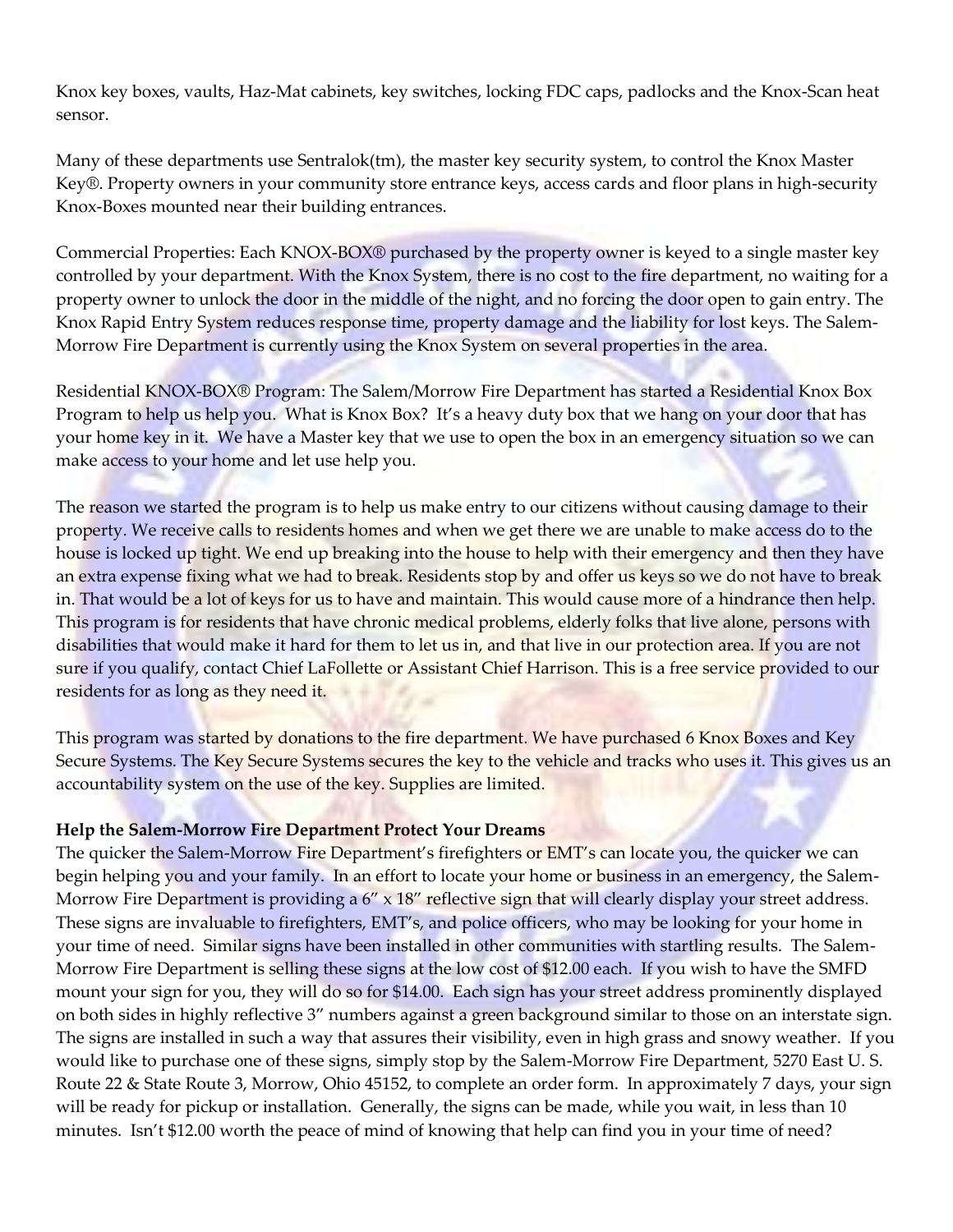## **Get Your Car Seat Safety Inspection at the Salem-Morrow Fire Department**

Did you know these Child Passenger Safety Facts (from [www.safekids.org\)](http://www.safekids.org/)?

- Motor vehicle crashes are the leading cause of death among children ages 3 to 14.
- Correctly used child safety seats are extremely effective and reduce the risk of death as much as 71%.
- Nearly 73% of child restraints are not installed or used correctly.
- Nearly half of kids 14 and under who died in crashes were completely unrestrained.

You can come to the Salem-Morrow Fire Department for car seat checks which are conducted by National Child Passenger Safety Board certified technicians. Appointments can be made by calling Salem Morrow Fire Department at 513.899.2222 or emailing [jzwerling@station71.com.](mailto:jzwerling@station71.com) Please allow approximately 30-45 minutes per car seat. When you come in for a car seat check please have the following:

- The car seat (not in the box if new)
- The car seat instructions
- The vehicle owner's manual

All parents/caregivers and any children riding in the car should try to be at the appointment.

#### **Smoke Detectors**

The Salem/Morrow Fire department offers smoke detectors to the community it serves. Please contact the station for more details at 513.899.2222.

# **Morrow Area Historical Society News**

## **Update from the Morrow Area Historical Society Executive Board**

The Morrow Area Historical Society Executive Board has been meeting over the last 2 years to lay the foundation for developing a society that will collect and share our local history. We have developed our Constitution and Bylaws, published quarterly newsletters, placed digital picture frames around Morrow highlighting historic photos of the area, started a speakers program and had a booth at Christmas on Main to meet our neighbors.

We are now ready, and need, members of the community to help us in our mission. First, if you're not a member, we would love for you to join! With your membership you will receive our quarterly newsletter. It will also provide us with critical funds that we will use to develop programs that benefit the community. But maybe most importantly, it will show us that you are interested in and care about preserving and sharing our local history.

In addition to membership, we would also love to have many members of the community volunteer to help with our various projects. The opportunities range from being on a Finance Committee to develop a capital campaign that would secure a location for a museum, to writing articles for the newsletter, to planning social events for the members. We would also love to start an oral history project to collect memories and stories from the community and a project to photograph and document historic structures around the area while they still exist. If you have an idea for a project we would love to hear it!

As you can see we have many exciting avenues to explore and would love to have you join us. Please consider being a member and volunteering. Our membership brochure is below or you can call 513.899.2821. We want Morrow area history to be alive!

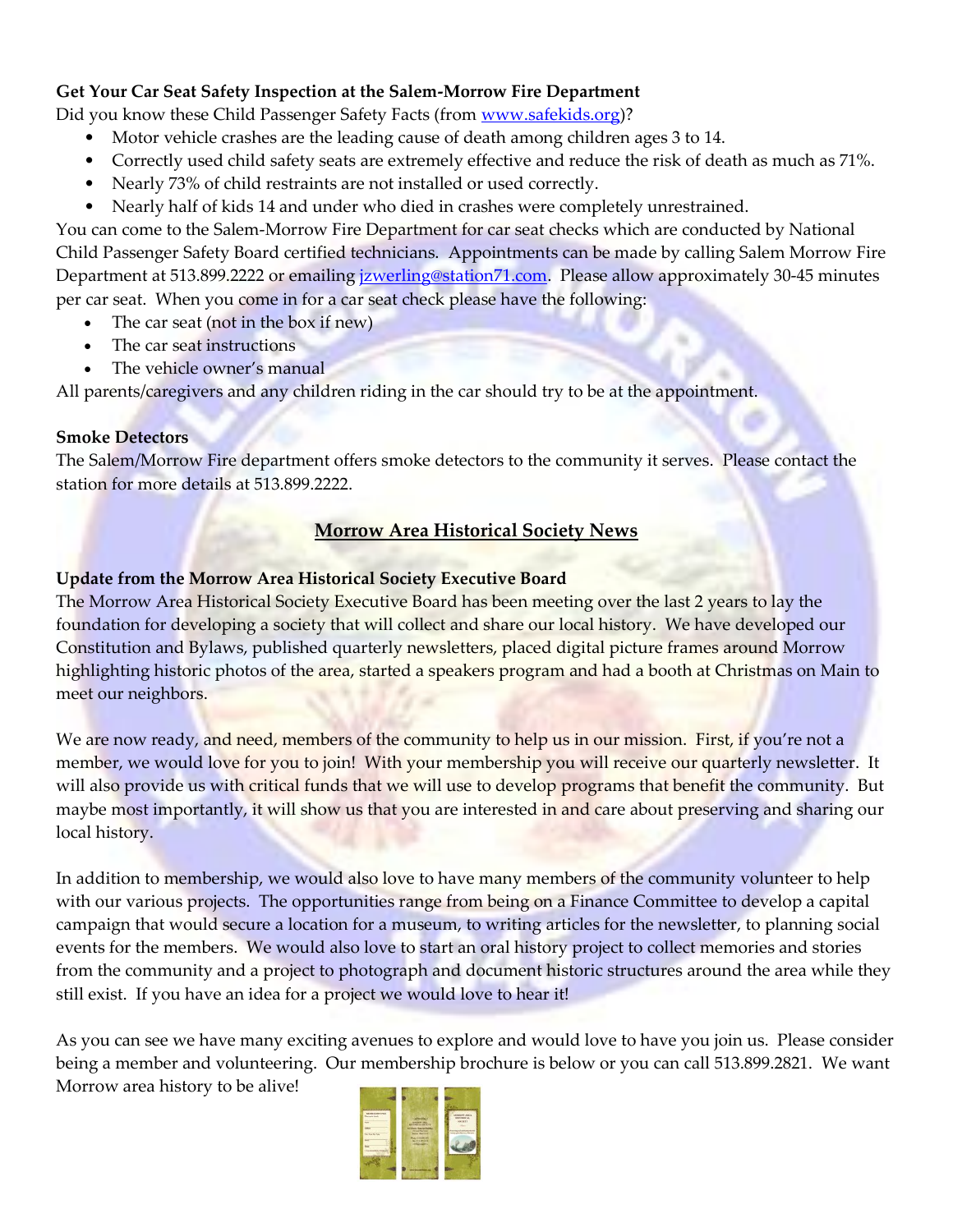**Please Donate Your Aluminum Can Pull Tabs to Help Support the Morrow Area Historical Society**  The Morrow Area Historical Society is collecting aluminum can pull tabs to help support our efforts to preserve our local history. Please drop off your aluminum can pull tabs at the Morrow Municipal Building, 150 East Pike Street, Morrow, Ohio 45152.

## **South Lebanon Historical Society News**

#### **2015 Membership Drive**

The Southlebanonhistoricalsociety.com is in the middle of our membership drive for 2015, and if you haven't yet joined or renewed, it's not too late to do so! Did you know:

As a non-profit, all-volunteer organization, we rely on community support to continue our work. We have few sources of revenue--donations, memberships, Kroger Community Rewards, --but our primary sources of recurring revenue are Donations and Memberships.

Can we count on you? Joining or renewing your membership for the 2015 season is only \$15 for an individual, \$25 for a family, and easy!<http://www.southlebanonhistoricalsociety.com/2015-membership-link> You can do it all online via credit card or PayPal. Or, if you prefer, South Lebanon LCNB just tell them you want to make a deposit to the South Lebanon Historical Society and ask for a receipt for your taxes download the form and mail it in.

We are proud of how far we stretch donor dollars. We have small office, no paid staff, and meet or exceed all best-practice financial standards for nonprofits.

If you have any questions, concerns, or comments, please click here to share them.

Sincerely, Maryan Harrison, President South Lebanon Historical Society, Inc. [www.southlebanonhistoricalsociety.com](http://www.southlebanonhistoricalsociety.com/)

## **South Lebanon Historical Society Monthly Meeting – July 21**

The South Lebanon Historical Society meets regularly on the third Tuesday of each month at 6:30 pm at the old South Lebanon Elementary School building located at 89 Section Street, South Lebanon, Ohio 45065. We occasionally have our meetings at historic homes throughout South Lebanon. All meetings are open to the public. Bring an appetizer to share along with articles, photos, ideas, etc. For more information, please visit the South Lebanon Historical Society's website at [http://www.southlebanonhistoricalsociety.com/.](http://www.southlebanonhistoricalsociety.com/) Mark your Calendar for May 19th for the South Lebanon Historical Societies Monthly meeting at 6:30 pm at 89 Section St.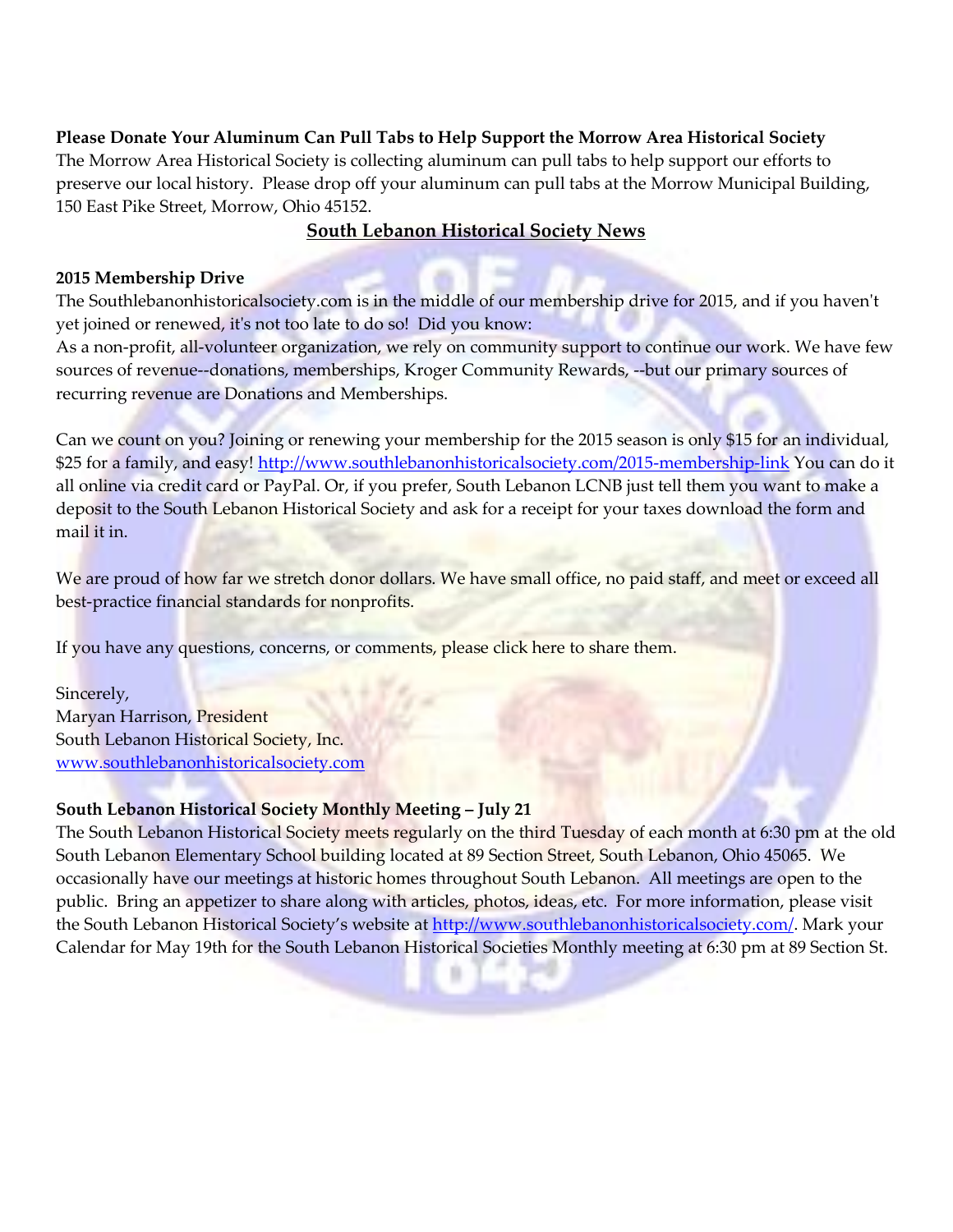#### **Submit Your Recipes for Inclusion in the South Lebanon Historical Society Cookbook**

Hello Everyone- Sorry about the delay in our cook book we are still in need of recipes and photos. Summer months has kept our volunteer contribution down and participants in this mission. We need your participation for The South Lebanon Historical Society- is putting together a cookbook of local recipes and photos from South Lebanon as well as surrounding areas. It can be your favorite recipes, your families, grandpartents etc. We are also asking for a photo of your item, family photo or historical photo you would like to share in the cookbook. You can post your recipes on this post with a family photo to have in the cookbook or email them directly to us a

southlebanonhistoricalsociety@outlook.com. Please remember to include your name with all submission so we can put it in our cookbook as well. We would like to have them sent before 08/06/2015. Here is your chance to have your family name, favorite recipes and photos in the cookbook. Thanks for your help.

## **Warren County Historical Society News**

#### **History Camp 2015 – July 13-16**

WHEN: **July 13-16, 2015**. Mornings, times TBD.

WHERE: Warren County History Center, 105 S. Broadway, Lebanon, OH 45036

DETAILS: WCHS Historian & Education Director John Zimkus is developing a comprehensive and fun program for students entering the 4th through 8th grades. Camp consists of on-site activities at the Warren County History Center and field trips! Mark your calendar and check back for details! COST: \$40 for the entire four-day camp. Class size is limited.

TO REGISTER: Contact the Warren County Historical Society at 513-932-1817 or [wchs@wchsmuseum.org.](mailto:wchs@wchsmuseum.org)

#### **Time Travelers History Explorer Program 2015**

Looking for educational and fun activities for the kids this summer? Don't miss this popular FREE program! When: **Thursdays beginning in June 2015** (date TBD), 10 am-11 am. Check back for topics and specific dates! Where: Warren County History Center, 105 S. Broadway (next to the library), Lebanon, OH 45036 Details: Young historians! Join us each Thursday this summer for a chance to journey back in time, tour the museum, discover artifacts within the museum's collection and participate in a hands-on activity or game! Enjoy a different topic each week. This program is best suited for children ages 6-12, but siblings are welcome. Parents, please plan to accompany your children.

#### **"A Preference for Lace" Exhibit – Now - December 23**

The Warren County History Center, located in downtown Lebanon, Ohio owns one of the finest textile collections in the Midwest. The History Center has been collecting all manner of textiles throughout its 75 year history. The collection includes quilts, needlework samplers, woven coverlets and hundreds of pieces of 19<sup>th</sup> and 20<sup>th</sup> century clothing. Each summer the History Center's Textile Department mounts a special exhibit featuring clothing from the collection. Beginning May 1, 2015 the textile curator and her team will open their latest exhibit, "A Preference for Lace" featuring more than 20 wedding gowns of Warren County origin from the 19<sup>th</sup> and 20<sup>th</sup> centuries.

"We have a wonderful collection of both  $19<sup>th</sup>$  and  $20<sup>th</sup>$  century weddings gowns from families all over Warren County," said Exhibits Curator Jeannie Doan, "My team and I have spent the winter sorting through over 100 gowns and have chosen to concentrate on dresses with beautiful lace details."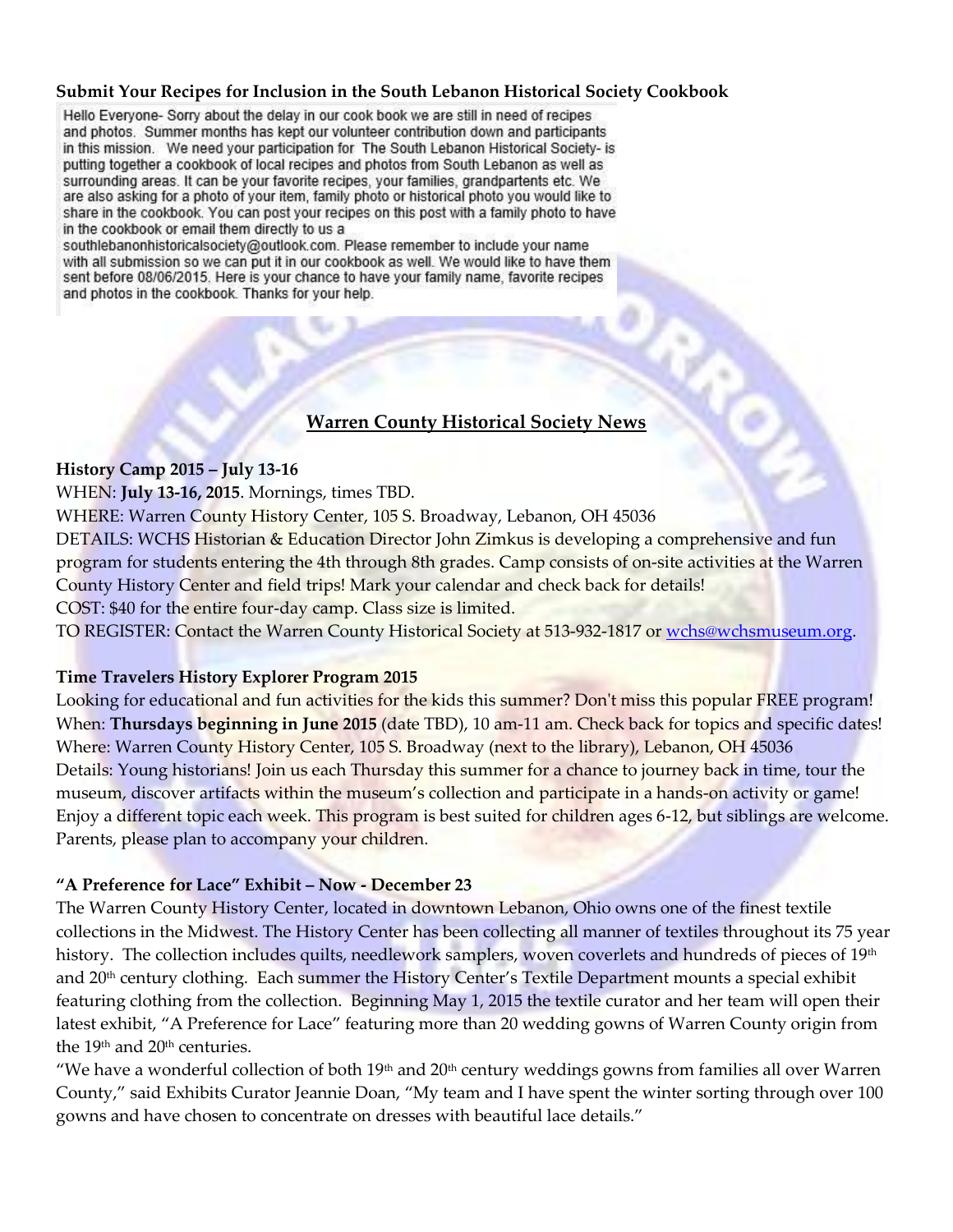In addition the museum is mounting a small educational exhibit featuring the different types of lace that were available to past seamstresses. Featured are examples of bobbin lace, cutwork and needle lace, including both handmade and machine-made.

The exhibit opens **May 1 and runs through December 23, 2015** at the Warren County History Center, 105 S. Broadway, Lebanon, OH 45036. Hours are Tuesday through Friday from 10:00 am to 4:00 pm and Saturdays from 10:00 am to 5:00 pm. Admission is adults \$7, seniors 65 and over \$6 and students under 18, \$4. For more information call 513-932-1817 or visit [www.wchsmuseum.org.](http://www.wchsmuseum.org/)

# **Girls' Night Out – August 8 ∙ November 7**

## When: 4 pm - 9 pm on these dates in 2015: **August 8 ∙ November 7**

Where: Rocking Horse Gift Shop at the Warren County History Center, 105 S. Broadway, Lebanon (Two doors South of the Golden Lamb) and throughout Historic Downton Lebanon. Details: Don't miss this opportunity to get out and have fun on this girls-only adventure in downtown Lebanon! Shopping, eating, and socializing...what could be better on a Saturday night?!! Get your punch card at a participating merchant and enjoy great deals and prizes at participating shops, including the Rocking Horse Gift Shop at the Warren County History Center! Enjoy refreshments and see what's new! We are always updating our inventory! No museum admission required to shop, ever! Contact us at 513-932-1817 or [wchs@wchsmuseum.org.](mailto:wchs@wchsmuseum.org), contact us at 513-932-1817 or [wchs@wchsmuseum.org.](mailto:wchs@wchsmuseum.org)

#### **Lunch & Learn**

When: One Wednesday each month (except in July) 11:30 am - 1:00 pm. Doors open at 10:00 am, lunch served promptly at 11:30 am, program ends at 1:00 pm, museum closes 4:00 pm.

Where: Warren County History Center, 105 S. Broadway, Lebanon, OH 45036

Details: Enjoy a gourmet catered served lunch, the company of new and long-time friends, and a special lesson in history.

Cost: WCHS Members: \$20 per lecture, Non-Members \$22, paid registration required in advance--by the Saturday prior to the event--by calling 513-932-1817.

For more information call 513-932-1817 or [wchs@wchsmusem.org.](mailto:wchs@wchsmuseum.org)

## **Lantern Light Cemetery Tour at Lebanon Cemetery**

When: **September 2015**. Check back for specific dates.

Where: Lebanon Cemetery, West Silver Street, Lebanon, Ohio

Details: A Historical tour of the Lebanon Cemetery in Lebanon, Ohio. Visit the graves of notable and historic Lebanon citizens & meet the "spirit" of the departed through historic character reenactments. Led by John Zimkus, WCHS Historian.

## **Civil War Encampment – September 26-27**

The Ohio Valley Civil War Association Returns to Glendower! This free event takes place on the lawn at Glendower Historic Mansion.

When: **September 26, 2015 from 10:00 am to 5:00 pm**

## **September 27, 2015 from 11:00 am to 4:00 pm**

Details: Canons blast, soldiers drill and fire their rifles, while camp fires simmer a soldier's supper. Visit the U.S. Sanitary Commission hospital tent, the information officer in the signal corps tent & much more. Cost: Admission is FREE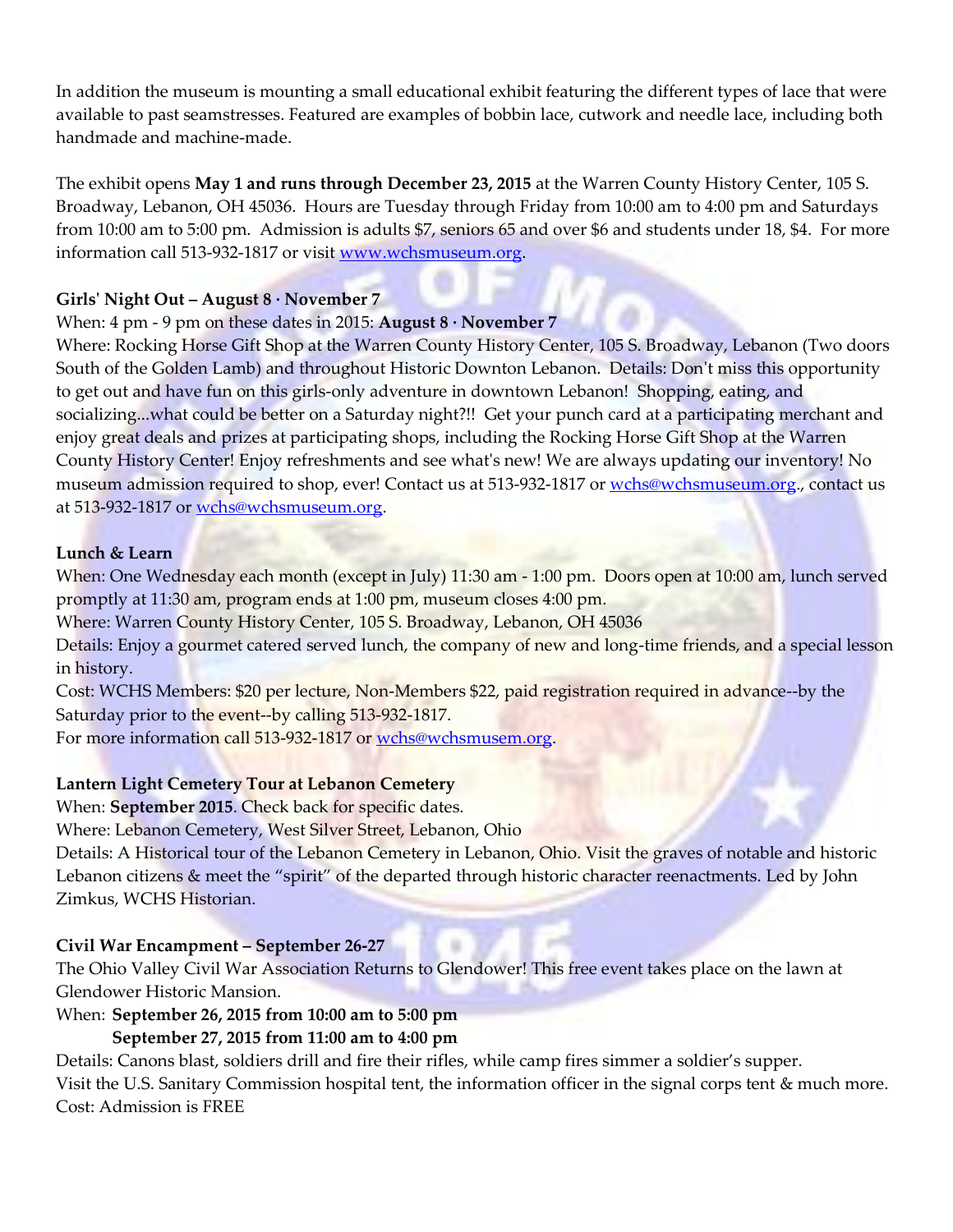# **Glendower Mansion will be open for guided tours – September 26-27**

**Saturday September 26th from 10-5**

# **Sunday September 27th from 11-4**

Admission for tours is \$7 adults, \$6 seniors over 65, \$4 Students 5-18 For more information, contact the Warren County Historical Society at 513-932-1817.

#### **Christmas at Glendower 2015**

## When: **Every Friday, Saturday, and Sunday in December**

Where: Glendower Historic Mansion, 105 Cincinnati Avenue, Lebanon, OH 45036 Details: Bring the whole family to enjoy a guided tour of this beautiful Greek-Revival mansion, which will be professionally decorated for the holidays. Check back for details!

# **Morrow Area Church News**

# **"Meals for Morrow" Riversway Ministry, Feeding the Morrow Community – July 11 & 25**

Riversway Ministry recently began serving "Meals for Morrow." Meals are served at the Old Train Depot on Main Street in Morrow, where people may eat at tables provided. Meals are provided at no cost to those in need every other Saturday from 12:00 pm – 1:30 pm. Future meal dates are: **July 11& 25.** We will be putting up flyers around town and will be going door to door on the Friday night before, so we hope to have a big crowd. We have had a lot of interest in helping with this ministry, so we are hoping that on that day there will be plenty of help. For more information, please contact Melonie at [meloniemetz@embarqmail.com](mailto:meloniemetz@embarqmail.com) or call 513.932.9678.

## **Church News and Event Information Needed!**

Is your Church having a special event that you would like to share with the community? If so, please email your news and events to [administrator@vil.morrow.oh.us.](mailto:administrator@vil.morrow.oh.us)

## **Morrow Area Business News**

## *"It's Just Wine, Beer & Music"* **Every Thursday at Valley Vineyards**

Come and enjoy great music featuring local artists, with all of your friends at Valley Vineyards, 2276 East U. S. Route 22 & 3, Morrow, Ohio 45152 **every Thursday** evening from 6:00 pm – 10:00 pm. Available are selected half-priced glasses of wine, seasonal hors d'oeuvres and light fare. No reservations necessary so come in and enjoy complimentary live music every Thursday with "*It's Just Wine and Music*." This fun filled, relaxing evening will begin at 6:00 pm and go until 10:00 pm. For more information, please contact Valley Vineyards at 513.899.2485 or visit their website at [http://www.valleyvineyards.com/events.html.](http://www.valleyvineyards.com/events.html) Future musical guest include:

**Thursday, July 9: Jake Burns Thursday, July 16: Them Bones Thursday, July 23: Nick Baker Thursday, July 30: Best For Last**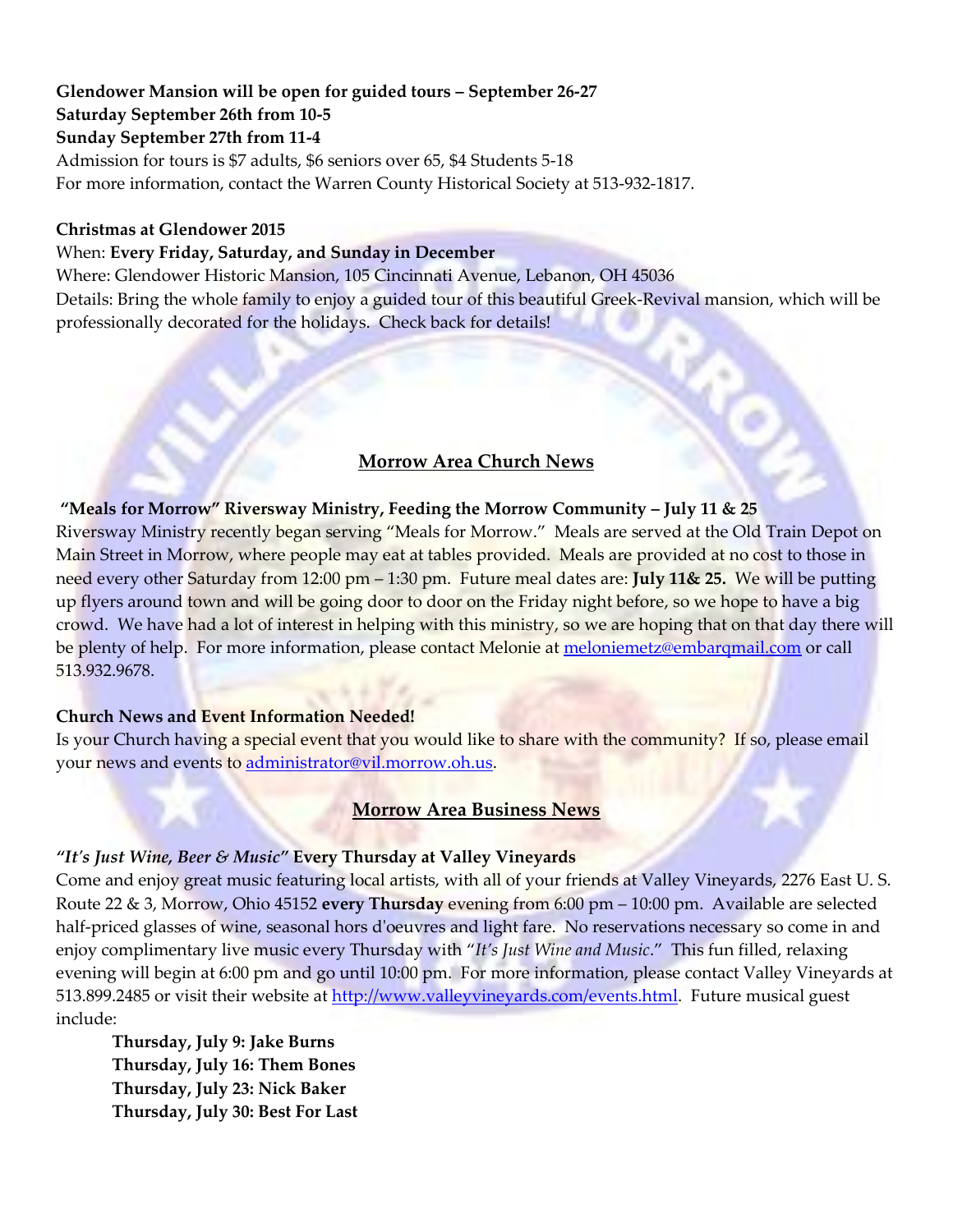## **Twilight Canoe & Dinner for Two – July 16, August 13, September 10, October 8**

Valley Vineyards and Morgan's Outdoor Adventures are teaming up once again this year to offer you a fantastic summer evening! This evening will include a 3-mile guided float on the scenic Little Miami River in a canoe or kayak, followed by our signature Steak or Salmon Cookout and live music! All while enjoying your favorite Valley Vineyards wine or beer. Space is limited so call 513.899.2485 for more info and to make your reservation. The bus leaves Valley Vineyards promptly at 6:00 pm. Cost: \$85/couple, \$42.50 single kayak (+ tax). *Note: In case of rain, cookout and music is still on at Valley Vineyards; and for canoeing, a voucher will be presented for one year from Morgan's.*

# **Marks Xpress Trucking & Hauling, LLC**

Marks Xpress Trucking & Hauling, LLC is a Woman Owned Small Business provider of Transportation and Logistics Solutions. We are a family owned and operated company that makes a commitment to treat customers like family. Our company is staffed by a group of dedicated transportation and logistics specialists that strive to solve our customers' needs. Our drivers and dispatchers operate by our company motto of "*Safety. On time. Every Time.*" We look forward to serving your future needs! Flatbed hotshots 33' and 35' trailers, 10,000 lbs. capacity. For more information, please contact Marks Xpress Trucking & Hauling, LLC, 3381 Cornstalk Road, Waynesville, Ohio 45068, at 937.974.6327 or **cwarego@aol.com** for all your hauling needs. **Bonnybrook Farms Announces 2015 Calendar of Events**

Bonnybrook Farms, located at 3779 State Route 132, Clarksville, Ohio 45113, has just announced their 2015 Calendar of Events.

- **Chuck Wagon Dinner Rides**
	- o **5:00 pm – 9:00 pm Saturdays: June, July, August & September**
	- o Bonnybrook Farms' Chuck Wagon Dinner Ride offers a FUN evening of GREAT food and camaraderie for families, friends and \*groups of all sizes.
	- o Price includes dinner and all activities!
	- o Adults \$40
	- $\circ$  Children ages  $5 12$  \$28
	- o Children 4 and younger no charge
	- o Group Pricing (15+ Paid Admissions)
		- Adults \$38
		- Children ages 5 12 \$26
		- Children 4 and younger no charge
	- o Reservations are necessary.
	- o Credit Card required to hold reservation.
	- o \*Other weekends and weekdays available for large groups. Call for pricing.
	- o For information or reservations call 937.289.2500 or [ContactUs@BonnybrookFarms.com](mailto:ContactUs@BonnybrookFarms.com)
	- o **[Read Reviews & News](http://bonnybrookfarms.com/chuckwagondinnerrides/reviews-and-news/)**
	- o Chuck Wagon Dinner Ride evening schedule
		- 5:00 pm Fun for All
			- Work up a hearty appetite before dinner with some 'Fun on the Farm' activities, or just relax on the back porch and watch the fun. There's something for all ages and activity levels.
			- Giant Slingshots & Clodhopper Golf Course
			- Friendly Farm animals to pet in the stable
			- Farm Yard Play Area, Fish Feeding, Farm Trails
			- Horseshoe Hill Tunnel and 80′ underground slide
			- Catch and Release Fishing (Bring your own fishing pole and bait)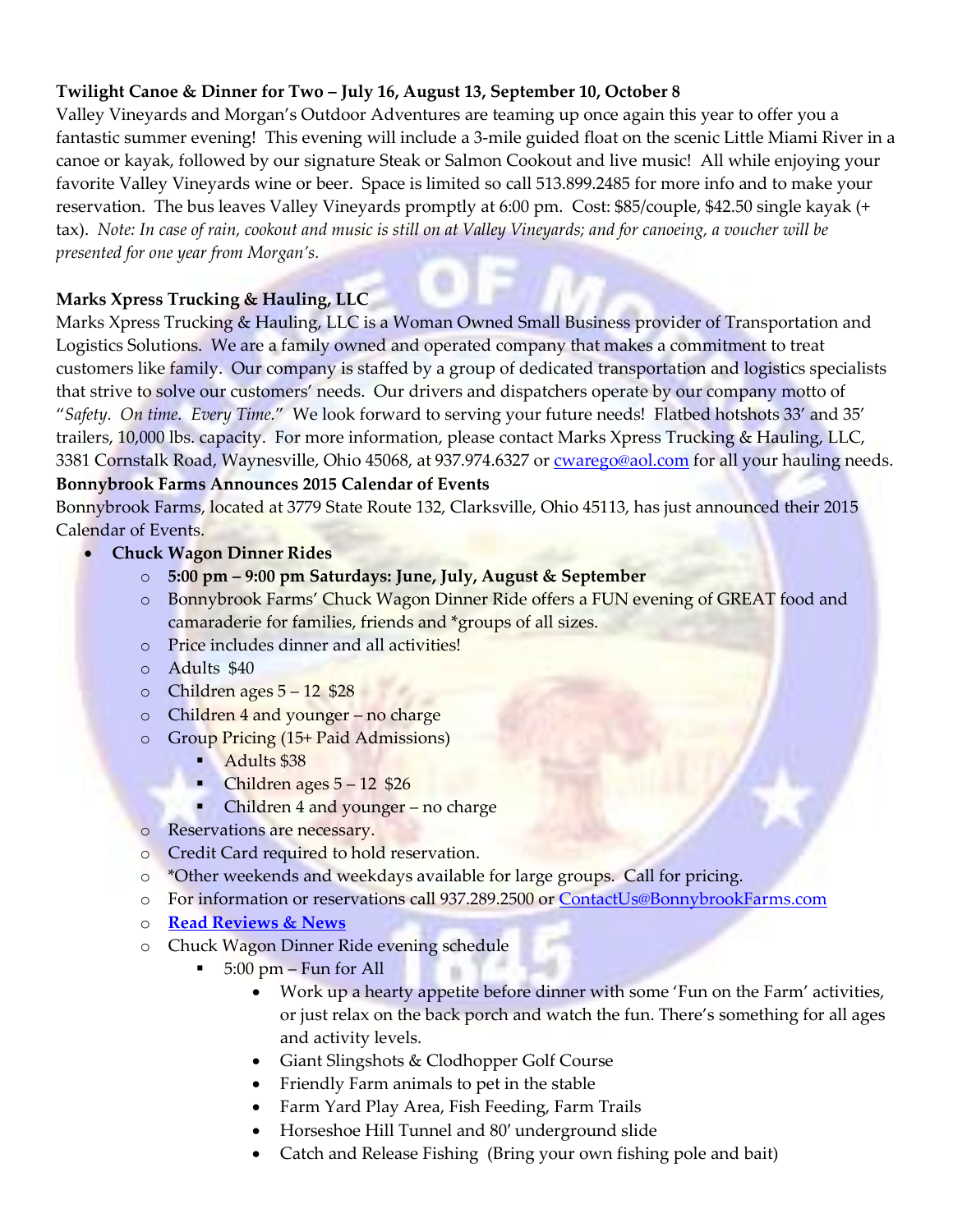- 6:30 pm The Dinner Bell Rings!
	- Head over to the Gathering Barn for a mouth-watering BBQ dinner made fresh on the farm.
	- Bonnybrook's hickory smoked pulled pork and chicken
	- Nathans' hot dogs
	- Farm-fresh sides and salads from locally grown produce
	- Ice cold lemonade and iced tea
	- BYOB if you wish
	- "*And seriously, that was THE BEST POTATO SALAD I've ever eaten in my life!*" - Kathy Frazier Goodpastor
- 7:30 pm Wagon Ride
	- Head down an abandoned wagon road to the old chuck wagon and gather around the campfire where kids of all ages can:
		- o Roast s'mores
		- o Devour fresh-baked homemade cobblers and cookies
		- o Sip tin cup coffee and soft drinks

# **Summer Fun on the Farm Festival**

- o **Saturday, August 29, 2015, 10:00 am – 8:00 pm – Rain or Shine**
- o Kick-Off your summer with a "*Yeehaw!*"
- o Fun for the entire family!
	- **5K Trail Run/Walk throughout 370 acres of beautiful farmland**
	- **Sensational lineup of live country music**
	- Mouth-watering BBQ, farm fresh sides, desserts, ice cream & s'mores
	- **FUN ON THE FARM activities & contests for all ages**
- o Festival Happenings
	- **BBQ**
	- **Home Cooking**
	- **Ice Cream**
	- Ice Cold Beer
	- Horseshoe Hill Tunnel  $& 80'$  Underground Slide
	- Farmyard Play Area
	- Petting Barn
	- Catch & Release Fishing
	- **Ice Cream Eating Contest**
	- **Fishing Derby**
	- Clodhopper Golf
	- **Farmers Race**
	- \*Giant Slingshots
	- \*Archery
	- \*Pony Rides
		- \*Fee for Activity
	- Country Music on the Farm
		- Come listen to some of the best country music bands in the tri-state area!
		- **[Noah Smith](http://noahsmithmusic.com/)**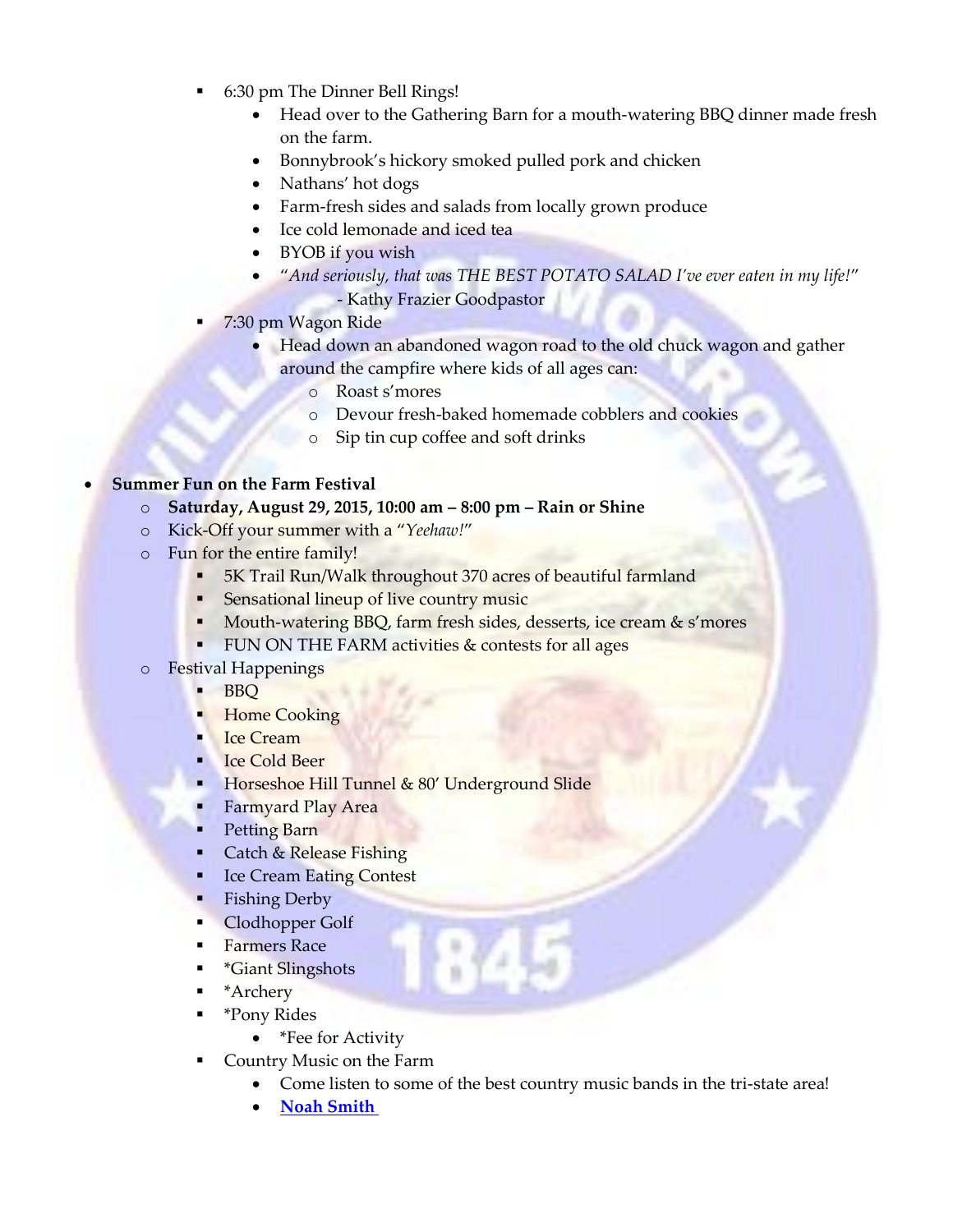- o Nominated for the the Cincinnati Entertainment Awards for *Best New Artist*, *Best Country Artist* and *Best Singer/Songwriter*, we are excited to bring some fun country music to the farm!
- o **[Noah Smith video](https://www.youtube.com/watch?v=7FUlqhggnhc)**
- **[90 Proof Twang](http://www.reverbnation.com/90prooftwang)**
	- o Awarded the 2015 Best Country Music Band in the Ohio/Kentucky/Indiana tri-state area in 2015 by City Beat Magazine, you won't want to miss their infectious energy and southern country/rock show.
	- o **[90 Proof Twang video](https://www.youtube.com/watch?v=EDljazhzwP8)**
- o Admission:
	- General: \$10
	- Children  $(5 12)$ : \$5
	- 4 & under: Free
	- **5K Registrants: Free**
- o Bring a blanket, but no food or drink can be carried in. Sorry, no pets.
- o A portion on the proceeds will benefit **[River of Hope Ranch](http://riverofhoperanch.org/)** a local non-profit offering equineassisted mental health counseling to children, teens and adults.
- o Questions? 937-289-2500
- o Need a map or directions to the farm? **[Farm Directions](http://bonnybrookfarms.com/directions/)**
- **Summer Fun on the Farm 5K Trail Run/Walk**
	- o **10:00 am Saturday, August 29, 2015**
	- o To register, please visi[t https://runsignup.com/race/oh/clarksville/summerfunonthefarm5K](https://runsignup.com/race/oh/clarksville/summerfunonthefarm5K)
	- o Registration includes all day admission to festival.
	- o For more information, please call 937.289.2500 or [ContactUs@BonnybrookFarms.com](mailto:ContactUs@BonnybrookFarms.com)
- **Fall Farm Days**
	- o Fall is a favorite season…Bonnybrook Farms is your family's fun destination. The pumpkin farm is a festival of color and activities. Pick the perfect pumpkin from the Pumpkin Patch; take an Adventure Wagon Ride with professional theater actors; find your way through the Corn Maze; pet and brush the friendly Farm Animals and Ride a Pony; play a round of Clodhopper Golf or try your skills at Giant Slingshots and Archery. It's all family fun!
	- o Adventure Wagon Ride
	- o Farm Kitchen Café…
		- Bonnybrooks' own Hickory Smoked Pulled Pork, Chicken & Biscuits, Sloppy Joes, Nathan's hotdogs & fresh from the oven Pizza
		- Made from scratch sides and salads
		- **Hot Apple Dumplings, Hand-Dipped Caramel Apples, Pumpkin Pie Milkshakes and** more!
	- o Free Admission & Parking
		- Friendly farm animals and play stall
		- Farmyard Play Area with play houses, swings, sandbox and train locomotive
		- Horseshoe Hill with tunnel and 80' underground slide
	- o Value Priced Activities
	- o Best Value
		- Wristband \$30\* (\$38.50 value) (Unlimited access to Adventure Wagon Ride, CrAzEd CoRn MAzE, Clodhopper Golf, Giant Slingshot, Clodhopper Golf, Fishing & Archery)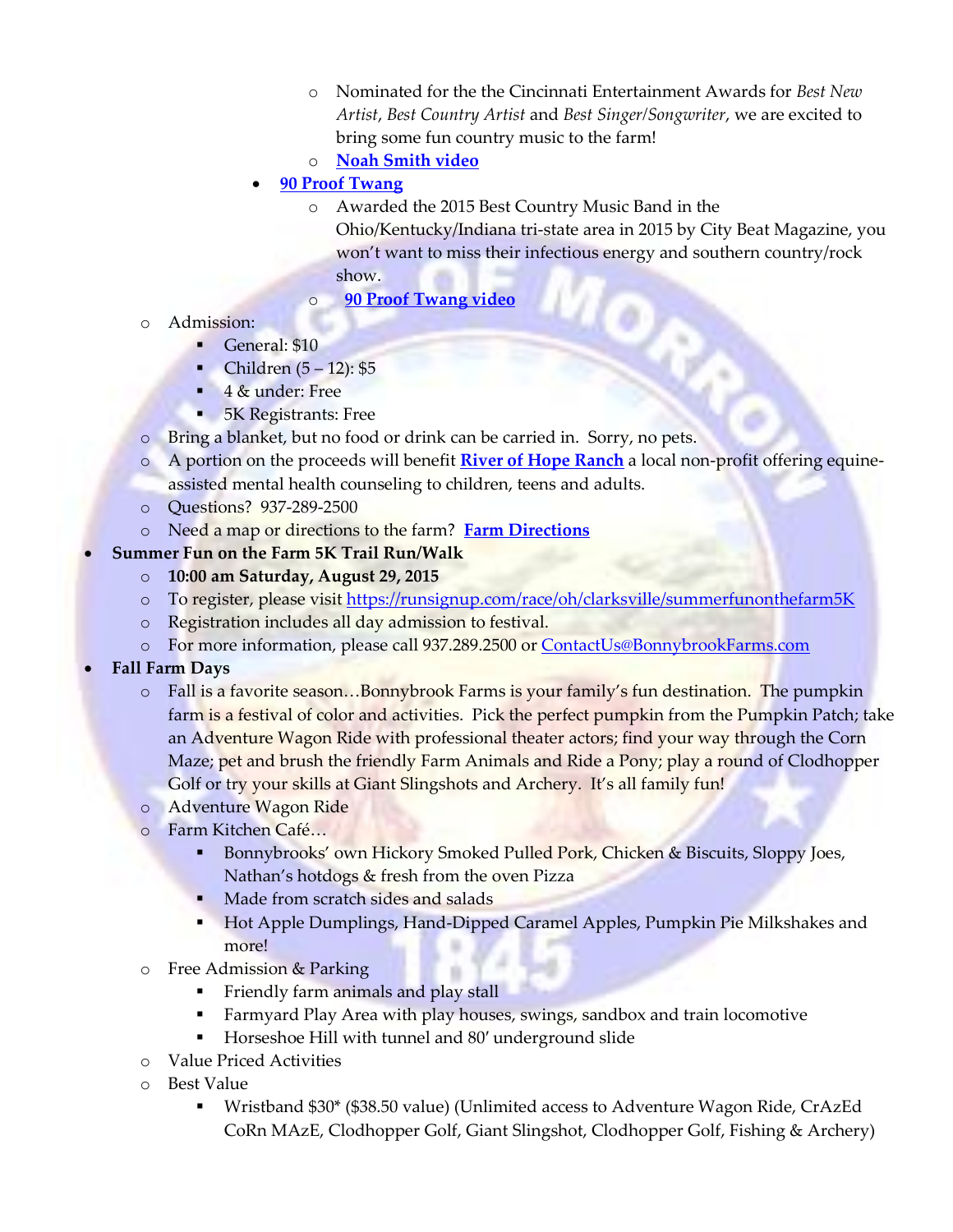- Activity/Ride Tickets:  $1 $3.50, 5 $17.50, 10 $35, 15 $50 ($52.50 value), 20 $65 ($70$ value)
- Adventure Wagon Ride (40 minute ride) 3 tickets\*
- CrAzEd CoRn MAzE 2 tickets\*
- Giant Slingshots 2 tickets
- Clodhopper Golf 1 ticket
- **Archery 2 tickets**
- **Fishing Pond 1 ticket**
- Hand-led Pony Ride 2 tickets (must be 34" or taller )
- **Pumpkin Chuckin' 2 tickets Sat. 31st** \* children 4 & younger free w/ paid adult
- "Pick Your Own" Pumpkin Patch
- Group pricing for 15 or more (does not include age 4 & younger)
	- All tickets must be purchased at the same time.
- o **12:00 pm – 6:00 pm, Saturdays & Sundays, October 3-4, 10-11, 17-18, 24-25 & 31**
- o We Welcome You with a Smile
	- There is no admission charge or parking fee at Bonnybrook Farms. You pay only for the activities you choose. If all you want to do is buy a pumpkin, that's fine too!
	- We can accept credit cards for Wristbands and Activity Tickets
	- Cash only accepted at the "Pick Your Own" Pumpkin Patch and Farm Kitchen Cafe.
	- An ATM is available in the Gathering Barn for your convenience.
	- Bonnybrook Farms is open on weekends only.
	- No food or drink may be carried in. Sorry, no pets.
	- 937-289-2500 or [ContactUs@BonnybrookFarms.com](mailto:ContactUs@BonnybrookFarms.com) for details

# **The Great Pumpkin 5K Pumpkin Trail Run/Walk**

- o 5K Pumpkin Trail Run/Walk
- o **10:00 am Saturday, Oct. 31, 2015**
- o The Great Pumpkin Run is back for its fourth season! Tackle the trails and conquer the corn maze with us on **October 31, 2015**. Wind through open fields, wooded paths and of course, the corn maze! After the race is over, kick back with a glass of cider and enjoy activities on the farm! Each registration includes an awesome t-shirt, a glass of cider, chip timing, a finisher's medal and a pumpkin to take home with you!
- Think you're tough? Register for our Tough Pumpkin option and carry a pumpkin with you throughout the run! Want to take on a whole different challenge? Whatever you chose to do, it will be a run you'll never forget.
- o Celebrate the run with a post-race festival on the farm while enjoying crisp apple cider!
- o Get all the details and register: [www.TheGreatPumpkinRun.com.](http://www.thegreatpumpkinrun.com/)

# **Lantern Light Wagon Ride & Corn Maze**

- o Take a Lantern Light Wagon Ride…Ride down an abandoned country road; travel along Todd's Fork Creek...go back with us 150 years and catch a glimpse of travelers from the past! Soldiers, town folk, spies and politicians portrayed by professional theater actors commemorate the 150 year anniversary of the Civil War in Ohio.
- o Bring your Flashlight to find you way through the shadowy rows of the CrAzEd CoRn MAzE but beware of what you might see…or what might see you…along the way.
- o Enjoy a "made from scratch" dinner at the Farm Kitchen Cafe, hot chocolate, cider, Kettle corn & other seasonal foods. Then gather 'round the campfire for s'mores!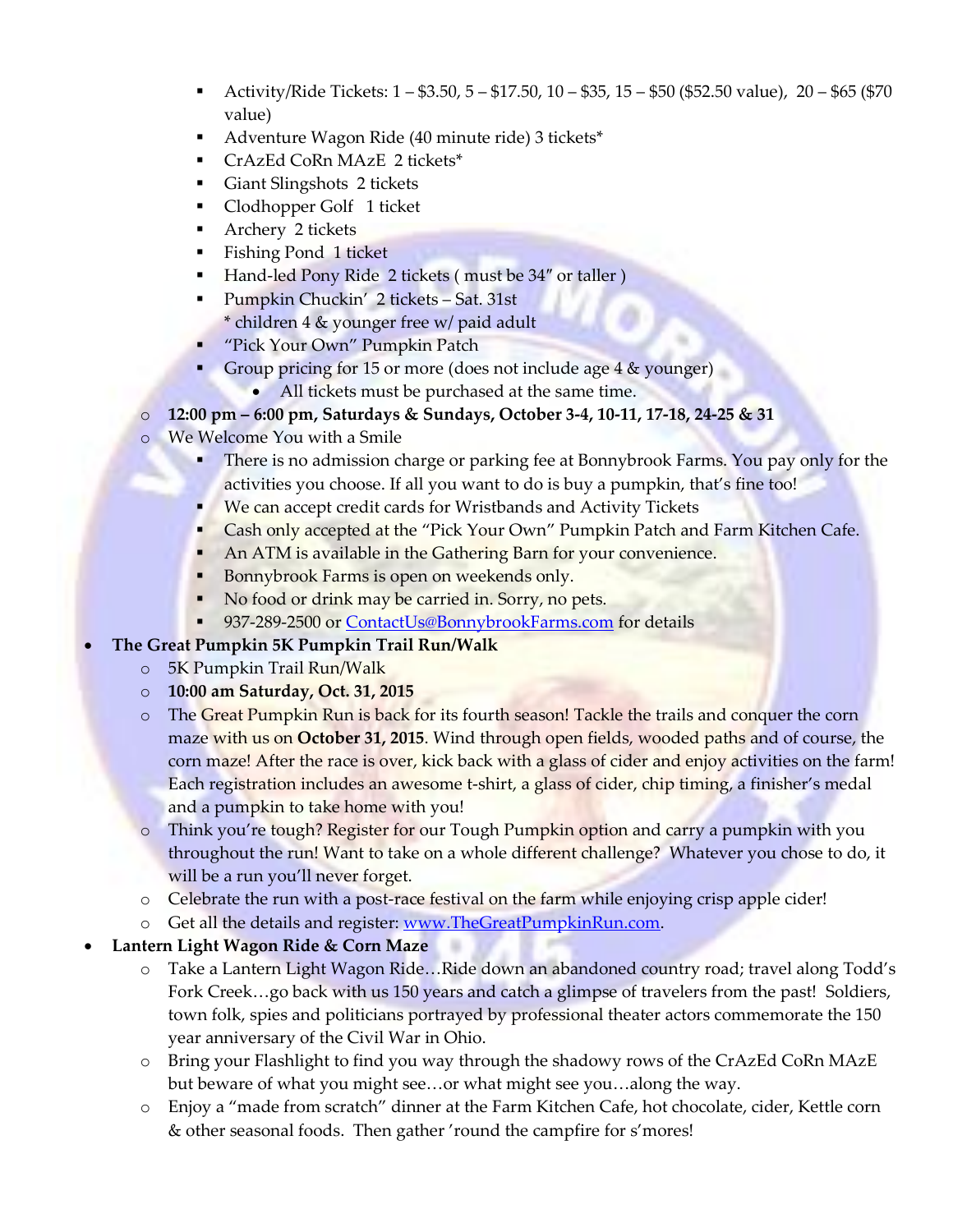- o Shop the Country Store for the perfect Jack O'Lantern, Kettle corn, locally made jams, jelly, fudge and seasonal decor.
- o The Lantern Light Wagon Ride is a family friendly, history based ghost tour.
- o **7:30 pm to 10:30 pm, Saturdays, Oct. 3, 10, 17, 24, & 31**
- o Admission:
	- **Lantern Light Wagon Ride (40 Min. ride)** 
		- \$14 per person 5 & younger FREE
		- Groups  $15+$  people \$13
	- Lantern Light Corn Maze
		- $$8$  per person 5  $\&$  younger free
		- Groups  $15 +$  people \$7
	- Combination Ticket
		- $\bullet$  \$21 per person 5 & younger free
		- Groups  $15 +$  people \$20
	- **We can accept credit cards for Tickets**
	- Cash only accepted at the Farm Kitchen Cafe
	- **An ATM** is available in the Gathering Barn for your convenience
	- No food or drink may be carried in. Sorry, no pets.

Bonnybrook Farms also offers:

# **School Field Trips**

- o Spring & Fall Field Trips
	- Our Spring Field Trips bring real life experiences to your science lessons!
		- Multi-sensory interaction and encounters with living things
		- Hands-on lesson covering how plants germinate, grow, are pollinated and harvested.
		- Friendly staff and enthusiastic tour guides who can adapt tours to appropriate age or grade levels.
		- A ride on a covered wagon to Bonnybrook's bright, clean, airy, stable with childfriendly farm animals.

 $\mathbf{Q}_k$ 

- Well organized age appropriate programs
- Clean, expansive facilities, picnic and playground areas
- Learning Objectives
	- Ask questions and make observations and comparisons about sunflowers and farm animals.
	- Understand the basic needs of living plants (sunflowers Spring & pumpkins -Fall) and (farm) animals.
	- Identify ways farm animals and sunflowers react to changing environments.
	- Understand the seasonal life cycle of a sunflower (Spring) or pumpkin (Fall).
	- Understand the daily cycle of an animal's life.
	- Understand safe activity around animals.
- Each student takes home.
	- A sunflower (Spring) or pumpkin (Fall) they have planted.
	- A Take Home Paper with care instructions.
	- New knowledge about spring planting, life on a farm and farm animals.
	- Lots of good memories!
- **[Teacher & Parent Reviews](http://bonnybrookfarms.com/schoolfieldtrips/field-trip-reviews/)**
- Making your Reservations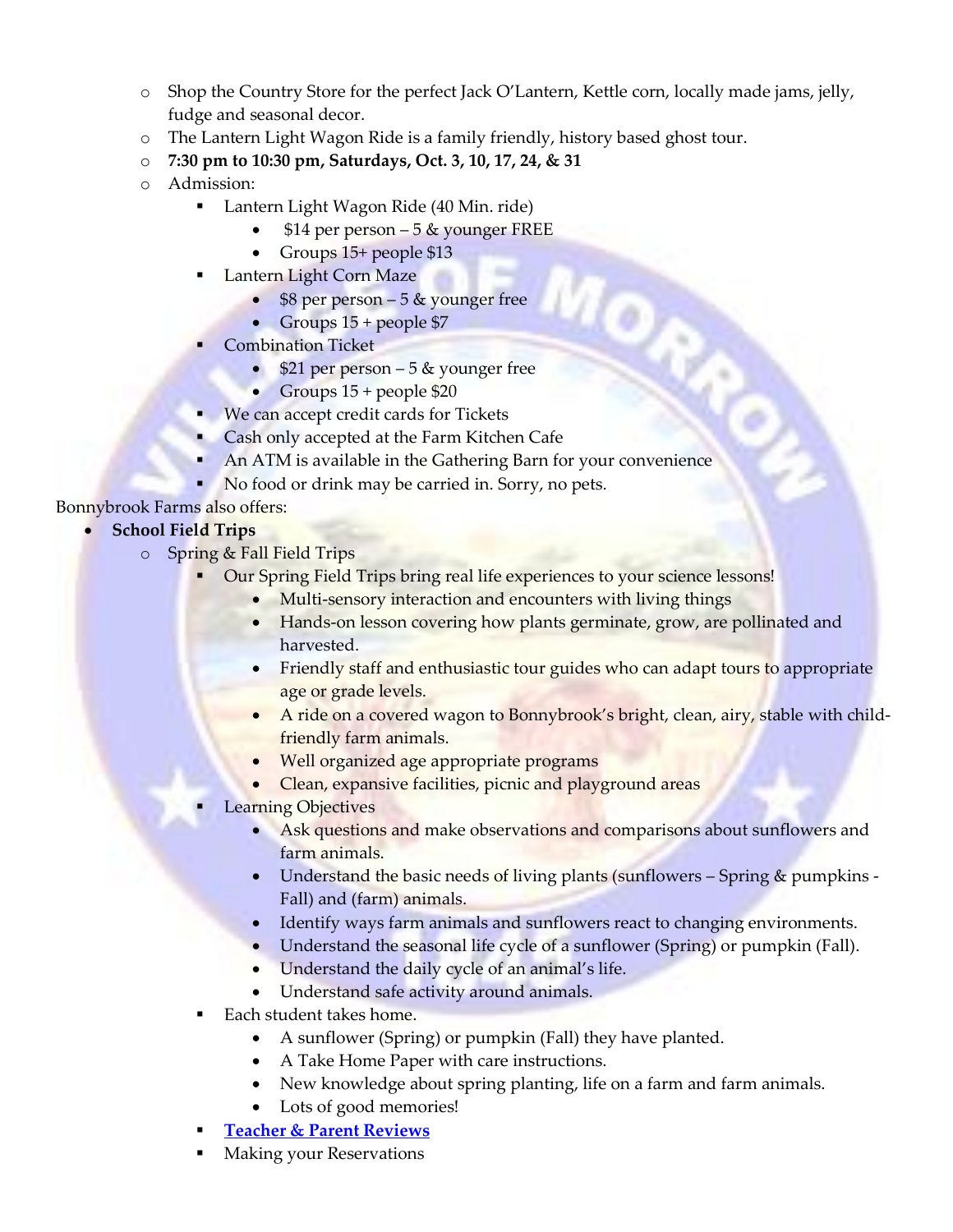- Dates: Bonnybrook's School Field Trips are offered weekdays through out May.
- Times: Field trips start at 9:15 am, 10:30 am and 11:45 am
- Admission: Tours are reasonably priced at \$7.00 per student and parents. There is no cost for teachers. There is a minimum cost of \$125.00.
- Picnic: Bring a lunch to eat inside our spacious Gathering Barn and let the children romp in our Farmyard Play Area.
- Reservations: Call us at (937) 289-2500 or e-mail [Diane@BonnybrookFarms.com](mailto:Diane@BonnybrookFarms.com)
- **School Outings**
	- o Gather your school group or club for one of our events or let us help you "create your own" for a fun day or evening on this beautiful 370 acre farm.
	- o 937-289-2500 or [ContactUs@BonnybrookFarms.com](http://bonnybrookfarms.com/?page_id=34) for details.
- **Social Gatherings, Reunions, Dances, Wagon Rides, Bonfires, Birthday Parties, Corporate Outings…**
	- o June, July, August or September event
	- o Make reservations for a Chuck Wagon Dinner Ride in the country with "fun on the farm" activities, great farm fresh food, wagon ride and s'mores around a campfire. Celebration cake and BYOB welcome.
	- o [Contact](http://bonnybrookfarms.com/contact-us/) us with what you have in mind and we will tailor a fun and one of a kind event for your group.
	- o 937-289-2500 or [ContactUs@BonnybrookFarms.com](http://bonnybrookfarms.com/?page_id=34) for details.

For more information, please Contact Bonnie or Diane at [www.BonnybrookFarms.com/contactus](http://www.bonnybrookfarms.com/contactus) or call 937.289.2500. Stay up to date on all of the fun at Bonnybrook Farms via social media at: Facebook.com/BonnybrookFarms ▪ Pinterest.com/BonnybrookFarms ▪ YouTube.com/BonnybrookFarms ▪ Twitter.com/BonnybrookFarms

## **Valley Vineyards Light Up Valley - A Christmas Feast – December 2**

This event re-creates an old fashioned Christmas in the best Austrian holiday tradition. Santa and the choir will make their appearances, adding to the festivities. Enjoy a full buffet of pork with fruit, roast beef au jus and all the trimmings, including a bottle of wine. Per couple \$85 (+ tax). This event fills up quickly, so reservations are required. Please call us at 513.899.2485.

## **Cellar Dweller Craft Beers 4 Year Anniversary Party! – February 21, 2016**

Come help us celebrate 4 years of Craft Beers at Valley Vineyards! Live music, wine and beer tastings, pints and glasses available all day. Special keg tappings throughout the day, cellar tours and lots of wine and beer! Food buffet available throughout the day. Music Schedule: TBD. No Reservations Required! Look forward to seeing you! Check out our beer list by clickin[g here!](http://www.valleyvineyards.com/cellardwellerbeers.html)

## **Need Space for an Upcoming Graduation Party, Wedding Reception, Family Reunion or a Corporate Event?**

Do you have an upcoming wedding, anniversary, birthday, retirement party, or other special event? Two locations within the Village of Morrow you may wish to consider are the Morrow VFW Post 8202 Hall or the Morrow Masonic Lodge No. 265. Both places offer the perfect setting for your special event. For more information, please contact: Morrow VFW Post 8202 Morrow Masonic Lodge No. 265 Gary at 513.899.2612 Paul at 513.850.5788

**Shop Buckley Bros. Feed & Pet Supply of Morrow for All Your Gardening, Feed and Pet Supply Needs** Buckley Bros. Feed & Pet Supply of Morrow is open Monday – Friday from 9:00 am to 6:00 pm and Saturday from 9:00 am to 1:00 pm. Their friendly and helpful staff is available to answer your questions anytime. Please feel free to call them at 513.899.0304.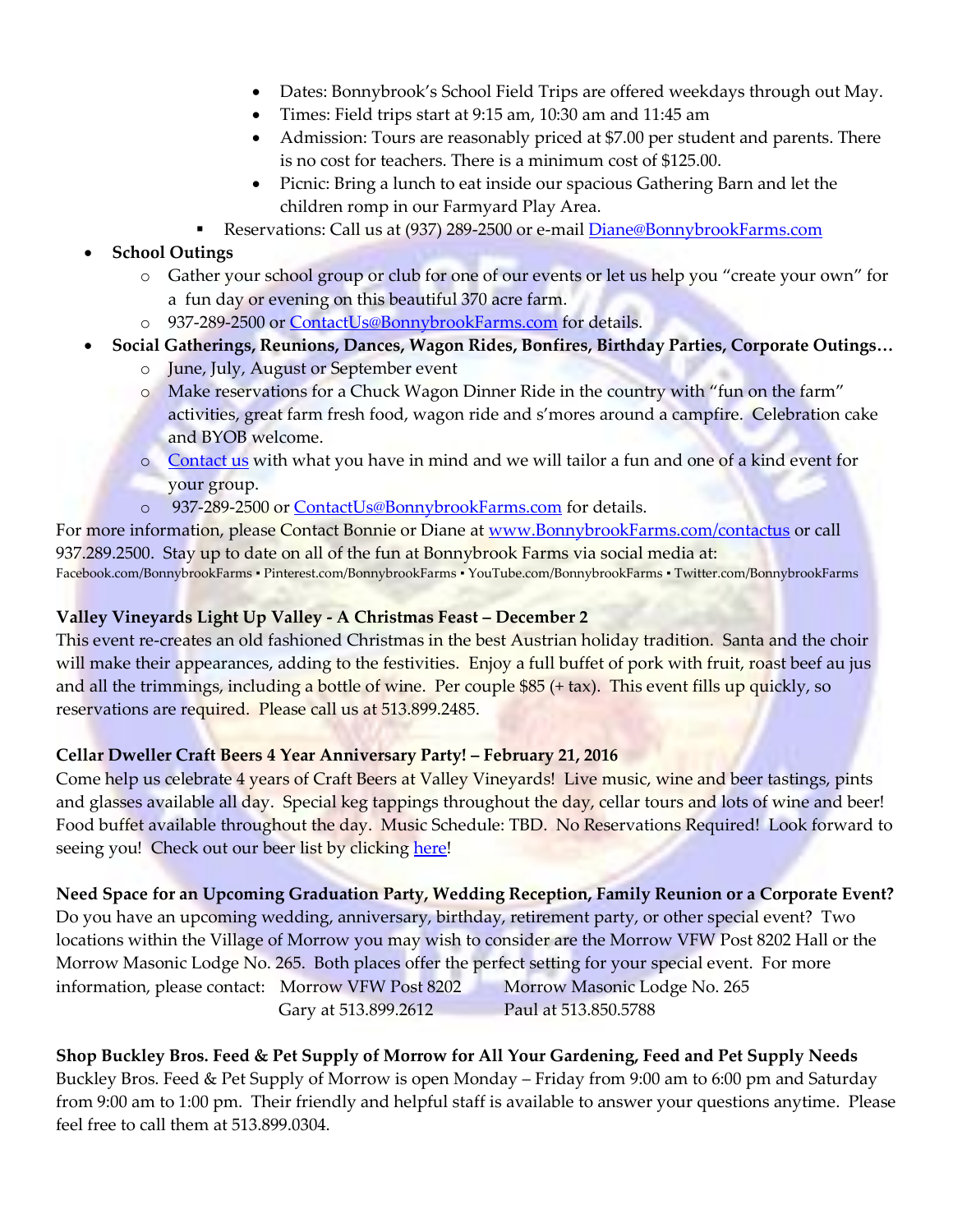## **Plain Folk Café Offering Some of the Area's Finest Food & Entertainment**

Whether you're looking for a place to gather with friends for a great meal or you're looking for great live music, look no further than the Plain Folk Café, 10177 State Route 132, Pleasant Plain, Ohio 45162. For more information, please check out Plain Folk Café's calendar of events at [http://plainfolkcafe.com/CALENDAR\\_OF\\_EVENTS.html.](http://plainfolkcafe.com/CALENDAR_OF_EVENTS.html)

#### **Healthy Solution Yoga & Cardio Drumming Drop-In Classes**

Exciting News! Drop-in classes have begun for Yoga and Cardio Drumming. Yoga classes will be held on Mondays from 6:00 pm – 7:00 pm. Cardio Drumming classes will be held on Mondays at 7:45 pm and Thursdays at 6:30 pm and 7:45 pm. Get a jump on your New Year's resolution to lead a healthier lifestyle. For more information, please contact Jennifer Kavensky, Wellness Coach with Herbalife International, 513.387.9745, [jkprezteam@yahoo.com](mailto:jkprezteam@yahoo.com) or [www.JenniferKavensky.com.](http://www.jenniferkavensky.com/)

# **Little Miami Area Chamber of Commerce News**

## **LMA Chamber Meeting – August 6**

We know there is so much going on in the Little Miami area and we want you at our meeting to tell others what you are doing. Is your business involved in a cause they need to raise awareness for? Are there special promotions going on? Is your organization involved in an upcoming event? Come out and let everyone know!Please RSVP to Peoples First Savings Bank at 513.899.2040 or [info@littlemiamiareachamber.com](mailto:info@littlemiamiareachamber.com) with the number attending. Little Miami Area Chamber of Commerce meeting, **Thursday, August 6, 2015,** 11:45 am – 1:00 pm at Valley Vineyards, 2276 East U. S. Route 22 & State Route 3, Morrow, Ohio 45152. Please RSVP to Peoples First Savings Bank at 513-899-2040 or send an email to [info@littlemiamiareachamber.com](mailto:info@littlemiamiareachamber.com). Let us get the word out for you. Please send us information, flyers and dates for upcoming events, promotions or celebrations that you and your business/organization have so that we can let others know! Let us help spread the word. Email us at [info@littlemiamiareachamber.com.](mailto:info@littlemiamiareachamber.com) Someone once told me "If you are not marketing your business your competition thanks you."

## **LMA Chamber Second Annual Cardboard Boat Regatta – August 15**

This is the second year for this fun filled event and the excitement is building. From local police and fire departments to the FARM Club, everyone seems to be getting involved in some way! Build your boat and think of all the folks that won't pass up the chance to see you "sail or sink" at Oeder's Lake, 1369 U.S. Route 22 & State Route 3, Morrow, Ohio 45152, on **Saturday, August 15, 2015**, from 10:00 am – 3:00 pm. For more information, please visit [https://www.facebook.com/pages/Little-Miami-Cardboard-Regatta-](https://www.facebook.com/pages/Little-Miami-Cardboard-Regatta-2015/297068533792004?fref=ts)[2015/297068533792004?fref=ts](https://www.facebook.com/pages/Little-Miami-Cardboard-Regatta-2015/297068533792004?fref=ts) or email [info@littlemiamiareachamber.com.](mailto:info@littlemiamiareachamber.com) Entries not submitted by 8/10/15 must register at Oeder Lake on 8/10/15 from 8 am – 9 am. Inspections will occur by 11 am. All boats and captains must be present for inspection. Racing at 12 pm. A Hold Harmless Form is required for all participants. Hold Harmless forms for partcipants under the age of 18 MUST be signed by a Parent/Legal Guardian. All participants must be 10 years or older on the day of the Event. Registration and required forms are available at



# **Salem Township Public Library News**

#### **Salem Township Public Library July 2015 Newsletter**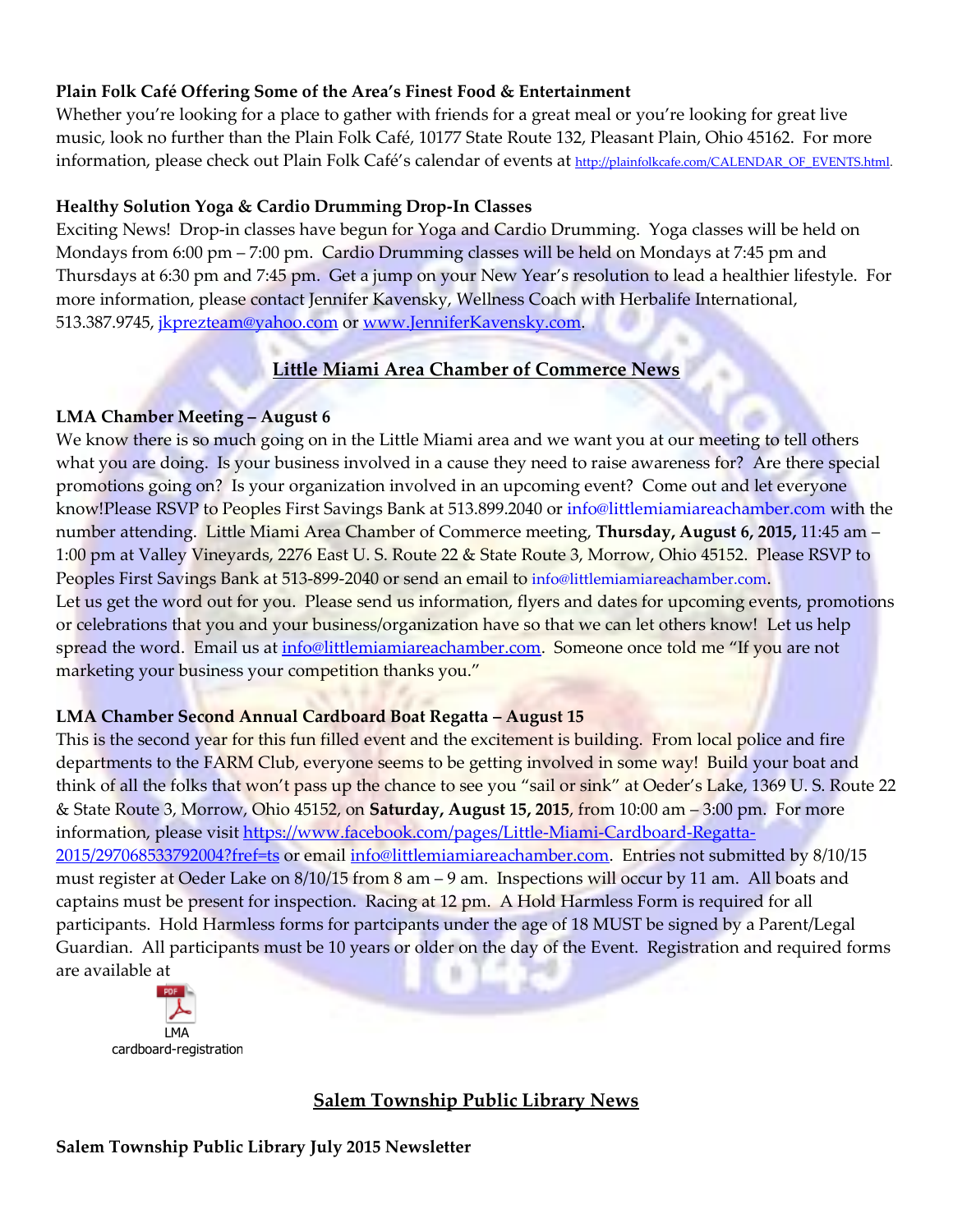Excitement is building for our 2015 Summer Reading Program that began on June 1! Many events are scheduled for the month of July and we hope you will be able to participate as it is for all ages. For more information, please see our July Newsletter by clicking on the following link:



## **Every Hero Has a Story, Be Your Own Hero: 2015 Summer Reading Program**

Salem Township Public Library invites you to "escape the ordinary" this summer at its 2015 Summer Reading Program, *Every Hero Has a Story, Be Your Own Hero.* Superheroes come in many sizes and shapes…some easily recognizable while others are not. It could be the hero that walks through the doors of the library daily, or it could be the hero that has made their mark on history. It could be the local hero that keeps our community safe, or the legendary superheroes! Learn how to recognize a true hero. Events:

## **Superhero Movie and Popcorn (Family) – July 13**

# **Monday, July 13, 6:00-8:00 pm**

Bring your family to watch an exciting superhero movie featuring Kurt Russell! We will provide the popcorn! Bring your own bottled water or soda pop! Movie is rated PG & begins at 6:10 pm.

## **Super Sidekicks! (Youth) – July 14**

#### **Tuesday, July 14, 11-11:45 am**

Every Superhero needs a "Hero Helper"! Make your own miniature superhero and side kick. Then build the coolest superhero car of underground lair with

LEGOs! Get imaginative and tell your own superhero story!

# **BE YOUR OWN HERO (Teens) – July 14**

## **Tuesday, July 14, 6:30-7:30 pm**

"You've spent all summer being your own hero. Time to show it. Get a hero makeover, make your own mask, and get an official hero's portrait from a professional artist!" Limit of 20 participants

# **Be Like Superman (Family) – July 20**

## **Monday, July 20, 6:30-7:30 pm**

Great Scot! It's graduation time for all superhero trainees! Graduates will be awarded their official completion certificates and superhero capes! Games and refreshments after the group photo!

# **Flying Superheroes (Youth) – July 21**

#### **Tuesday, July 21, 11-11:45 am**

Flying Superheroes!!! Compete in a superhero balloon race! Make your own superhero glider & helicopter!

# **Teen Movie Marathon – July 21**

# **Tuesday, July 21, 2:30-8:00 pm**

"YOU CHOOSE TWO SUPERHERO FILMS to watch back-to-back in this super-sized, all-day, action-packed version of our most popular teen program! We'll have pizza, popcorn, ice-cream, and more!" Registration Requested

**A Night For Superheroes: A Grand Finale (Everyone) – July 23 Thursday, July 23, 7-8:30 pm**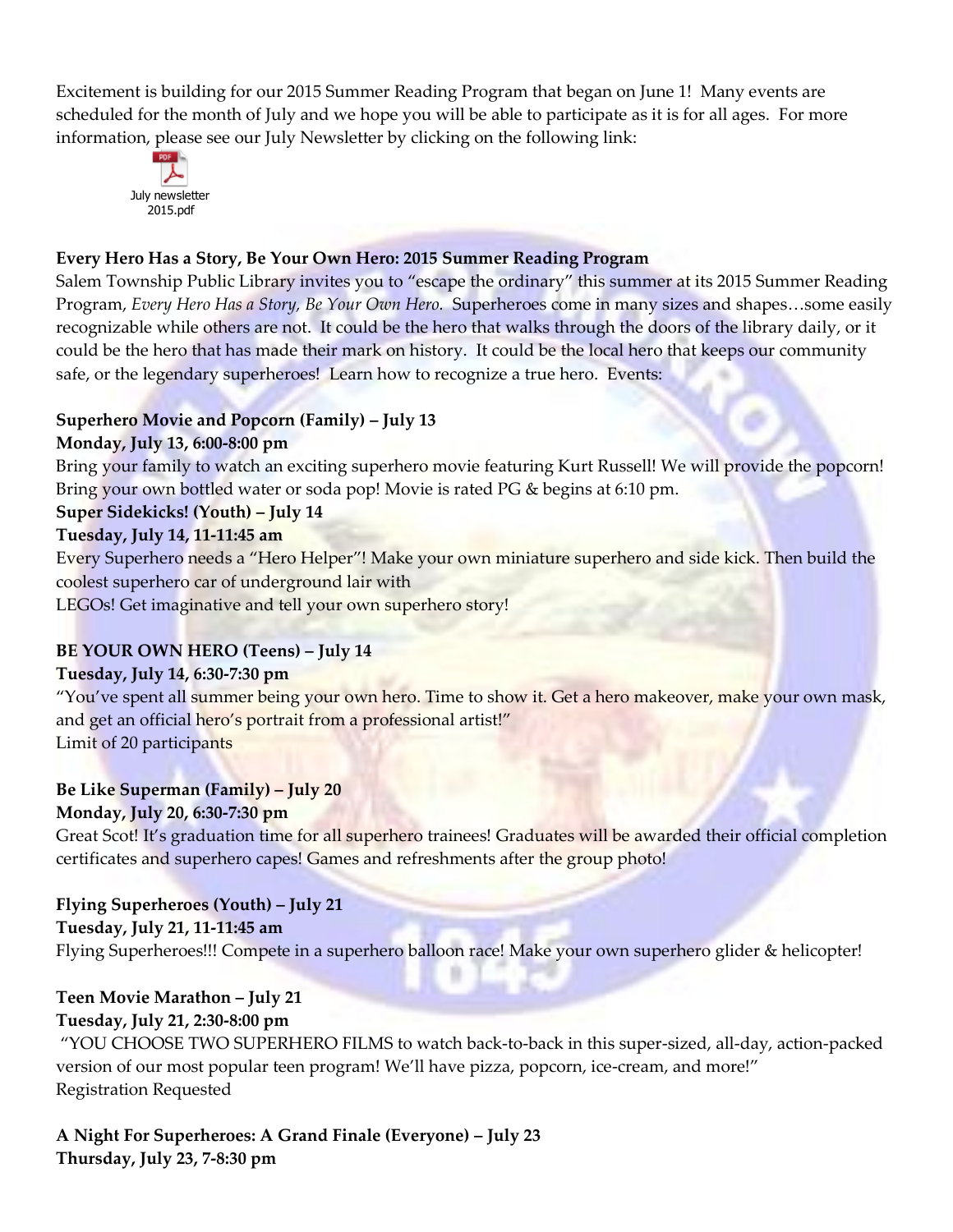Calling all superheroes! Join us this evening and meet amazing superheroes from Hero Alliance, participate in challenging games such as Rescue Mission, the Fire-cup Kapow, and if you dare…the diabolical LEGO firewalk challenge! Bring your camera!

#### **Adult Book Discussion Group – August 4, September 1**

Join a lively discussion group of book lovers and get in on the fun! Adults are welcome to sign up to attend monthly book discussions, which take place the first Tuesday evening of each month from 6:30-8:00 pm. The group discusses a different book each month, which can be picked up at the library. Interested participants can stop in to pick up the next book.

**August 4**: *To the Hilt* by Dick Francis **September 1**: *Her Royal Spyness* by Rhys Bowen

# **Writers' Circle Group Meetings – July 11 & 25 July 11 and 25 10:30 am-12:00 pm**

Calling all adults and high school students who are interested in writing: the library's Writers' Circle is a group that meets twice monthly on Saturdays from 10:30 am-12:00 pm at the Earl J. Maag Retirement Community Room to share their creative writing pieces. Prompts are decided by the group and sharing ideas is welcomed and encouraged. Free coffee is served at each meeting. Join the group by contacting the library or emailing Dylan at: [mccrackendy@salem-township.lib.oh.us.](mailto:mccrackendy@salem-township.lib.oh.us)

#### **Progressive Cooking Event: Family Favorites – July 28**

#### **Tuesday, July 28, 6:30-8:00 pm**

The next installment of the Progressive Cooking Events is Family Favorites. Dust off those old family cookbooks and find your favorite. The rules are quite simple:

- a. Sign up as a participant.
- b. Cook a dish in the proper category.
- c. Bring enough for all the participants to sample.
- d. Be an impartial judge, and cast votes for your favorite dish.
- e. Dishes are judged on aroma, appearance, consistency and taste.
- f. Prizes will be awarded at the end of the event.

#### **Download eBooks and Audiobooks for Free to Your Devices**

You can use your device to download and enjoy thousands of free eBooks, Audiobooks, Magazines, Music and Videos, all for free from the library. Your library card enables you to borrow digital materials without the responsibility of returning physical items or being charged overdue fees—borrowing, reading, and returning eBooks can be done anywhere, anytime—you don't even need to leave home! Enjoy bestsellers, popular series, classics, children's and teens' titles, audiobooks, and more. Get started by visiting [www.ohioebooks.org](http://www.ohioebooks.org/) or visit the library in order to sign up for a library card.

Please contact the library for more information and to sign up for events.

Salem Township Public Library 535 West Pike Street Morrow, Ohio 45152 513.899.2588

## **Little Miami Local School District News**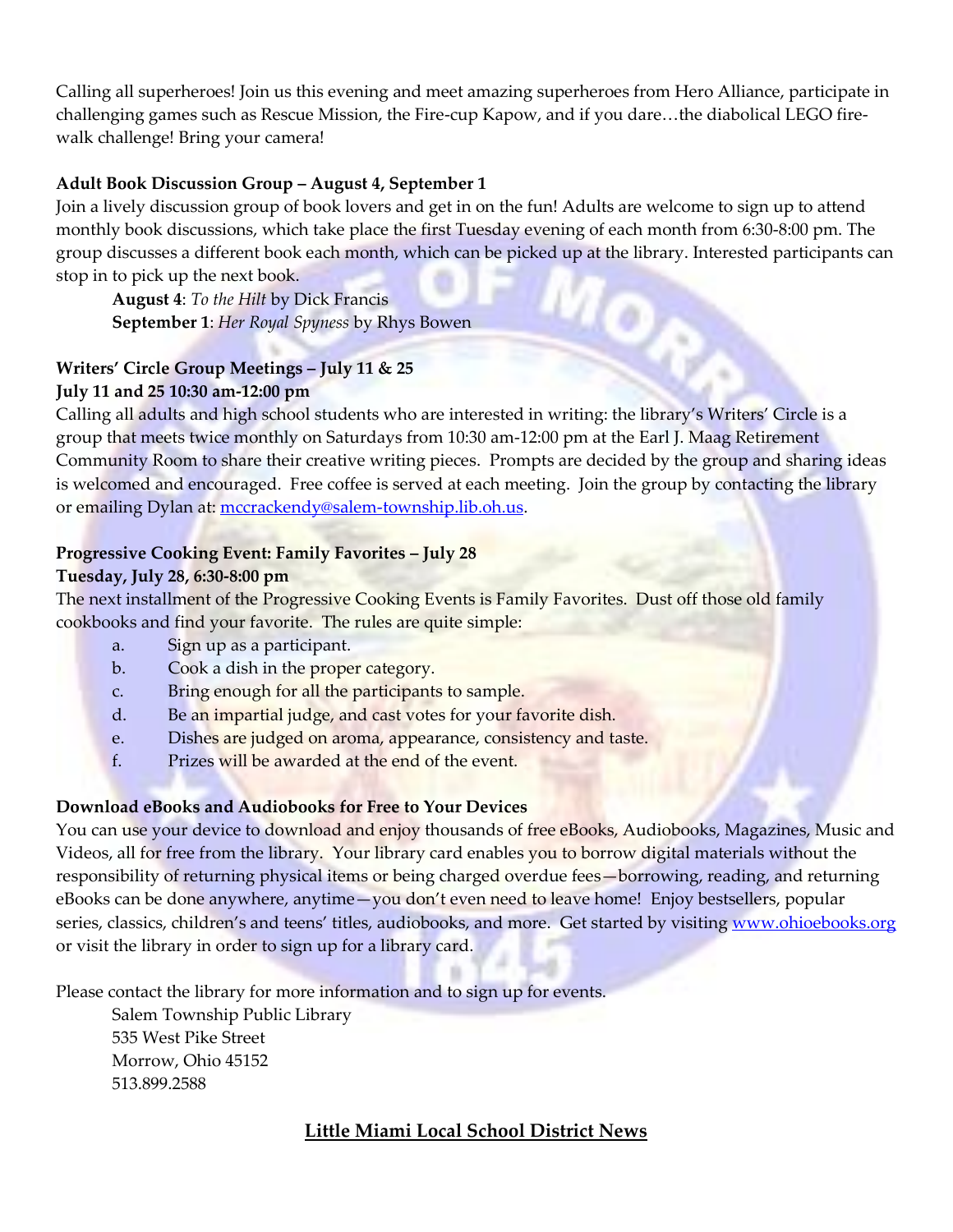#### **Little Miami board passes local control resolution**

With the desire to take a stand against excessive state-mandated testing, the Little Miami Local Schools board of education passed a "local control" resolution at their June meeting. Find out what this means and read the full resolution [here.](http://www.littlemiamischools.com/district-news/entry/board-passes-local-control-resolution-131/)

#### **Pay-to-participate fees reduced for 2015-2016 school year**

The Little Miami Board of Education voted to lower pay-to-participate fees for high school and junior high athletes for the coming year. [Read about the reduction](http://www.littlemiamischools.com/district-news/entry/lm-board-reduces-fees-for-panther-athletes-129/) and the two sport cap.

## **Judge hands down decision on Miami Bluffs case**

More than four years after a Little Miami neighborhood petitioned to be transferred to a neighboring district, a judge has reversed the Ohio Board of Education's decision permitting the transfer. [Read about his decision](http://www.littlemiamischools.com/district-news/entry/judge-hands-down-decision-on-miami-bluffs-case-128/) and more about the history of the case.

#### **Follow us on [Facebook](https://www.facebook.com/pages/Little-Miami-Local-Schools/407758952573852) and [Twitter](https://twitter.com/LM_Schools) for updates all summer long!**

#### **Central registration institutes summer hours**

LM's central registration office will begin offering expanded evening hours for those who need them. Beginning July 13, the registration office will be open 6:30 am-2 pm on Mondays, Wednesdays and Fridays, and will be open 10 am-6 pm on Tuesdays and Thursdays. The office will be closed July 6-10.

#### **Check the Little Miami website for up-to-date back-to-school information**

That first day of school is just around the corner! Summer assignments and school supply lists are posted on [www.littlemiamischools.com,](http://www.littlemiamischools.com/) as well as dates for district open houses. Class lists will be posted on Wednesday, Aug. 5 at 3 pm.

## **Little Miami Athletic Boosters Club News**

## **Little Miami Football Golf Outing – July 19**

We are holding our annual golf outing on Sunday, July 19, 2015, at Majestic Springs Golf Club, near Wilmington. Please consider golfing with us or at least spread the work to your golfing friends about our outing. It is a fun event, scramble format that raises money for the Jr. High and High School Football teams. This year the high school team will be introducing brand new uniforms that have the boys excited. They are becoming more confident and experienced and the coaches are expecting dramatic improvements from all of our teams this year. The future looks very bright indeed.

Below is the flyer for the golf outing and the sign-up sheet. We are also looking for hole sponsors. If you own, or do business in the district, please consider being a hole sponsor. It is only \$100 and puts your company right out in everybody's face as being a supporter of LM athletics. If you have friends that have a business, please consider giving them a call and asking if they have been contacted regarding sponsorship. Ask your employer if they would help sponsor us.

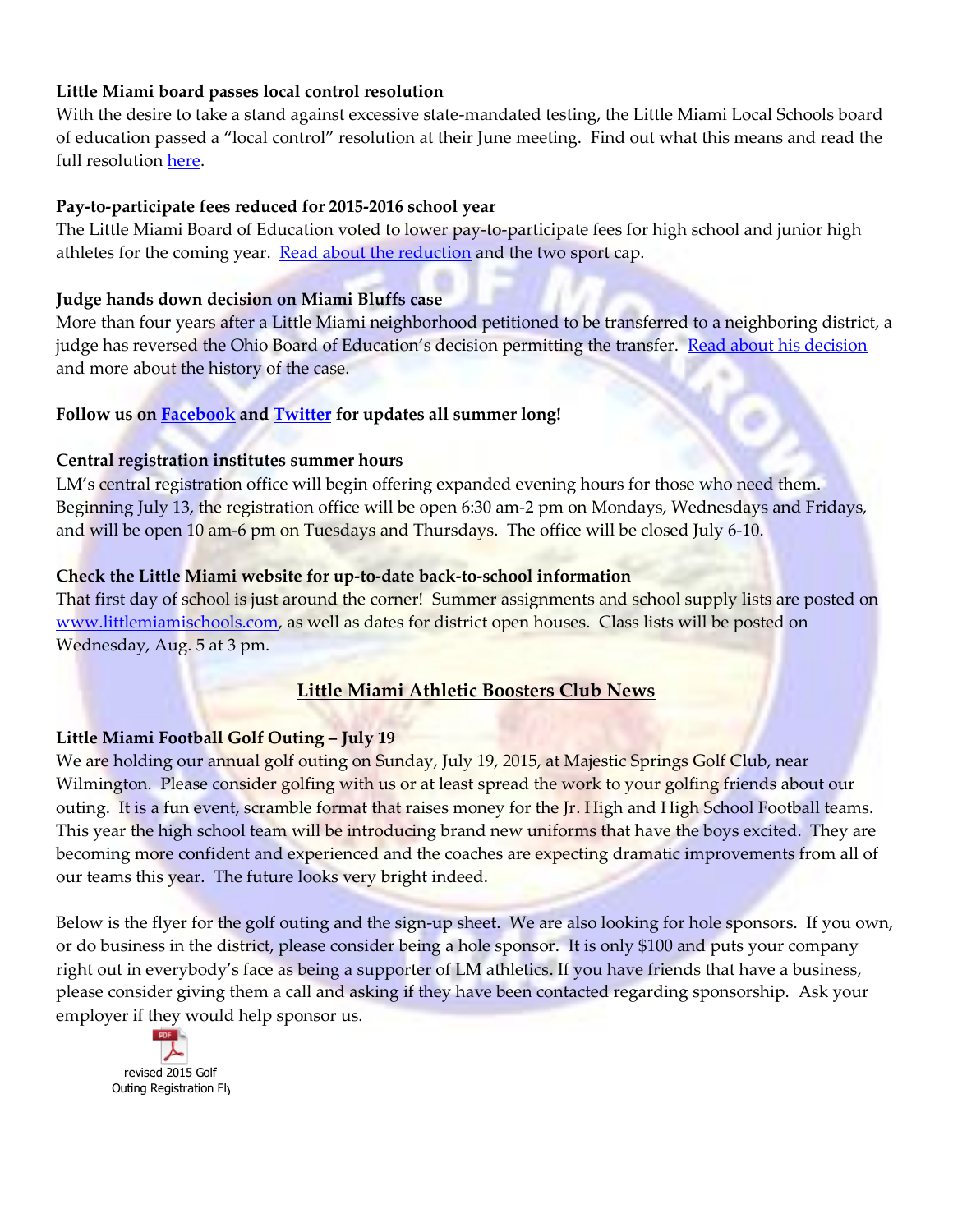If you are a golfer AND own a business, then you can be a program sponsor and sign up your team \$75 per person, have a hole sponsorship sign, and be a Sponsor of one of the Closest to the pin or long drive contests. Double exposure for your business, all for the very friendly price of \$500.

This is a fun outing. You get a chance to meet people from the area that you may not have met previously, and have some laughs as well as showing your community spirit. The \$75 entry fee includes golf, cart, dinner and 2 drink tickets as well as the chance to win fabulous door prizes. Please consider joining us in this fundraiser Sunday, July 19th, starting at noon, with a shotgun start at 1-1:30. Thanks for your support and consideration.

## **Little Miami SoccerFest – July 25-26**

LM SoccerFest will be on July 25-26. Although this is a soccer tournament, it is an Athletic Boosters event. 50% of tournament profits will go towards the turf payment, 50% will be divided among all the volunteer's sports. Sign up today for your choice of spots (<http://vols.pt/6pohwP>) on @VolunteerSpot today! Please sign up for LM SoccerFest 2015 on VolunteerSpot (*www.volunteerspot.com*) today! This sign up is for LM SoccerFest 2015. Sign up online today and receive automated reminders for you...

# **Calling ALL Alumni!: Home Days – Alumni Games/Cheer Carnival – August 1**

The 2015 Alumni Games will be **Saturday, August 1, 2015** at Little Miami High School, 3001 East U. S. Route 22 & State Route 3, Morrow, Ohio 45152. New this year is Flag Football. Boosters are also teaming up with our Cheer Squad and the Carnival will be the same day. A great day of fun for the entire family. Here is the schedule of events:

- 12:00 pm Registration begins
- 1:00 pm Co-Ed Softball Game
- 3:00 pm Flag Football Game
- 5:00 pm Women's Soccer Game
- 7:00 pm Men's Soccer Game

Contact us for more details but hope to see our Alumni & community enjoy this day!

## **Use Your Kroger Rewards Points to Support the Little Miami Athletic Boosters**

It is that time again! Kroger requires that you sign up yearly to enroll your Kroger Reward card to support the Little Miami Athletic Boosters.

Go to [www.KrogerCommunityRewards.com](http://www.facebook.com/l/-AQFyfw2M/www.KrogerCommunityRewards.com)

- 1. Select Cincinnati, Ohio as your location
- 2. Scroll down the page and select ENROLL NOW
- 3. If you already have an account you will sign in with your Email and Password

4. If you do have an account please make sure that all of your information is correct (name etc.) go to step 7

5. If you do not have an account. You must create an account by selecting the "Create An Account"

- 6. After you have created an account, return to step 1
- 7. Under Community Rewards select Little Miami Athletic Boosters or

Organization No. 81640

- 8. Once you select Little Miami Athletic Boosters select SAVE CHANGES
- 9. When you look at your Account Summary you should see a box on the right hand side:

Community Rewards

Organization Name: Little Miami Athletic Boosters

Organization No.: 81640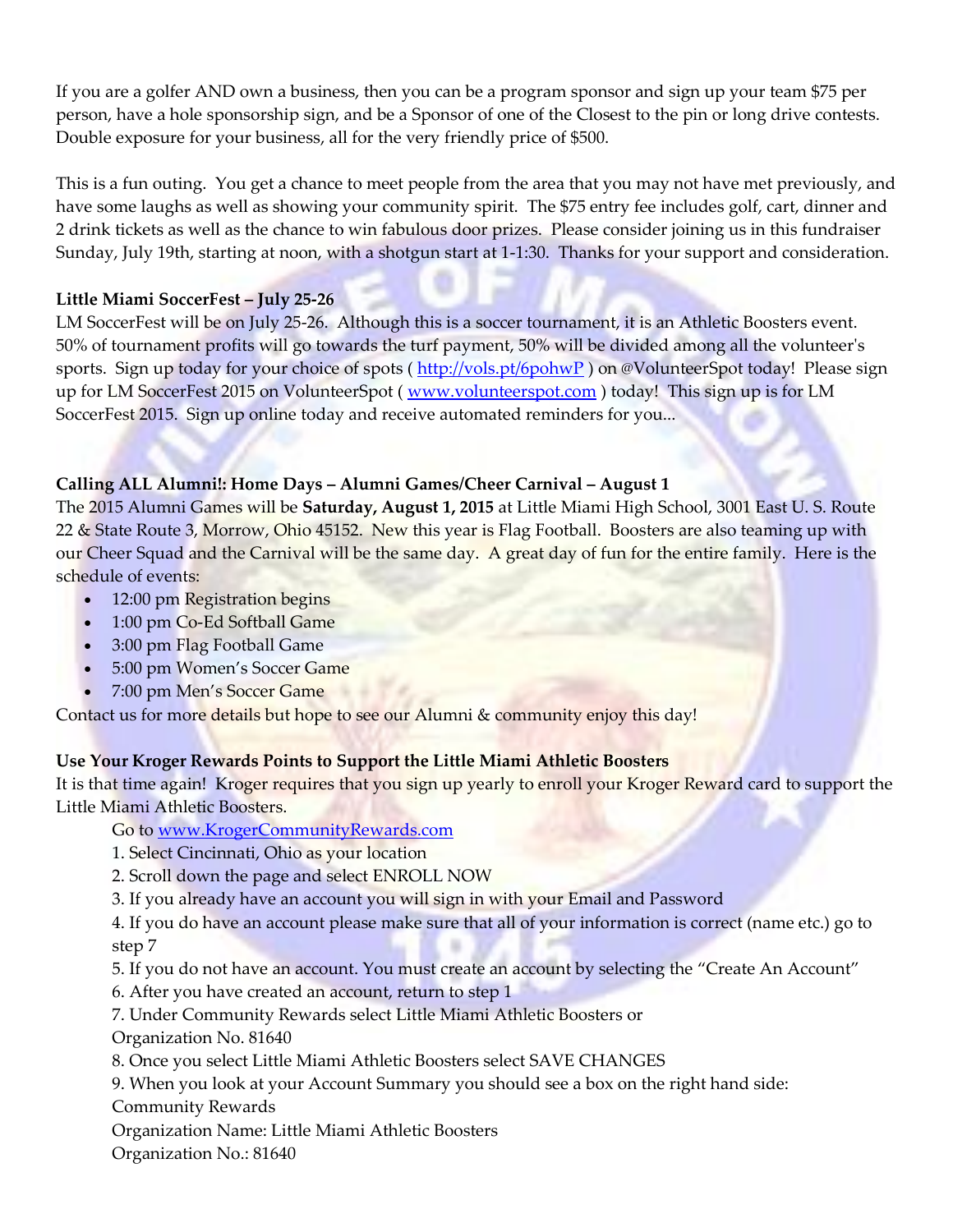Enrollment Date: xx/xx/xxxx (your date of enrollment)

After 7-10 days, you will see "At your request, Kroger is donating to "Little Miami Athletic Boosters" at the bottom of your Kroger receipt.

Thank you for supporting the Little Miami Athletic Boosters.

#### **Warren County Career Center News**

#### **New Adult Education and Workforce Development Catalog Out!**

The 2015 Summer/Fall Adult Education and Workforce Development Catalog is available now at this link: Click here to see new [Catalog.](http://r20.rs6.net/tn.jsp?f=001ZplExQjOnuPV5cdfzyfCSs0S5ePuwdMRpLNXv_fiAk2RwRq7UAJb1aoZoK_TDLhfip2IxOp7Zwv_QaRqY4vz8iJZZ0xEtQGYRVyGeYA2UwIx4PgXNgJMQ_NZTdKqVhdlUfe73gcm-focrF_pWU1Ntv49hPYcAxT7i4MyXhksjCvnlOxrpBkec9HtmljqrWNXbhmkH63_C4Y=&c=Sok-bLlSYuKqJdvst8S6B-OGvfwAKnpIhTATpLi-WMI3VgJUf0Prtg==&ch=C6B5T9YJuIciSl-ENS7rzvZZCwQYt9AALyxl6VkxxknGBH8a8c2FeA==) The time to enroll is now! Give us a call today at 513.932.8145 to make an appointment with our counselor, financial aid office and/or program coordinator. See more about our programs at this link: **Adult Education Home Page**. Find us on **Facebook!** 

**Adult Education Open House, Wednesday, Aug. 5, 3-7 pm**

#### **Nominate a Successful WCCC Alumni for the Hall of Fame – Deadline is September 15**

The Warren County Career Center honors and recognizes its successful alumni through the WCCC Alumni Hall of Fame program. To be eligible for induction, a person must have graduated from WCCC at least 10 years ago, been enrolled in a full-time high school, adult education, or high school satellite program through WCCC, and contributed to the community and distinguished him/herself in his/her profession. Nominations for 2015 are open, and we encourage you to nominate now a WCCC alumnus you know for this honor. Use this [FORM.](http://r20.rs6.net/tn.jsp?f=001Fx-0BMTapJHvoEe9AbDhCmo2Na_b7HtvAu1mfiVurLWjAIavkFOtrJgRMHItY7mxBRBiWZDEZjK7HPbGznwCeGcx89VorFpHNqyEjEVQY8BpNWnO72GW4vVkF5luZ37Ly1WHmR2tYyYUsLHWNTCSDwzC_pw5khU-n93Y9KO95SDfUlSmuaQM6hWrkvI_c9IAm0syFIZcMRzFLPPCRobYbGCx4CILRwQaQp_oFLhkPI3WxQtJPAKj7zAC0WqODBMv9qQbFOQKya1HCWQku-fZddfHXxKj6LMuH_qeDgGikp8=&c=6SBh6KpWOWqpD_ruvVf2o5fWjV-stcz37TClxyNWo1zGqfw9KF5A4Q==&ch=5S8iXdQz8_2Lr0pTCYxdN0BbA9Q2qyADHU9yJ4OUDknRGB1N7hR4IA==)

# **Warren County Convention & Visitors Bureau News**

#### **[Come Out & Play!](http://wccvb.informz.net/z/cjUucD9taT00MzU3MzMyJnA9MSZ1PTgyMDE4MjA4NSZsaT0yNzUyNDczOQ/index.html)**

Home to 60-plus miles of hiking trails, 2,500 acres of lake water, and one of only 156 American rivers designated as a National Wild & Scenic River, it's no wonder Warren County is a must-stop spot for outdoor adventurers. Canoe, kayak, raft or fish the Little Miami Scenic River. Soar 200 feet above a picturesque valley with Ozone Zipline Adventures. Explore miles of Midwestern countryside on the Little Miami Scenic Bike trail. Or take to the skies for an unforgettable ride in a hot air balloon or plane. By land, water or sky, your outdoor escape awaits in Warren County!

**[\[ Explore the Outdoors! \]](http://wccvb.informz.net/z/cjUucD9taT00MzU3MzMyJnA9MSZ1PTgyMDE4MjA4NSZsaT0yNzUyNDc0MQ/index.html)**

# **Friends of the Little Miami State Park News**

## **Friends of the Little Miami State Park is in Need of Volunteers!**

- **Manager for Electronic Trail Counters:** Our ground-breaking trail-counting program furnishes real numbers to demonstrate the trail's popularity as we seek grant funding. We need a details-oriented person to help manage the trail counters and their data files.
- **Fence Team:** volunteers with basic carpentry skills, strength to lift large boards and posts, and a willingness to travel up and down the trail. The team usually works one day a week to repair fences.
- **Tree Planting:** We're looking for volunteers interested in helping plant new trees, especially where there has been a high loss of ash trees due to the Emerald Ash Borer.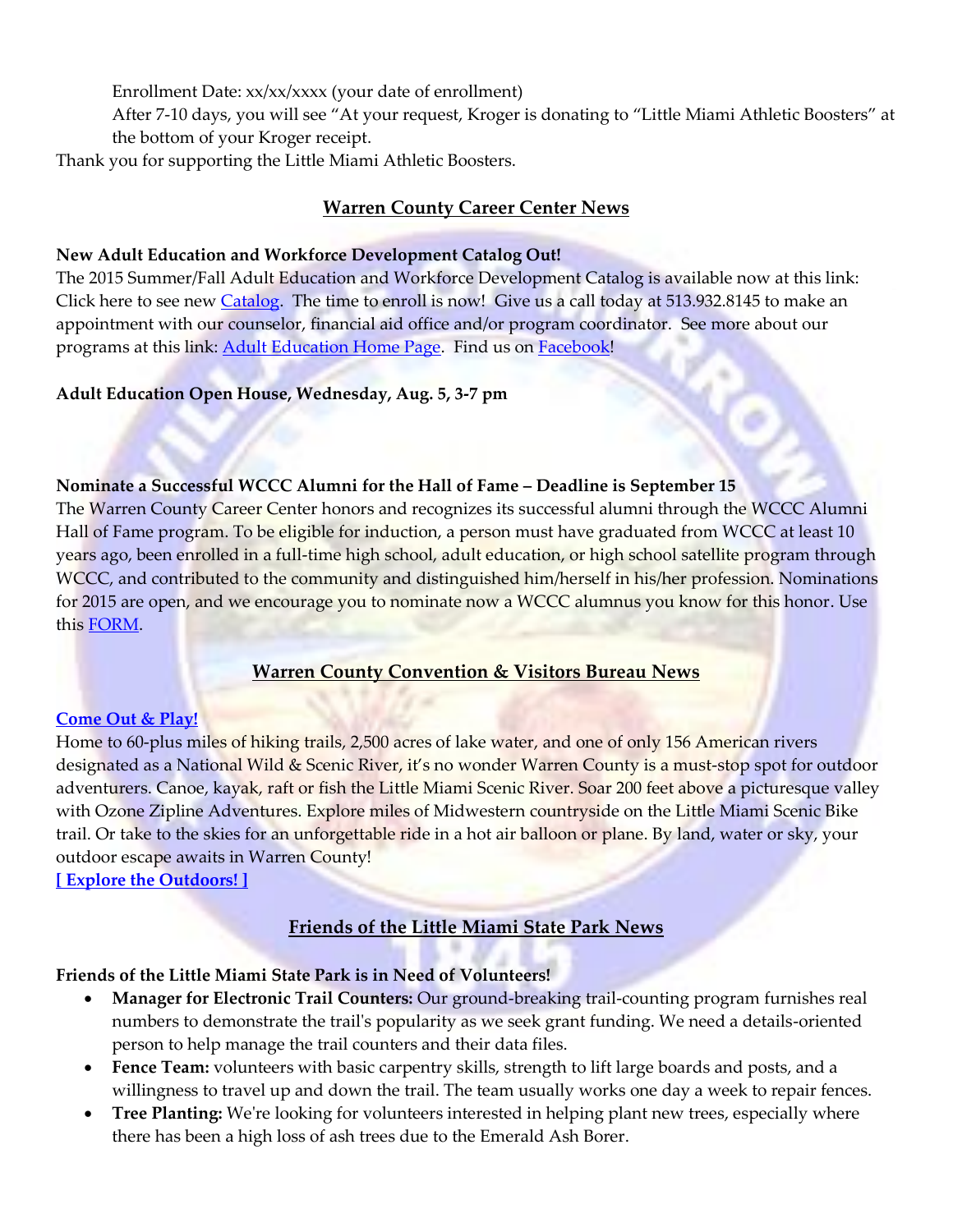**Trail workers:** Maintenance of the trail is an on-going project, and we always need more volunteers. Any help you can give is appreciated. We'll furnish tools and training; tell us what area of the trail you'd like to work on.

To volunteer or to learn more, contact **Don Mills**.

## **Trail Closure Update**

The trail is now OPEN through July 31 between mile markers 35.0 and 35.5 where the Peters Cartridge soil remediation work continues. On certain days, there may be periodic, short-term (up to 20 minutes) closures, which will be indicated by flag persons. You can continue to call the 24/7 Trail Closure Hotline number (513-552-7030) for ongoing updated information.

## **Subscribe to Friends of the Little Miami State Park Electronic Newsletter,** *TrailMail*

*TrailMail*, the e-newsletter of Friends of the Little Miami State Park, is published ten times a year. *TrailMail* welcomes submissions of trail-related photos and articles about people, events, history, and the trail's natural environment. Send submissions to: [trailmail@flmsp.org.](mailto:trailmail@flmsp.org)

## **Little Miami Scenic Trail Hotline**

Call 513-212-6958 to report downed trees or other non-emergency safety issues, or email to [adopt-a-trail@flmsp.org.](mailto:adopt-a-trail@flmsp.org) **2015 Membership Drive**

The Friends of the Little Miami State Park are in the middle of our membership drive for 2015, and if you haven't yet joined or renewed, it's not too late to do so!

Did you know:

- We've been working closely with the Ohio Dept. of Natural Resources (ODNR) to prioritize the trail projects that will be funded by the park's share of the state funds appropriated for all Ohio State Parks last year. These projects should begin soon.
- Our park has now been assigned its own full-time ODNR staff person who will partner with the Friends to keep our trail in tip-top shape.
- You can help us respond quickly to trees and limbs that fall on the trail. Call or text our hotline number: 513-212-6958. It helps if you send a photo from your phone so we know what equipment we'll need.
- Our TrailMail newsletter goes out each month to over 1,540 people

We now provide several rented port-o-lets year round, so facilities are no more than 10 miles apart. As a non-profit, all-volunteer organization, we rely on community support to continue our work. We have multiple sources of revenue--donations, memberships, trailside pipe safes, Kroger Community Rewards, EarthShare, and grants--but our primary sources of recurring revenue are Donations and Memberships.

Can we count on you? Joining or renewing your membership for the 2015 season is only \$20 for an individual, \$35 for a family, and easy! You can do it all online via credit card or PayPal. Or, if you prefer, download the form and mail it in. Just click here:

## **DONATE NOW**

The Friends are proud of how far we stretch donor dollars. We have no office, no paid staff, and meet or exceed all best-practice financial standards for nonprofits.

If you have any questions, concerns, or comments, please click [here](http://r20.rs6.net/tn.jsp?f=001cfX3ILHcVmWOFZlbj-cRWU3dcFGmSrHaTXUKqR7h5z9Lt4RX6-TPMEyi2b5mgeNkKt8KznRhmgcyFLiYAnJDiUvtplsP626g1umh3_M8KuljYgCoaUdkBRxPqfdUdkOrForv7DTa7SQzuJD2pHpfRzHj0qzYgZQiD4KmwgrztPM6fOh7TZmEtbziUZKeoZ0ZylHL4LkPxGJyxVBFrZrdgg==&c=BaNM35gW34Th93mccg48yVcZJAHOv1c-1Gl0bswJoSzDK563nSTeZA==&ch=v6kGJHSLL2W4ozSIbGcdU74HeifVBsFBp2C8otNlamMKcXyBsnH0QA==) to share them.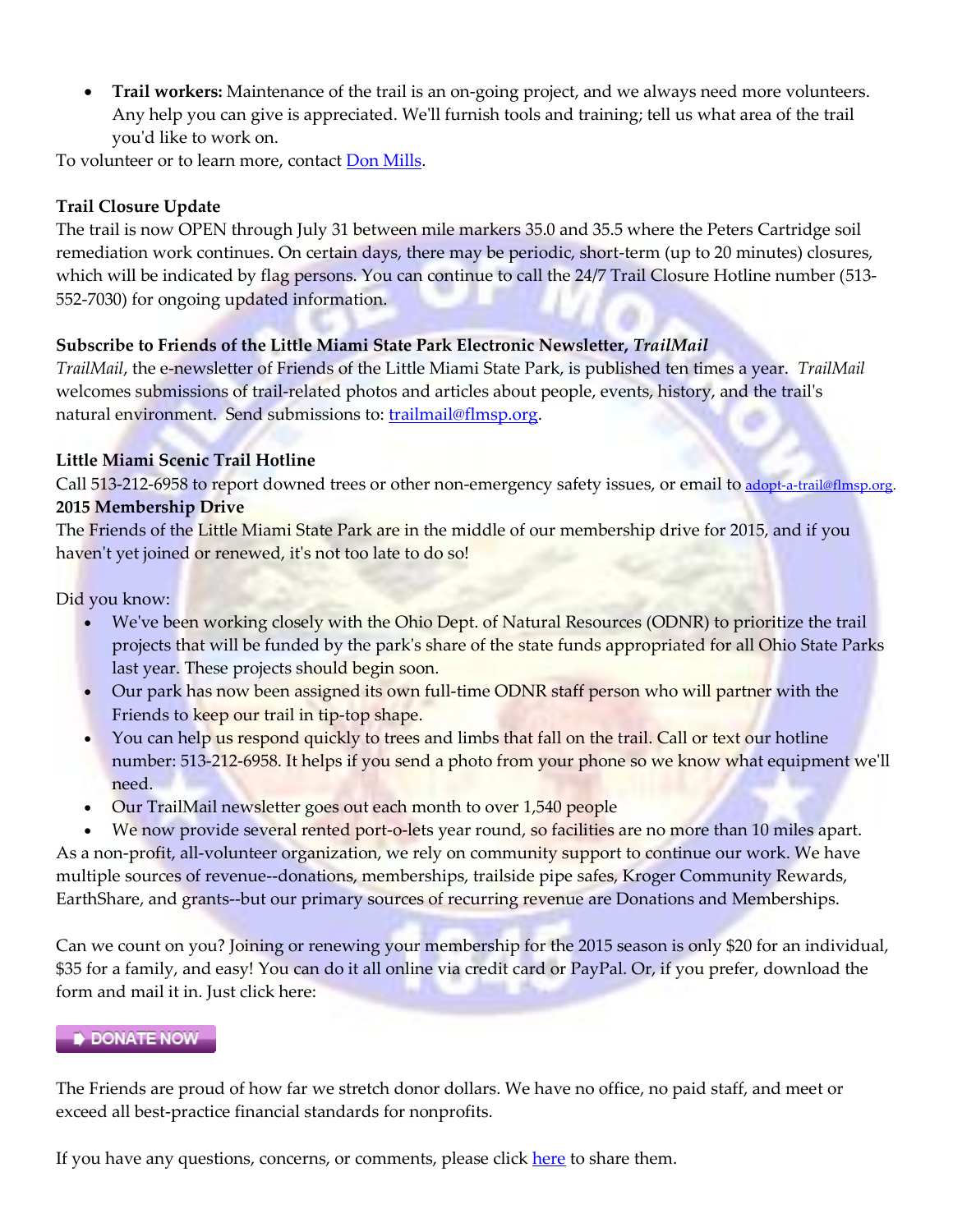# **Human Services News**

#### **Enjoy a Healthy Lunch at the Earl J. Maag Center**

Are you tired of always eating alone? Is cooking becoming too much work? Are you looking for somewhere else to eat? Would you like to meet new friends and enjoy stimulating conversation? Are you finding it hard to make ends meet? If you answered "Yes" to any of these questions, then you may not be living as healthy as you can. Recent studies have shown that seniors who are live alone are at high risk for malnourishment and for dehydration. "Five days a week, fresh, nutritious meals are cooked in the WCCS 741 Center kitchen. Lunch is a special time of day and we try to make it even more so. Sometimes the WCCS lunch is that person's only full meal of the day. You can find a healthy, delicious meal at the Earl J. Maag Center, 124 Pamela Drive, Morrow, Ohio 45152," says Mary Catherine Faller, MS, RD, LD, Manager of WCCS' Nutrition Services. Lunch with two menu options is served at 12:00 pm (noon) every Monday-Friday. Find the daily menus online at **[www.wccsi.org](http://www.wccsi.org/)**. Suggested meal donation for anyone aged 60 or over (or the spouse or disabled child of someone aged 60 or over) is \$3.00. Meal cost for anyone under age 60 is \$6.00. To make a reservation, simply call the Earl J. Maag Center at 513.889.8886 by 1:00 pm the day before. WCCS is a local non-profit  $501(c)(3)$ organization. Donations help fund the "Promote Healthy Living Among Older Adults" campaign. For more information about WCCS and its services, please visit the website at [www.wccsi.org.](http://www.wccsi.org/)

#### **Big Brothers Big Sisters of Warren and Clinton Counties Recruiting Volunteer Mentors**

Big Brothers and Sisters of Warren and Clinton Counties is currently recruiting volunteers to serve as mentors for the 2014/2015 school year. The Agency has three programs in Warren County located at Donovan Elementary School in Lebanon, Anthony Wayne Elementary, located in Franklin, and Western Row Elementary School in Mason. Volunteer mentors are matched one-to-one with a Little Brother or Little Sister and meet once a week in the school setting during the school year. Applications are being accepted for both adult and high school volunteers. Volunteers must be able to commit to the program for the school year, provide their own transportation to and from the program location, and complete the screening process. Screening includes application, references, and applicable record checks. Applications can be obtained online at [www.bbbswarren.org](http://www.bbbswarren.org/) or by contacting the agency office at 513.932.3966.

#### About Big Brothers Big Sisters

Big Brothers Big Sisters of Warren and Clinton Counties is a non-profit organization that provides children facing adversity with strong, enduring, professionally supported one-to-one relationships that change their lives for the better, forever. Big Brothers Big Sisters holds itself accountable for: higher aspirations, greater confidence, and better relationships, avoidance of risky behavior, and educational achievement among the children we serve. For more information visit [www.bbbswarren.org.](http://www.bbbswarren.org/)

#### **Business News**

#### **Women's Business Center of Ohio Training Calendar**

- **So You Want to Start a Non-Profit? – July 9**
	- o Thursday, July 9th, 5:30PM-7:30PM
	- o Join the WBC & Prosperity Adviser- Heather L. Tapia for the "Why to's & How to's" of setting up a Non-Profit business. You will have a clear understanding of filing with the Ohio Secretary of State, writing your Articles of Incorporation, Board Members and Committee structure. You will receive and intro to setting up your "Tax Exempt" status and which one is right for you along with" Fundraising Basics". This class is open to all, free for WBC/ECDI clients and \$10 for non-WBC/ECDI clients.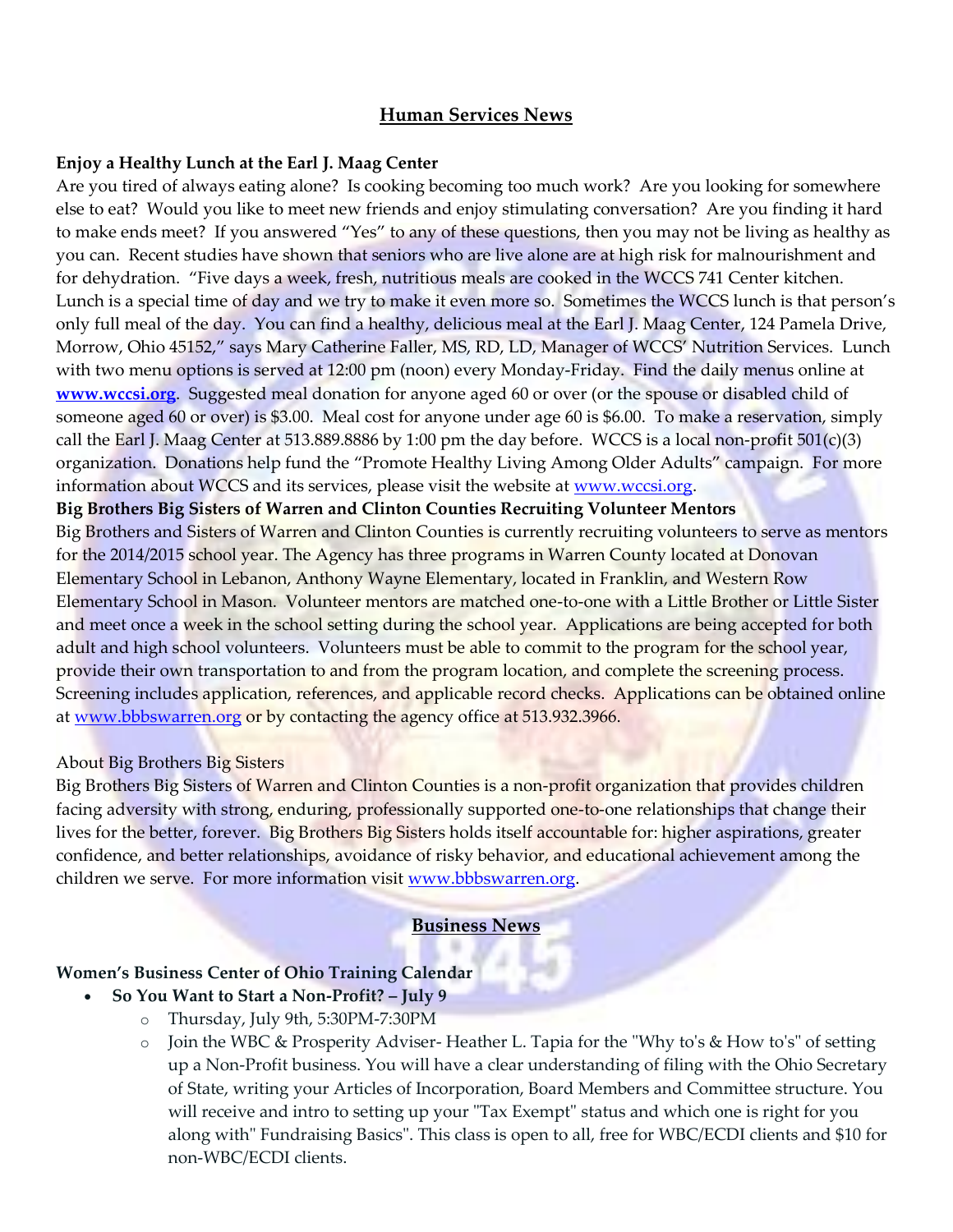#### **Project Management in Non-Profit Organizations – July 14**

- o Tuesday, July 14th, 5:30PM-7:30PM
- o Join the WBC's own Jonnel Ransom for a session on Project Management in Non-profit Organizations. The session will provide an overview of non-profit organizations, project management challenges, and recommendations for project managers. This class is open to all, free for WBC/ECDI clients and \$10 for non-WBC/ ECDI clients.
- **WBC Networking Event- Building Your Professional Image – July 17**
	- o Friday, July 17th, 12:00PM-2:00PM
	- o Join the WBC & experts from Accenture for an afternoon of networking. You are also invited to hear a special presentation on how you can grow and develop your professional image as an entrepreneur. This event is open to all, free for WBC/ ECDI clients and non-WBC/ ECDI clients. Lunch will be provided by Dos Hermanos Taco Truck.
- **Dames Bond: So You've Started a Business...Now What? Legal Pitfalls You May Not Even See Coming - July 23**
	- o Thursday, July 23rd, 4:00PM-6:00PM
	- o In partnership with Dames Bond LLC, you are invited to attend the Thrive Series. You will walk away with a concrete set of action items every small business owner should consider in order to protect themselves and their businesses, how to maintain a company's limited liability, reduce the risk of employment litigation, and protect your company's intellectual property. This class is open to all, \$10 for WBC/ Dames Bond members (Please contact the WBC office for Promo Code), \$20 for non-WBC/Dames Bond members. To register for the Thrive Series, click here

Please register in advance for these classes [here](http://r20.rs6.net/tn.jsp?f=0015WfzKNCQoylffvLTJ0o4V6iAkLFcoYKvWfLqRJPRBC_ePvrgNVTPnVia5MU3l2Gdxyb2_VWA6FvERYrTUXUlEdX2OE-FUytnHbkuJPiiAknIHT4BMbKijkIKc7BMbSFXdCF2gRuFcVg6b39uPTNlDdVieGWwpq3HJU81DHTn-64uHCCQBr0QXw==&c=YEa5qz8LShSLpJkXfcyC5rNL8z1DoZIQtj3dWrb_Pf5yYCbODNo7LQ==&ch=fdS3hitKEI3hxJcNrFZfLafQUBzPFZGJ2UCZjT3muourM0QI8NK6Ig==) or call The Women's Business Center at 614.732.0981 for more details.

**Warren County SBDC Offering Free Seminar "Steps to Starting Your Own New Business" – July 15** The Warren County Small Business Development Center is sponsoring a FREE SEMINAR "Steps to Starting Your Own New Business" on **July 15, 2015, from 2:00 pm – 4:30 pm**. The seminar will be held at the City of Lebanon Electric Administration Building, 125 South Sycamore Street, Lebanon, Ohio 45036. Topics to be discussed: Business Plans, The Business Name, Professional Service Providers, Taxes, Licenses, Permits, Legal Issues, Record Keeping, Business Loans and Alternative Financing and much more… Anyone considering starting up a business or anyone who recently started a business should attend. You have three ways to register for the event:

- Register on line at<http://clients.ohiosbdc.ohio.gov/events.aspx>or [www.warrencountysbdc.org](http://www.warrencountysbdc.org/)
- Call Angela Steffen at 513-695-2090
- Email [Angela.Steffen@co.warren.oh.us](mailto:Angela.Steffen@co.warren.oh.us)

#### **Veterans' Business Breakfast: Free Walk-In/Walk Up Meetings – July 22**

Join us anytime between 8:00 am to 12:00 pm and speak one-on-one directly with the experts in private meetings about your business. Learn about SBA's Access to Capital programs. Talk with SBA and Procurement Technical Assistance Center (PTAC) representatives about selling to the Federal Government. Get technical assistance from SCORE and Small Business Development Center counselors. Discuss banking products and services with Lake National Bank. Breakfast will be available throughout the morning, so come planning to stay and learn about special financial programs available just for veteran-owned businesses, including the Veterans' Advantage Loan Program, contracting opportunities and government set-aside programs just for veteran-owned and service-disabled veteran-owned businesses, how to get certified as a veteran or service disabled veteran owned business and the benefits that brings, and no-cost counseling services to help you grow your business. This event is free, but registration is required. Please register [here.](http://links.govdelivery.com/track?type=click&enid=ZWFzPTEmbWFpbGluZ2lkPTIwMTUwNjIyLjQ2MzE1NTgxJm1lc3NhZ2VpZD1NREItUFJELUJVTC0yMDE1MDYyMi40NjMxNTU4MSZkYXRhYmFzZWlkPTEwMDEmc2VyaWFsPTE3MDE2ODQ3JmVtYWlsaWQ9cm9kLnNtaXRoQHZpbC5tb3Jyb3cub2gudXMmdXNlcmlkPXJvZC5zbWl0aEB2aWwubW9ycm93Lm9oLnVzJmZsPSZleHRyYT1NdWx0aXZhcmlhdGVJZD0mJiY=&&&102&&&https://www.eventbrite.com/e/veterans-business-breakfast-tickets-17459749581)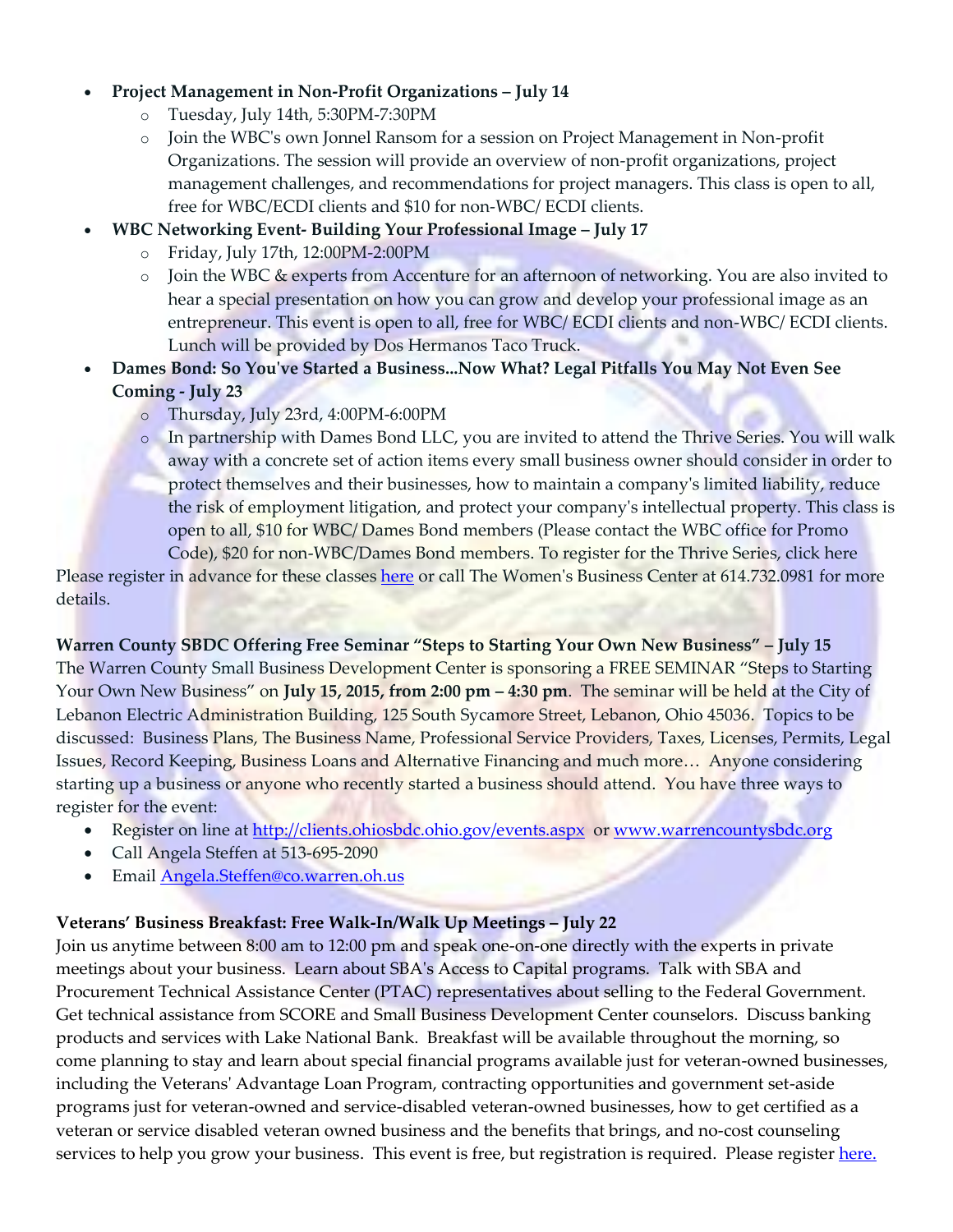WHEN: 8:00 am – 12:00 pm Wednesday, July 22, 2015

WHERE: Holden University Center at Lakeland Community College, 4242 St. Rt. 306 Kirtland, Ohio 44094 FOR MORE INFORMATION: Contact Thomas Sangrik a[t thomas.sangrik@sba.gov](mailto:thomas.sangrik@sba.gov)

# **BizDev II: Pitching Your Idea, Product or Service – July 31**

The Warren County Small Business Development Center is sponsoring a FREE SEMINAR "Making the Perfect Pitch" on Friday, July 31, 2015, from 9:00 am – 11:00 am. The seminar will be held at The Warren County Career Center, 3525 North State Route 48, Lebanon, Ohio 45036.

Topics to be discussed: Discussion on Creative Presentations that will make the Sale; Understanding Your Client's Profile; Are You Talking To the Right Person to Give Your Sales Pitch to?; How to Get a "Yes" from your Pitch and much more… Anyone currently in business or wanting to develop a Marketing Plan and a Sales Pitch should attend. You have three ways to register for the event:

- Register on line at<http://clients.ohiosbdc.ohio.gov/events.aspx>or [www.warrencountysbdc.org](http://www.warrencountysbdc.org/)
- Call Angela Steffen at 513-695-2090
- **Email Angela at [Angela.Steffen@co.warren.oh.us](mailto:Angela.Steffen@co.warren.oh.us)**

## **Incumbent Training for Advanced Manufacturing Now Available**

In response to workforce needs being expressed by the private sector, our office created WIIN; a program that bundles like-minded training needs within Warren County businesses. Once bundled, WIIN interfaces with area educational partners to secure the best curriculum and rate to meet training needs.

WIIN's first training offering involves businesses in the manufacturing space, and classes are currently underway. Enrollment is on-going and once the appropriate number of employees are gathered, training modules can begin.

## Flexible Training

The training program will cover 16 needed skills that have been expressed by the private sector. These skills cover a broad range of electric and mechanical needs from programming to blueprint reading.

To allow maximum flexibility, each skill is taught in a separate module, and can be taken individually or in combination with other training. For specific details of each module, and to participate, please [e-mail](mailto:matthew.schnipke@co.warren.oh.us) Matt Schnipke.

## Partnering Organizations

This effort would not be possible without collaboration from multiple sources including the Warren County Small Business Development Alliance, the Warren County Chamber Alliance, and the Warren County Port Authority. With the help of these participating organizations, WIIN hopes to deliver a quality training opportunity at a reduced cost to employers.

> Ohio Means Jobs ∙ Sinclair Community College ∙ Warren County Career Center Warren County Chamber Alliance ∙ Warren County Port Authority

# **News You Can Use**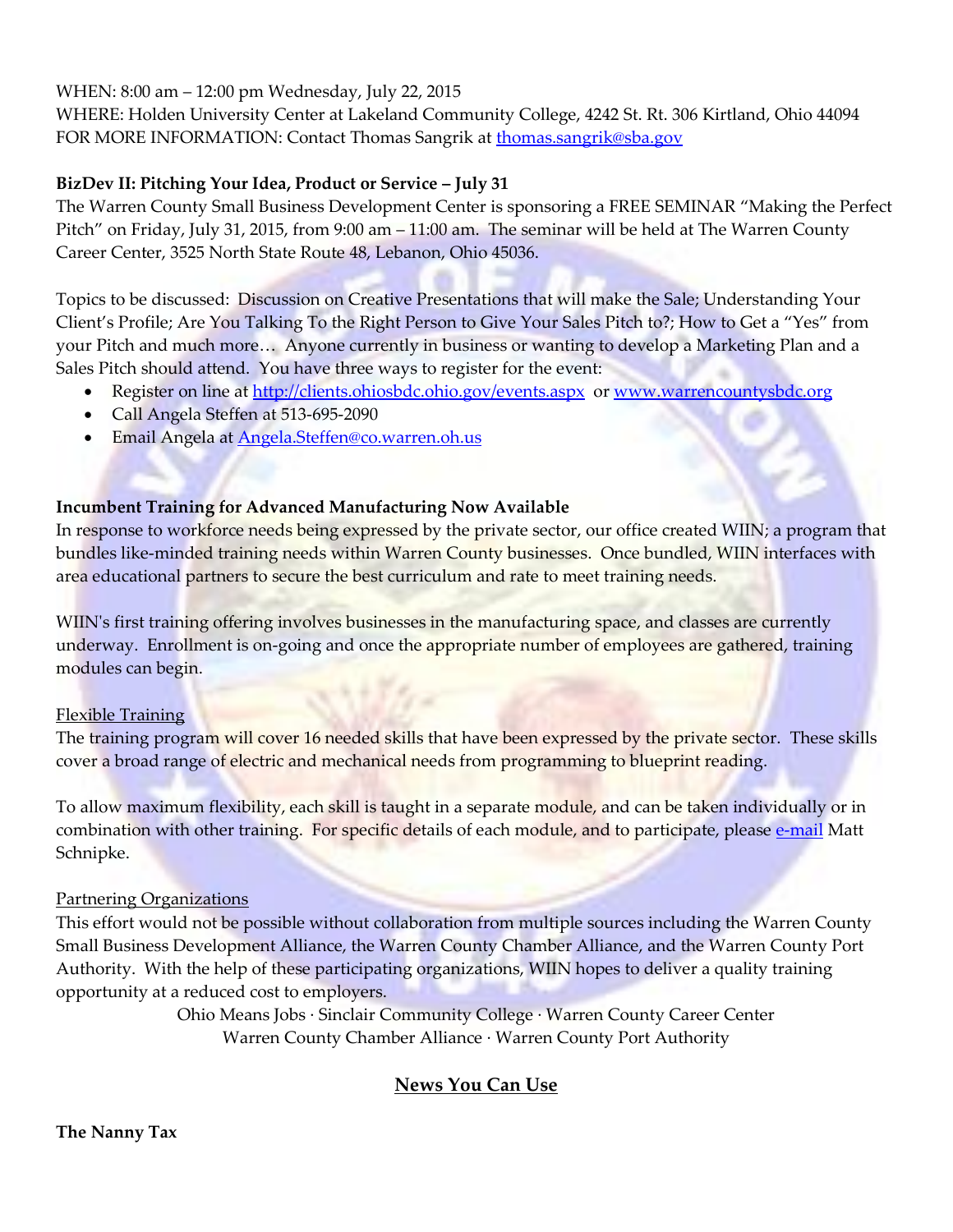Now that the school year has ended, it is time to consider child care during the summer months.

Instead of sending children to day care or summer day camp, many parents consider hiring a nanny or frequent baby sitter to watch their children. As if balancing work and childrearing is not challenging enough, if parents get outside help to care for their children at home, they will also need to understand the tax implications. Unless they are tax experts, they probably have a few questions about how to do things correctly.

If parents have a nanny or frequent babysitter watching their children at home, that person is considered a household employee if she is in charge of what work is done and how it is done (which is usually the case). It does not matter whether the person works full time or part time, or that the person was hired through an agency or from a list provided by an agency or association. It also does not matter whether the person is paid for the job on an hourly, daily or weekly basis.

On the flipside, someone providing childcare services in his or her own home is not a household employee of the parents. Likewise if an agency who provides the worker is in charge of what work is done and how it is done, the worker is not a household employee of the parents.

As a household employee, a nanny or frequent baby sitter is going to cost parents more than the rate they pay for watching their children. In addition to paying the employee's wages, they may be required to pay household employment taxes, popularly referred to as the "nanny tax."

The nanny tax involves two separate employment taxes. Whether the parents are responsible for either depends on the amount they pay.

First is FICA, which is Social Security and Medicare taxes. FICA is a 15.3 percent tax on cash wages that is generally split equally between the employer and employee. Parents and their household employee each pay 7.65 percent—which is 6.2 percent Social Security tax plus 1.45 percent Medicare tax.

In 2015, the IRS requires anyone with a household employee to withhold and pay FICA for any employee with annual cash wages of \$1,900 or more.

The rules and reporting of "nanny wages" and "nanny taxes" get pretty complicated real quick.

The important thing to remember is that if you pay someone more than \$1,900 this summer, you need to give us a call.

For more information, please contact us at either of our offices in Centerville at 937.436.3133 and in Xenia at 937.372.3504, or visit our website at [www.bradstreetcpas.com.](http://www.bradstreetcpas.com/) Source: Bradstreet & Co. CPA's Tax Tip of the Week | July 8, 2015 | No. 310

#### **Learn How to Avoid Financial Scams**

Scammers use a variety of tactics to rip you off and take your money. Being aware of the most common types of financial fraud can help you stay protected. Find trustworthy resources that will help you avoid the most [common banking and investment scams.](http://links.govdelivery.com/track?type=click&enid=ZWFzPTEmbWFpbGluZ2lkPTIwMTUwNzAyLjQ2NzE5MzIxJm1lc3NhZ2VpZD1NREItUFJELUJVTC0yMDE1MDcwMi40NjcxOTMyMSZkYXRhYmFzZWlkPTEwMDEmc2VyaWFsPTE3MDE5NTY2JmVtYWlsaWQ9cm9kLnNtaXRoQHZpbC5tb3Jyb3cub2gudXMmdXNlcmlkPXJvZC5zbWl0aEB2aWwubW9ycm93Lm9oLnVzJmZsPSZleHRyYT1NdWx0aXZhcmlhdGVJZD0mJiY=&&&100&&&https://beta.usa.gov/common-scams-frauds#item-36617)

Source: USA.gov

#### **Find Out if the Government Owes You Money**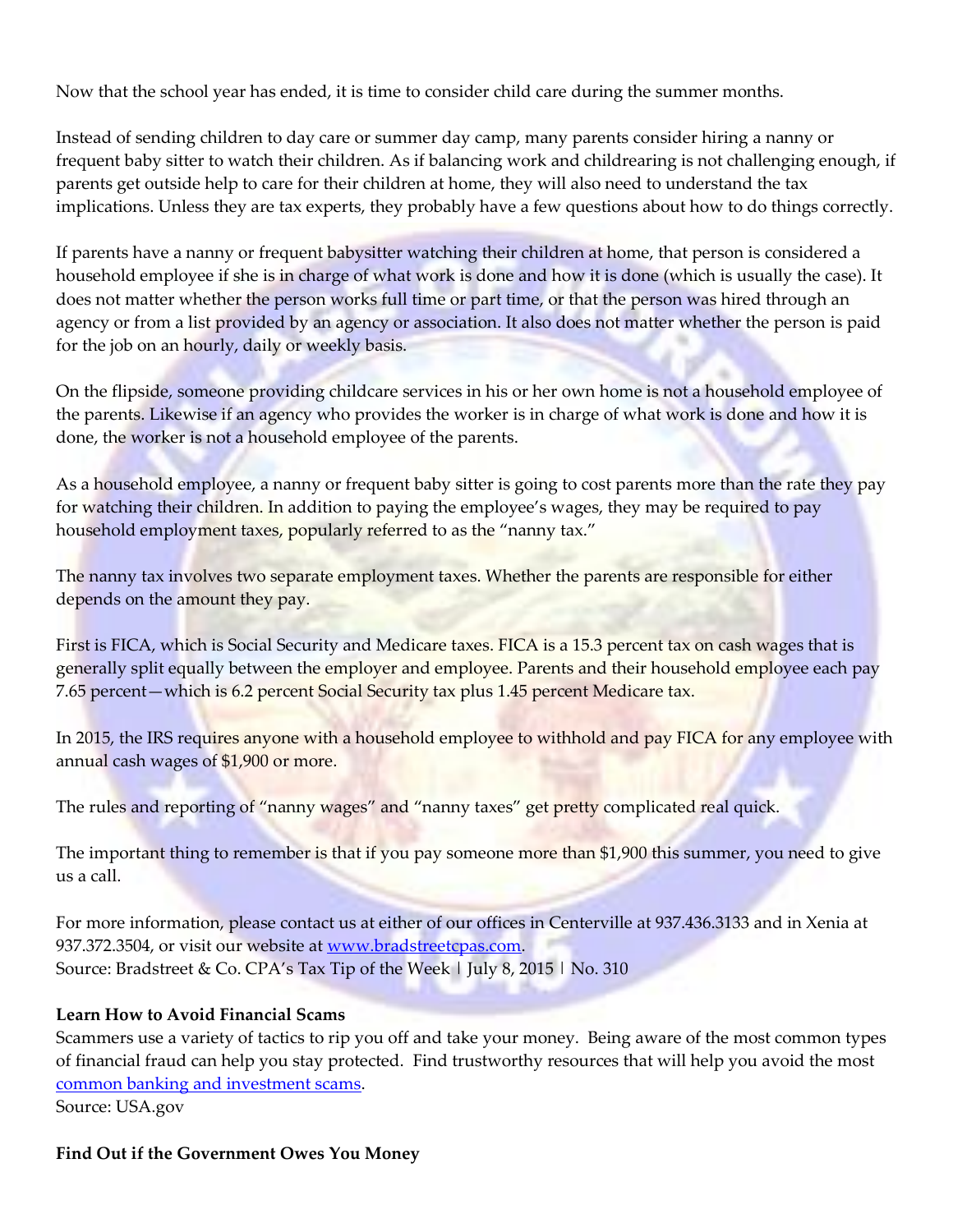If the government owes you money and you do not collect it, then it's unclaimed. Currently, the government does not have one central website for finding unclaimed money by name, Social Security number, or state. To find unclaimed money from the government, you can [check various sources.](http://links.govdelivery.com/track?type=click&enid=ZWFzPTEmbWFpbGluZ2lkPTIwMTUwNzA2LjQ2ODM1MDIxJm1lc3NhZ2VpZD1NREItUFJELUJVTC0yMDE1MDcwNi40NjgzNTAyMSZkYXRhYmFzZWlkPTEwMDEmc2VyaWFsPTE3MDIwMjIyJmVtYWlsaWQ9cm9kLnNtaXRoQHZpbC5tb3Jyb3cub2gudXMmdXNlcmlkPXJvZC5zbWl0aEB2aWwubW9ycm93Lm9oLnVzJmZsPSZleHRyYT1NdWx0aXZhcmlhdGVJZD0mJiY=&&&100&&&https://www.usa.gov/unclaimed-money#item-37222) **A word of caution**: government agencies will not call you about unclaimed money or assets. Avoid unclaimed money scams by learning how [to recognize government impostors.](http://links.govdelivery.com/track?type=click&enid=ZWFzPTEmbWFpbGluZ2lkPTIwMTUwNzA2LjQ2ODM1MDIxJm1lc3NhZ2VpZD1NREItUFJELUJVTC0yMDE1MDcwNi40NjgzNTAyMSZkYXRhYmFzZWlkPTEwMDEmc2VyaWFsPTE3MDIwMjIyJmVtYWlsaWQ9cm9kLnNtaXRoQHZpbC5tb3Jyb3cub2gudXMmdXNlcmlkPXJvZC5zbWl0aEB2aWwubW9ycm93Lm9oLnVzJmZsPSZleHRyYT1NdWx0aXZhcmlhdGVJZD0mJiY=&&&101&&&http://www.consumer.ftc.gov/articles/0048-government-imposter-scams)

Source: USA.gov

# **HELP WANTED**

# **HELP WANTED: Salem/Morrow Fire Department Seeking Firefighters/EMTs/Paramedics**

Part-Time Firefighter/EMT: The Salem / Morrow Fire Department is continuously accepting applications for Firefighter/EMT's Position. Minimum requirements are Ohio EMT-B and Ohio FF I. Job description and application are available at the Salem / Morrow Fire Department, 5270 East U. S. Route 22 & State Route 3 Morrow, Ohio 45152, Monday – Friday 0800 – 1600 hrs.

Part-Time Firefighter/Paramedic: The Salem / Morrow Fire Department is continuously accepting applications for Firefighter/Paramedic Position. Minimum requirements are Ohio EMT-P and Ohio FF I. Job description and application are available at the Salem / Morrow Fire Department, 5270 East U. S. Route 22 & State Route 3 Morrow, Ohio 45152, Monday – Friday 0800 – 1600 hrs.

For more information, please call the Salem/Morrow Fire Department at 513.899.2222 or visit [www.station71.com.](http://www.station71.com/) **HELP WANTED: 2015 Warren County Summer Youth Employment Program (SYEP)**

# **Several SYEP Positions are Available with the Village of Morrow – APPLY NOW!**

Are you or someone you know looking for Summer employment? Are you between the ages of 16-24? Do you want to make \$8.10 per hour? If so, consider applying for the 2015 Warren County Jobs & Family Services Summer Youth Employment Program. Applications are currently being accepted. Here's what you need to do:

- 1. Complete an Employment Application:
- a. Applications are available online at [www.co.warren.oh.us/humanservices](http://www.co.warren.oh.us/humanservices)
- b. At Warren County Department of Human Services
- c. At Ohio Means Jobs of Warren County
- d. Or request on be sent via mail to your home
- 2. Complete the Employment Questionnaire
- 3. Submit your application to:

Warren County JFS, Division of Human Services

- 416 East Silver Street
- Lebanon, Ohio 45036
- Attn: Summer Youth Employment Program

Or via fax to 513.695.2940

For questions or to request an application, please call 513.695.1420 or email **summeryouth83@gmail.com**. For more information, please visit

[http://www.co.warren.oh.us/humanservices/programs/summerYouthEmployment.aspx.](http://www.co.warren.oh.us/humanservices/programs/summerYouthEmployment.aspx)

# Interested Employers/Worksites

Becoming a worksite for the 2015 TANF Summer Youth Employment Program is easy and rewarding. Here are some great reasons to take advantage of this opportunity.

- Warren County Job & Family Services (WCDJFS) has a partnership with Warren County Educational Services to pay all youth wages and workers compensation coverage.
- Pre-employment paperwork, pre-screening and interviewing completed by WCDJFS.
- Youth can work up to 40 hours a week.
- You can help youth in our community develop valuable work skills.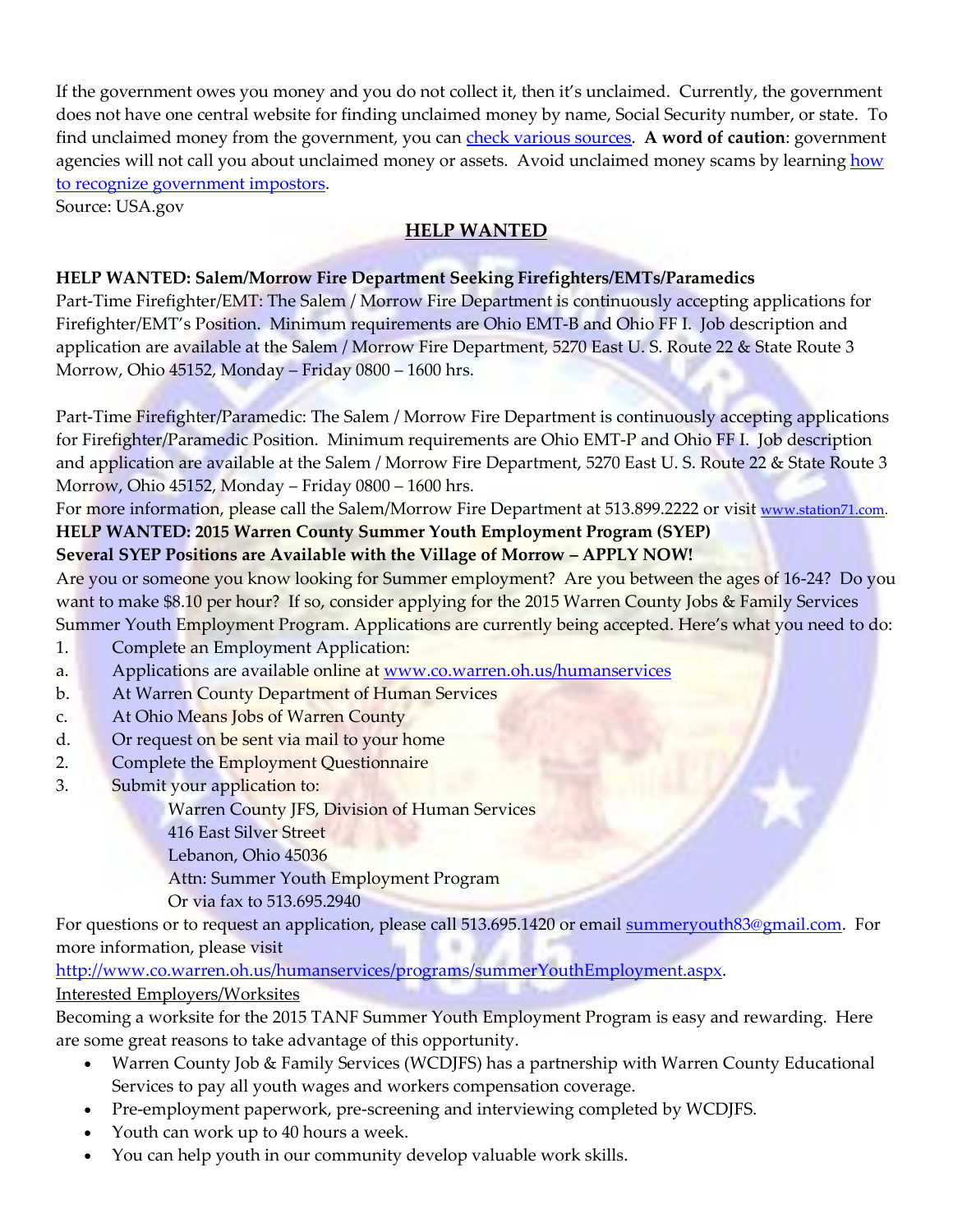- You can assist youth with exploring career interests.
- The program connects youth with other workforce programs offered by Ohio Means Jobs of Warren County.
- If you are interested in becoming a worksite for the 2015 Summer Youth Employment Program please contact: Matt Fetty ∙ Ohio Means Jobs of Warren County ∙ 300 East Silver Street ∙ Lebanon, OH 45036 513-695-3032 ∙ [fettmb@ohioworkforce.com](mailto:fettmb@ohioworkforce.com)

#### **HELP WANTED: Marks Xpress Trucking & Hauling, LLC Seeking Experienced Drivers**

Marks Xpress Trucking & Hauling, LLC out of Waynesville, Ohio is looking for experienced drivers to join our team hauling LTL/general freight. A CDL is not necessary but a current DOT physical and drug screening is a must. Interested candidates must be at least 25 years of age and have a minimum of 2 years verifiable commercial driving experience along with a clean driving record. Experience with tarping, strapping and chaining cargo is preferred. To be considered, send resumes to [ltlfreightapps@gmail.com](mailto:ltlfreightapps@gmail.com) or call 518.238.3537 and ask for Marisa.

**HELP WANTED: Pine Ridge Skilled Nursing & Rehabilitation in Need of STNA's - \$200 Sign-On Bonus!** We are hiring! STNA's 12 hour shifts, 6:00 am – 6:00 pm & 6:00 pm – 6:00 am, FT & PRN. Competitive wages with full benefits package after 90 days. Qualified applicants are encouraged to stop by Pine Ridge Skilled Nursing & Rehabilitation, 463 East Pike Street, Morrow, Ohio 45152, or call 513.899.2801. **HELP WANTED: Village of Morrow Seeking Maintenance Worker II/Water Plant Operator** The Village of Morrow is accepting applications for the full-time position of Maintenance Worker II in our Public Works Department.

Maintenance Worker II: Must be able to work primarily outdoors, reading water meters, cutting grass, plowing snow, repairing streets, catch basins, and other duties as assigned. Requires an Ohio EPA Class I Water Operator's certification. Maintenance Worker II will also serve the Operator of the Village of Morrow Water Plant.

Competitive hourly wage and benefits. Requirements: must be a high school graduate or equivalent; must possess a valid Ohio driver's license and have a clean driving record; must pass a thorough background check, drug test and medical screening.

Application Process: Village of Morrow employment application is available at the Morrow Municipal Building, 150 East Pike Street, Morrow, Ohio 45152 and on the Village of Morrow website at [http://www.vil.morrow.oh.us/departments/human-resources/employment-opportunities/.](http://www.vil.morrow.oh.us/departments/human-resources/employment-opportunities/) Please return your completed Village of Morrow employment application to:

Office of the Village Administrator ∙ Village of Morrow ∙ 150 East Pike Street ∙ Morrow, Ohio 45152

This position will remain open until filled, with an anticipated date for the first review of applications to begin immediately. The Village of Morrow is an Equal Employment Opportunity employer and a Drug-Free Workplace.

## **HELP WANTED: Little Miami Local Schools Seeking Substitute Bus Drivers**

Substitute bus drivers for routes and field trips are needed. Requires a Class B CDL license with "S" and "P" endorsement. Hours vary, with regular routes between 6:00 am – 5:00 pm and field trips 2:00 – 11:00 pm. We prefer those with knowledge of the district. We may supply training. Call 513-899-2941 or email [gblake@littlemiamischools.com.](mailto:gblake@littlemiamischools.com)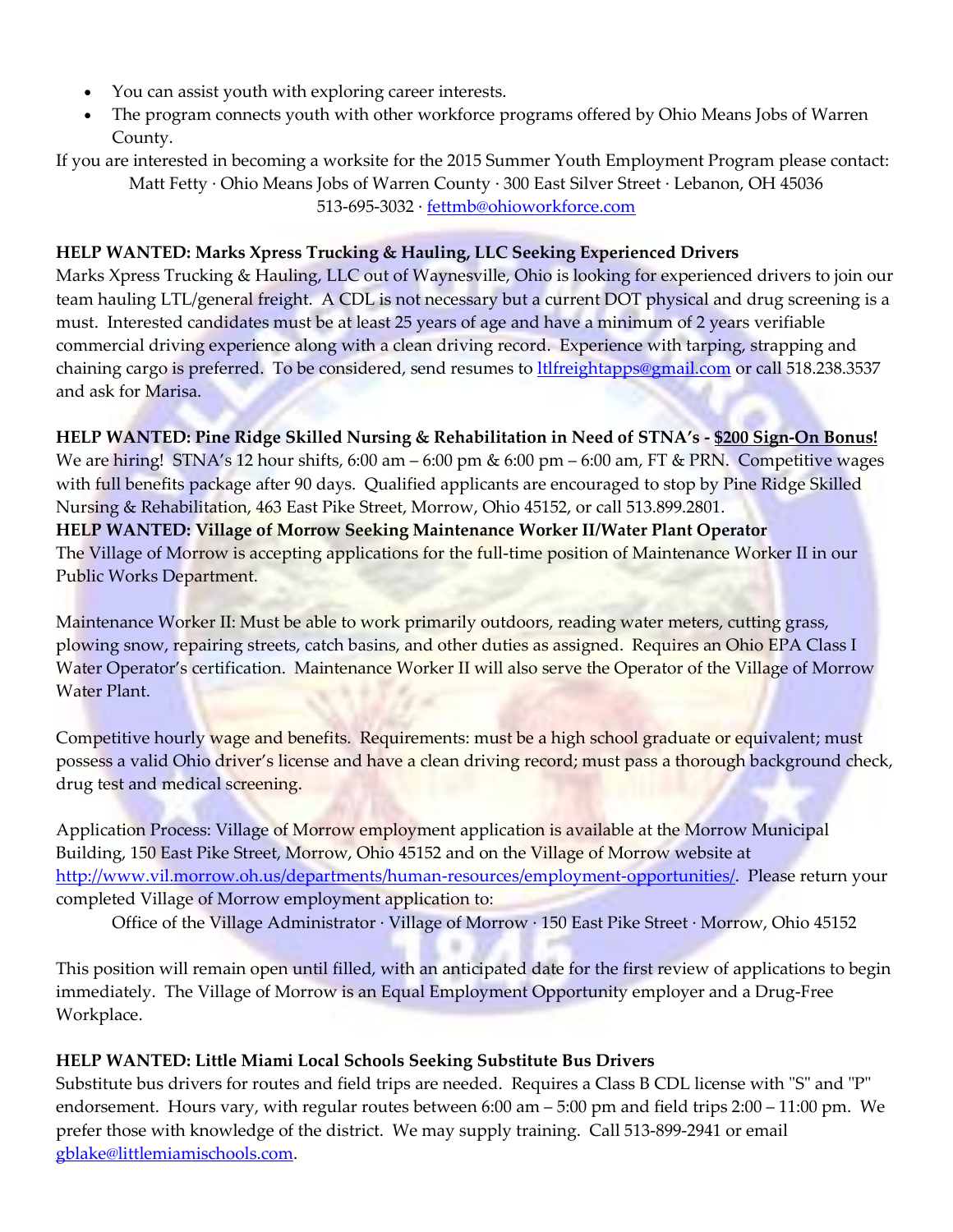## **HELP WANTED: Bonnybrook Farms Seeking Part-Time and Seasonal Help**

Bonnybrook Farms is looking for friendly, outgoing people with big smiles and big personalities!

- o Year round part-time opportunities for stall cleaners.
- o Seasonal (June August) part-time opportunities for ground keepers. Summer weekend events:
	- o [Fall Farm Days](http://bonnybrookfarms.com/?page_id=56) Saturdays and Sundays, Noon to 6:00 pm, **October 3 – 31, 2015**
	- o [Lantern Light Nights](http://bonnybrookfarms.com/?page_id=71) Saturday nights, 7:30 to 10:30 pm, **October 3 – 31, 2015**

Sound like fun? As a Bonnybrook employee you interact directly with people who are coming for fun, family friendly activities. They have driven an hour or more, and are planning to spend the day with us. All they need is a little help. It's our job to make sure they get started exploring quickly, find the services they need throughout the day, and have fun throughout their visit. We are the party coordinators for their day-long party. All we have to do is take care of them. Sound like something you'd like to try? These positions and many more available: Food Service, Cashiers, Petting Barn Attendants, Pony Corral, Corn Maze, Pumpkin Patch, Game Attendants, Kettle Corn Cooks, Wagon Ride Actors, Fishing Pond, Clean-up and more. For more information, please visit [http://bonnybrookfarms.com/employment/,](http://bonnybrookfarms.com/employment/) email [Diane@BonnybrookFarms.com](mailto:Diane@BonnybrookFarms.com) or [ContactUs@BonnybrookFarms.com](http://bonnybrookfarms.com/?page_id=34) call 937.289.2500.

## **VOLUNTEERS NEEDED: Humane Association of Warren County Animal Shelter & Adoption Center**

Volunteer a few hours a week to walk our dogs. To qualify, those interested, must be a minimum of 19 years of age and must attend one orientation session held from 5:30 pm – 6:30 pm on the second and fourth Thursdays of each month at our shelter. We do not accept volunteers requiring high school community service credit or to fulfill court appointed hours. For more information, please contact the Humane Association of Warren County Animal Shelter & Adoption Center, 230 Cook Road, Lebanon, Ohio 45036, 513.695.2537 or [www.homelesspets.org.](http://www.homelesspets.org/)

**VOLUNTEERS NEEDED: A Few Good Men & Women to Serve on Salem Township Zoning Commission** As a member of the Salem Township Zoning Commission, you will help guide the future of Salem Township by advising the Salem Township Trustees on issues, such as:

- Future development projects;
- Zoning Code updates;
- Requests for change in land use.

No experience necessary, only a desire to serve our community. Must reside in the unincorporated area of Salem Township. Please send a letter of interest to:

Zoning Commission ∙ c/o Salem-Morrow Fire Department ∙ Post Office Box 161 ∙ Morrow, Ohio 45152 For more information, please call 513.899.9363 or visit [www.salemtownship-warrencounty.com.](http://www.salemtownship-warrencounty.com/)

# **Calendar of Events**

Now – 5:00 pm – 9:00 pm **Bonnybrook Farms' Chuck Wagon Dinner Rides** August 29: Bonnybrook Farms, 3779 State Route 132, Clarksville, Ohio 45113 For more information, please Contact Bonnie or Diane at [www.BonnybrookFarms.com/contactus](http://www.bonnybrookfarms.com/contactus) or call 937.289.2500

## Now – "**A Preference for Lace" Exhibit at Warren County History Museum**

December 23: Warren County History Center, 105 South Broadway, Lebanon, Ohio 45036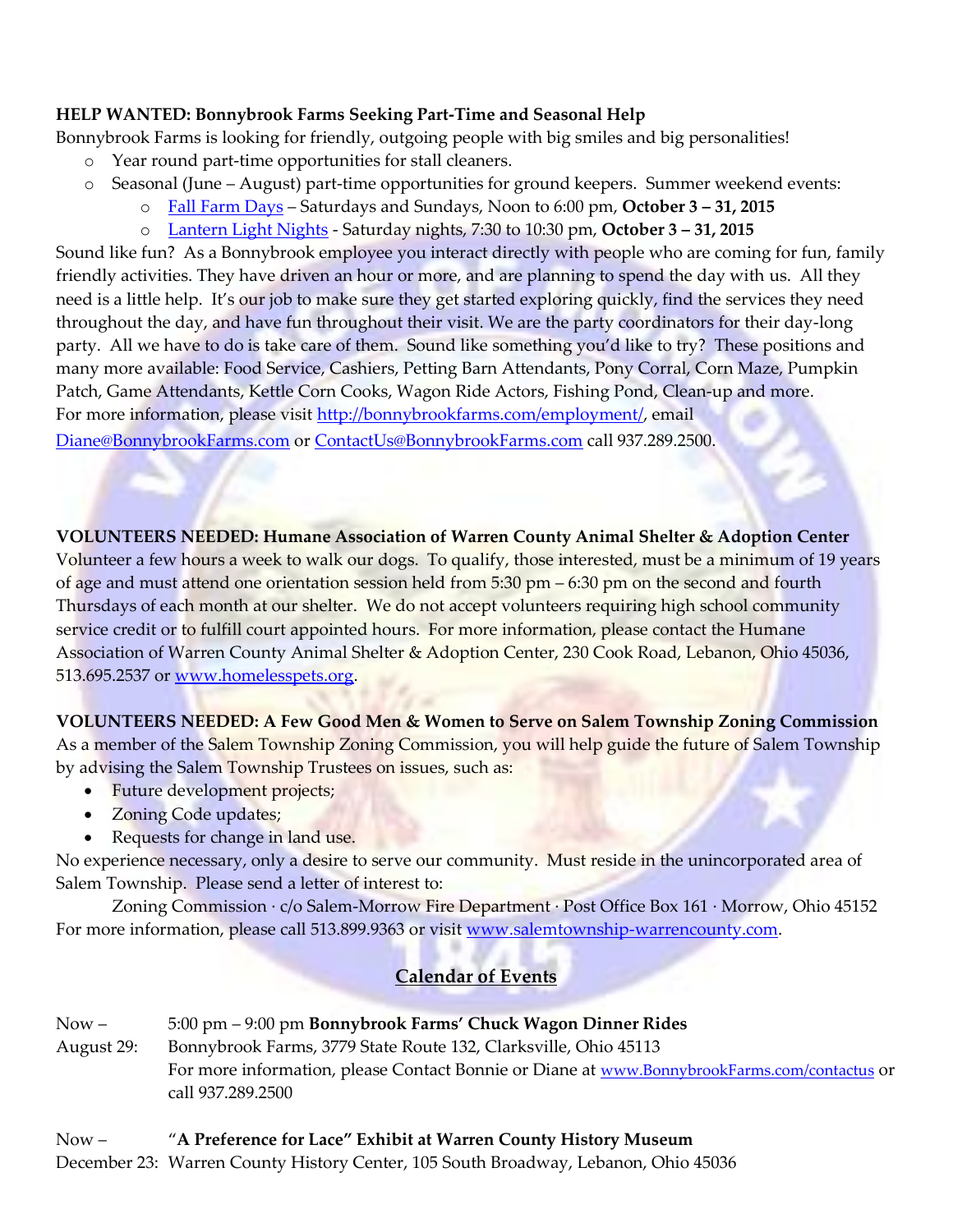|                 | For more information, please call 513.932.1817 or visit www.wchsmuseum.org                                                                                                                                                                                       |
|-----------------|------------------------------------------------------------------------------------------------------------------------------------------------------------------------------------------------------------------------------------------------------------------|
| July 8:         | 1:00 pm Wednesday Afternoon Bingo at Earl J. Maag Center<br>Earl J. Maag Retirement Community, 124 Pamela Drive, Morrow, Ohio 45152<br>For more information, please call the Earl J. Maag Retirement Community at 513.582.7231                                   |
| July 9:         | 5:00 pm - 6:00 pm "Alzheimer's Disease and Associated Behaviors" Discussion at Pine Ridge<br>Pine Ridge Skilled Nursing and Rehabilitation, 463 East Pike Street, Morrow, Ohio 45152<br>For more information, please call 513.899.2801                           |
| July 9:         | 6:00 pm - 10:00 pm "It's Just Wine, Beer & Music" at Valley Vineyards<br>Valley Vineyards, 2276 East U. S. Route 22 & State Route 3, Morrow, Ohio 45152<br>For more information, please visit http://www.valleyvineyards.com/events.html or call<br>513.899.2485 |
| July 13-16:     | <b>Warren County Historical Society History Camp 2015</b><br>Warren County History Center, 105 South Broadway, Lebanon, Ohio 45036<br>For more information, please call 513.932.1817                                                                             |
| <b>July 15:</b> | 1:00 pm Wednesday Afternoon Bingo at Earl J. Maag Center<br>Earl J. Maag Retirement Community, 124 Pamela Drive, Morrow, Ohio 45152<br>For more information, please call the Earl J. Maag Retirement Community at 513.582.7231                                   |
| <b>July 16:</b> | 6:00 pm - 10:00 pm "It's Just Wine, Beer & Music" at Valley Vineyards<br>Valley Vineyards, 2276 East U. S. Route 22 & State Route 3, Morrow, Ohio 45152<br>For more information, please visit http://www.valleyvineyards.com/events.html or call<br>513.899.2485 |
| <b>July 21:</b> | 6:30 pm South Lebanon Historical Society Monthly Meeting<br>Old South Lebanon Elementary School Building, South Lebanon, Ohio 45065<br>For more information, please visit www.SouthLebanonHistoricalSociety.com                                                  |
| <b>July 22:</b> | 1:00 pm Wednesday Afternoon Bingo at Earl J. Maag Center<br>Earl J. Maag Retirement Community, 124 Pamela Drive, Morrow, Ohio 45152<br>For more information, please call the Earl J. Maag Retirement Community at 513.582.7231                                   |
| July 23:        | 6:00 pm - 10:00 pm "It's Just Wine, Beer & Music" at Valley Vineyards<br>Valley Vineyards, 2276 East U. S. Route 22 & State Route 3, Morrow, Ohio 45152<br>For more information, please visit http://www.valleyvineyards.com/events.html or call<br>513.899.2485 |
| <b>July 25:</b> | 10:00 am – 12:00 pm Morrow Parks & Recreation NFL Punt, Pass & Kick Competition<br>Thornton Park, 5136 Morrow-Blackhawk Road, Morrow, Ohio 45152<br>For more information, please contact the Village of Morrow at 513.899.2821                                   |
| <b>July 29:</b> | 1:00 pm Wednesday Afternoon Bingo at Earl J. Maag Center<br>Earl J. Maag Retirement Community, 124 Pamela Drive, Morrow, Ohio 45152                                                                                                                              |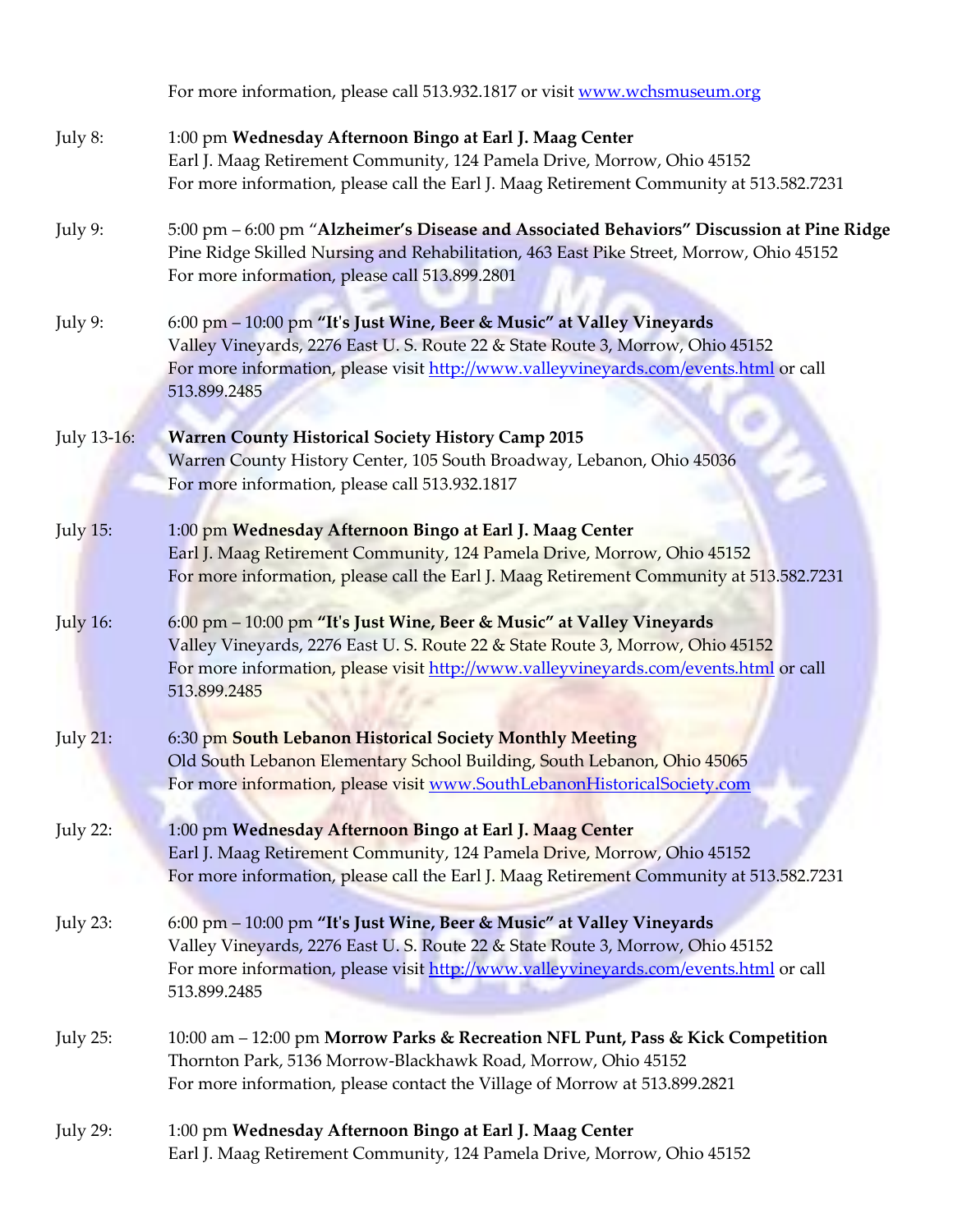|             | For more information, please call the Earl J. Maag Retirement Community at 513.582.7231                                                                                                                                                                                                                                                 |
|-------------|-----------------------------------------------------------------------------------------------------------------------------------------------------------------------------------------------------------------------------------------------------------------------------------------------------------------------------------------|
| July 30:    | 6:00 pm - 10:00 pm "It's Just Wine, Beer & Music" at Valley Vineyards<br>Valley Vineyards, 2276 East U. S. Route 22 & State Route 3, Morrow, Ohio 45152<br>For more information, please visit http://www.valleyvineyards.com/events.html or call<br>513.899.2485                                                                        |
| August 4:   | 5:00 pm - 7:00 pm Third Annual Morrow Police Department National Night Out<br>Morrow Police Department, 150 East Pike Street, Morrow, Ohio 45152<br>For more information, please call 513.899.2821                                                                                                                                      |
| August 5:   | 1:00 pm Wednesday Afternoon Bingo at Earl J. Maag Center<br>Earl J. Maag Retirement Community, 124 Pamela Drive, Morrow, Ohio 45152<br>For more information, please call the Earl J. Maag Retirement Community at 513.582.7231                                                                                                          |
| August 6:   | 11:45 am - 1:00 pm Little Miami Area Chamber of Commerce Monthly Meeting<br>Valley Vineyards, 2276 East U. S. Route 22 & State Route 3, Morrow, Ohio 45152<br>Please RSVP by calling Peoples First Savings Bank at 513.899.2040                                                                                                         |
| August 6:   | For more information, please visit http://LittleMiamiAreaChamber.com<br>6:00 pm - 10:00 pm "It's Just Wine, Beer & Music" at Valley Vineyards<br>Valley Vineyards, 2276 East U.S. Route 22 & State Route 3, Morrow, Ohio 45152<br>For more information, please visit http://www.valleyvineyards.com/events.html or call<br>513.899.2485 |
| August 8-9: | Hidden Valley Fruit Farm's Peach Daze<br>Hidden Valley Fruit Farm & Country Store, 5474 North State Route 48, Lebanon, Ohio 45036<br>For more information, please call 513.932.1869 or visit http://www.hiddenvalleyfruitfarm.com                                                                                                       |
| August 8:   | 4:00 pm - 9:00 pm Girls Night Out<br>Rocking Horse Gift Shop at the Warren County History Center, 105 S. Broadway, Lebanon, OH<br>For more information, please call 513.932.1817                                                                                                                                                        |
| August 12:  | 1:00 pm Wednesday Afternoon Bingo at Earl J. Maag Center<br>Earl J. Maag Retirement Community, 124 Pamela Drive, Morrow, Ohio 45152<br>For more information, please call the Earl J. Maag Retirement Community at 513.582.7231                                                                                                          |
| August 13:  | 6:00 pm – 10:00 pm "It's Just Wine, Beer & Music" at Valley Vineyards<br>Valley Vineyards, 2276 East U.S. Route 22 & State Route 3, Morrow, Ohio 45152<br>For more information, please visit http://www.valleyvineyards.com/events.html or call<br>513.899.2485                                                                         |
| August 16:  | 7:00 am Little Miami Half Marathon & 10K - August 16<br>Main Street, Historic Downtown Morrow, Ohio 45152<br>For more information and to register, please visit http://ohiorunning.com/LittleMiamiHalf/                                                                                                                                 |
| August 18:  | 6:30 pm South Lebanon Historical Society Monthly Meeting<br>Old South Lebanon Elementary School Building, South Lebanon, Ohio 45065                                                                                                                                                                                                     |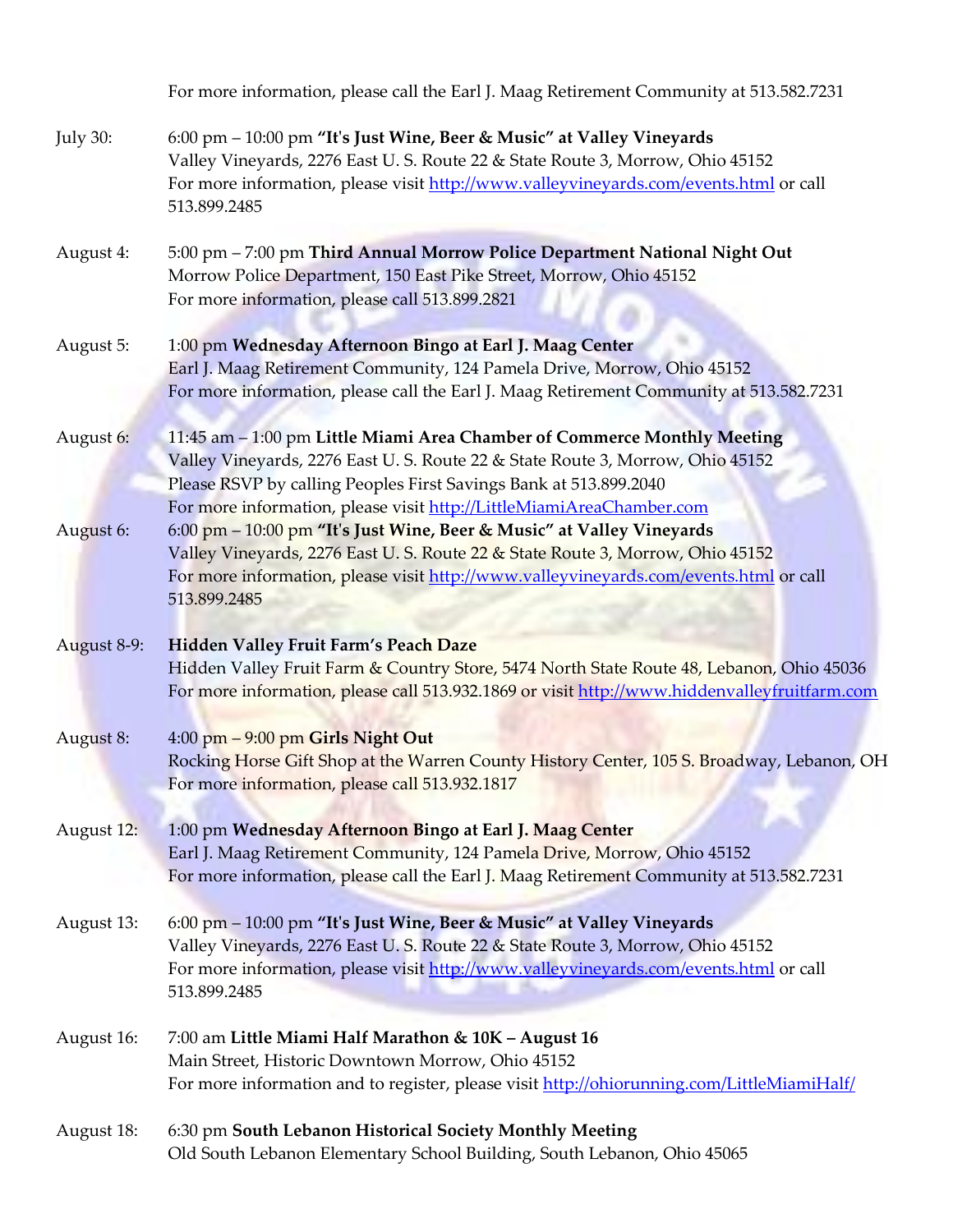For more information, please visit [www.SouthLebanonHistoricalSociety.com](http://www.southlebanonhistoricalsociety.com/)

| August 19: | 1:00 pm Wednesday Afternoon Bingo at Earl J. Maag Center<br>Earl J. Maag Retirement Community, 124 Pamela Drive, Morrow, Ohio 45152<br>For more information, please call the Earl J. Maag Retirement Community at 513.582.7231                                                                                      |
|------------|---------------------------------------------------------------------------------------------------------------------------------------------------------------------------------------------------------------------------------------------------------------------------------------------------------------------|
| August 19: | 6:00 pm CPR Class at Salem/Morrow Fire Department<br>Salem/Morrow Fire Department, 5270 East U. S. Route 22 & State Route 3, Morrow, Ohio 45152<br>To enroll, please contact the Salem/Morrow Fire Department at 513.899.2222                                                                                       |
| August 20: | 6:00 pm - 10:00 pm "It's Just Wine, Beer & Music" at Valley Vineyards<br>Valley Vineyards, 2276 East U. S. Route 22 & State Route 3, Morrow, Ohio 45152<br>For more information, please visit http://www.valleyvineyards.com/events.html or call<br>513.899.2485                                                    |
| August 26: | 1:00 pm Wednesday Afternoon Bingo at Earl J. Maag Center<br>Earl J. Maag Retirement Community, 124 Pamela Drive, Morrow, Ohio 45152<br>For more information, please call the Earl J. Maag Retirement Community at 513.582.7231                                                                                      |
| August 27: | 6:00 pm - 10:00 pm "It's Just Wine, Beer & Music" at Valley Vineyards<br>Valley Vineyards, 2276 East U.S. Route 22 & State Route 3, Morrow, Ohio 45152<br>For more information, please visit http://www.valleyvineyards.com/events.html or call<br>513.899.2485                                                     |
|            | August 29-30: Hidden Valley Fruit Farm's The Grape Escape<br>Hidden Valley Fruit Farm & Country Store, 5474 North State Route 48, Lebanon, Ohio 45036<br>For more information, please call 513.932.1869 or visit http://www.hiddenvalleyfruitfarm.com                                                               |
|            | September 2: 1:00 pm Wednesday Afternoon Bingo at Earl J. Maag Center<br>Earl J. Maag Retirement Community, 124 Pamela Drive, Morrow, Ohio 45152<br>For more information, please call the Earl J. Maag Retirement Community at 513.582.7231                                                                         |
|            | September 3: 11:45 am - 1:00 pm Little Miami Area Chamber of Commerce Monthly Meeting<br>Valley Vineyards, 2276 East U.S. Route 22 & State Route 3, Morrow, Ohio 45152<br>Please RSVP by calling Peoples First Savings Bank at 513.899.2040<br>For more information, please visit http://LittleMiamiAreaChamber.com |
|            | September 3: 6:00 pm - 10:00 pm "It's Just Wine, Beer & Music" at Valley Vineyards<br>Valley Vineyards, 2276 East U. S. Route 22 & State Route 3, Morrow, Ohio 45152<br>For more information, please visit http://www.valleyvineyards.com/events.html or call<br>513.899.2485                                       |
|            | September 7: Labor Day - Village of Morrow Offices Closed                                                                                                                                                                                                                                                           |
|            | September 9: 1:00 pm Wednesday Afternoon Bingo at Earl J. Maag Center                                                                                                                                                                                                                                               |

Earl J. Maag Retirement Community, 124 Pamela Drive, Morrow, Ohio 45152 For more information, please call the Earl J. Maag Retirement Community at 513.582.7231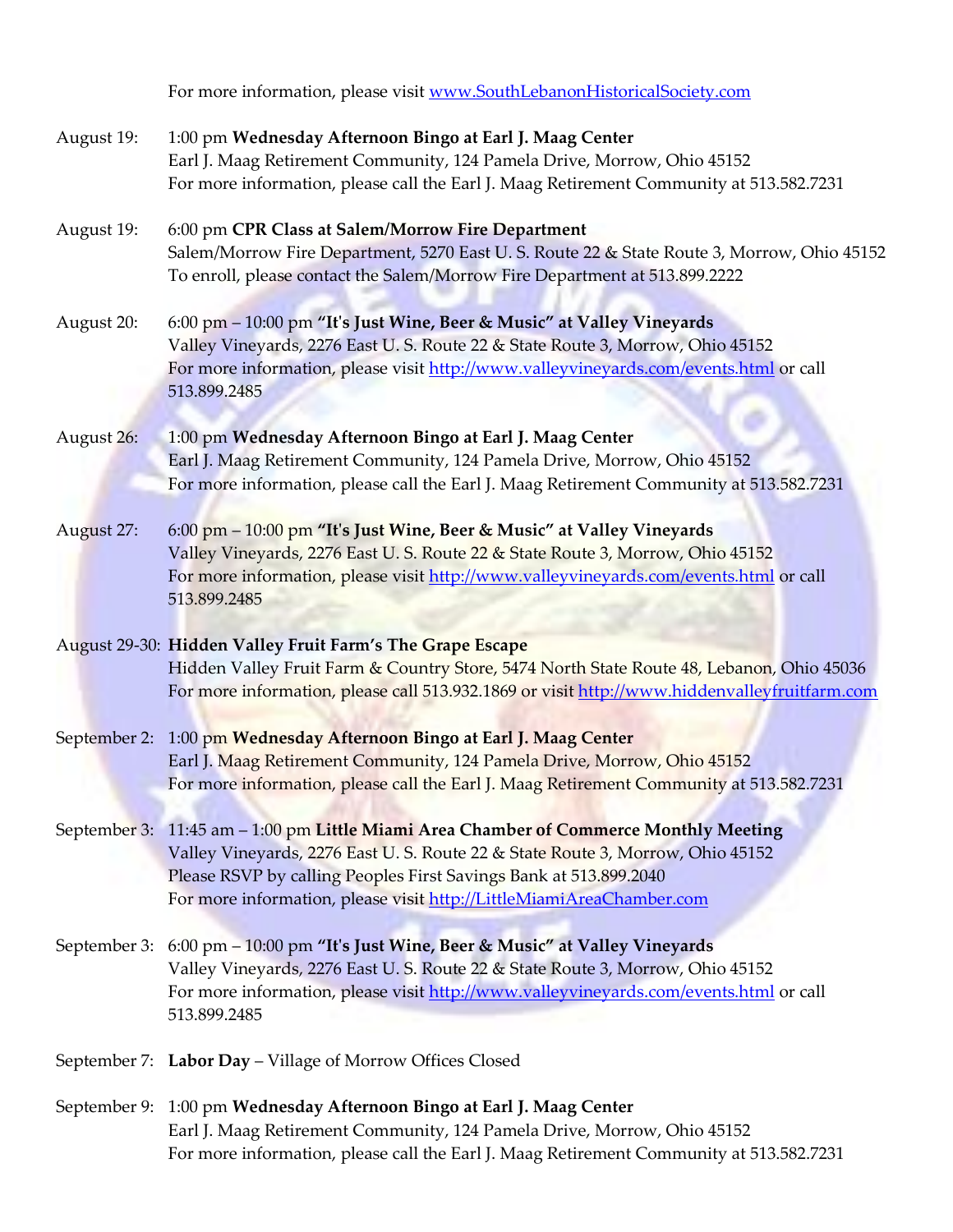## September 10: 6:00 pm – 10:00 pm **"It's Just Wine, Beer & Music" at Valley Vineyards** Valley Vineyards, 2276 East U. S. Route 22 & State Route 3, Morrow, Ohio 45152 For more information, please visi[t http://www.valleyvineyards.com/events.html](http://www.valleyvineyards.com/events.html) or call 513.899.2485

September 15: 6:30 pm **South Lebanon Historical Society Monthly Meeting** Old South Lebanon Elementary School Building, South Lebanon, Ohio 45065 For more information, please visit [www.SouthLebanonHistoricalSociety.com](http://www.southlebanonhistoricalsociety.com/)

September 16: 1:00 pm **Wednesday Afternoon Bingo at Earl J. Maag Center** Earl J. Maag Retirement Community, 124 Pamela Drive, Morrow, Ohio 45152 For more information, please call the Earl J. Maag Retirement Community at 513.582.7231

# September 17: 6:00 pm – 10:00 pm **"It's Just Wine, Beer & Music" at Valley Vineyards** Valley Vineyards, 2276 East U. S. Route 22 & State Route 3, Morrow, Ohio 45152 For more information, please visit<http://www.valleyvineyards.com/events.html> or call 513.899.2485

# September 19-20: **Hidden Valley Fruit Farm's Apple Daze**

Hidden Valley Fruit Farm & Country Store, 5474 North State Route 48, Lebanon, Ohio 45036 For more information, please call 513.932.1869 or visit [http://www.hiddenvalleyfruitfarm.com](http://www.hiddenvalleyfruitfarm.com/festivals.html)

## September 19-20: 10:00 am – 4:00 pm **Civil War Union Training Camp**

Caesar's Creek Pioneer Village, 3999 Pioneer Village Road, Waynesville, Ohio 45068 For more information, please call 513.897.1120 or visit [http://caesarscreekpioneervillage.com](http://caesarscreekpioneervillage.com/)

## September 23: 1:00 pm **Wednesday Afternoon Bingo at Earl J. Maag Center**

Earl J. Maag Retirement Community, 124 Pamela Drive, Morrow, Ohio 45152 For more information, please call the Earl J. Maag Retirement Community at 513.582.7231

# September 24: 6:00 pm – 10:00 pm **"It's Just Wine, Beer & Music" at Valley Vineyards** Valley Vineyards, 2276 East U. S. Route 22 & State Route 3, Morrow, Ohio 45152 For more information, please visi[t http://www.valleyvineyards.com/events.html](http://www.valleyvineyards.com/events.html) or call 513.899.2485

September 26-27: **Civil War Encampment & Glendower Historic Mansion Guided Tours** Glendower Historic Mansion, 105 Cincinnati Avenue, Lebanon, Ohio 45036 For more information, please call the Warren County Historical Society at 513.932.1817

## September 26: **Fort Ancient Bluegrass Festival**

Fort Ancient Earthworks and Nature Preserve, 6123 State Route 350 Oregonia, Ohio 45054 For more information, please visit [www.fortancient.org](http://www.fortancient.org/) or call 513-932-4421

#### September 30: 1:00 pm **Wednesday Afternoon Bingo at Earl J. Maag Center**

Earl J. Maag Retirement Community, 124 Pamela Drive, Morrow, Ohio 45152 For more information, please call the Earl J. Maag Retirement Community at 513.582.7231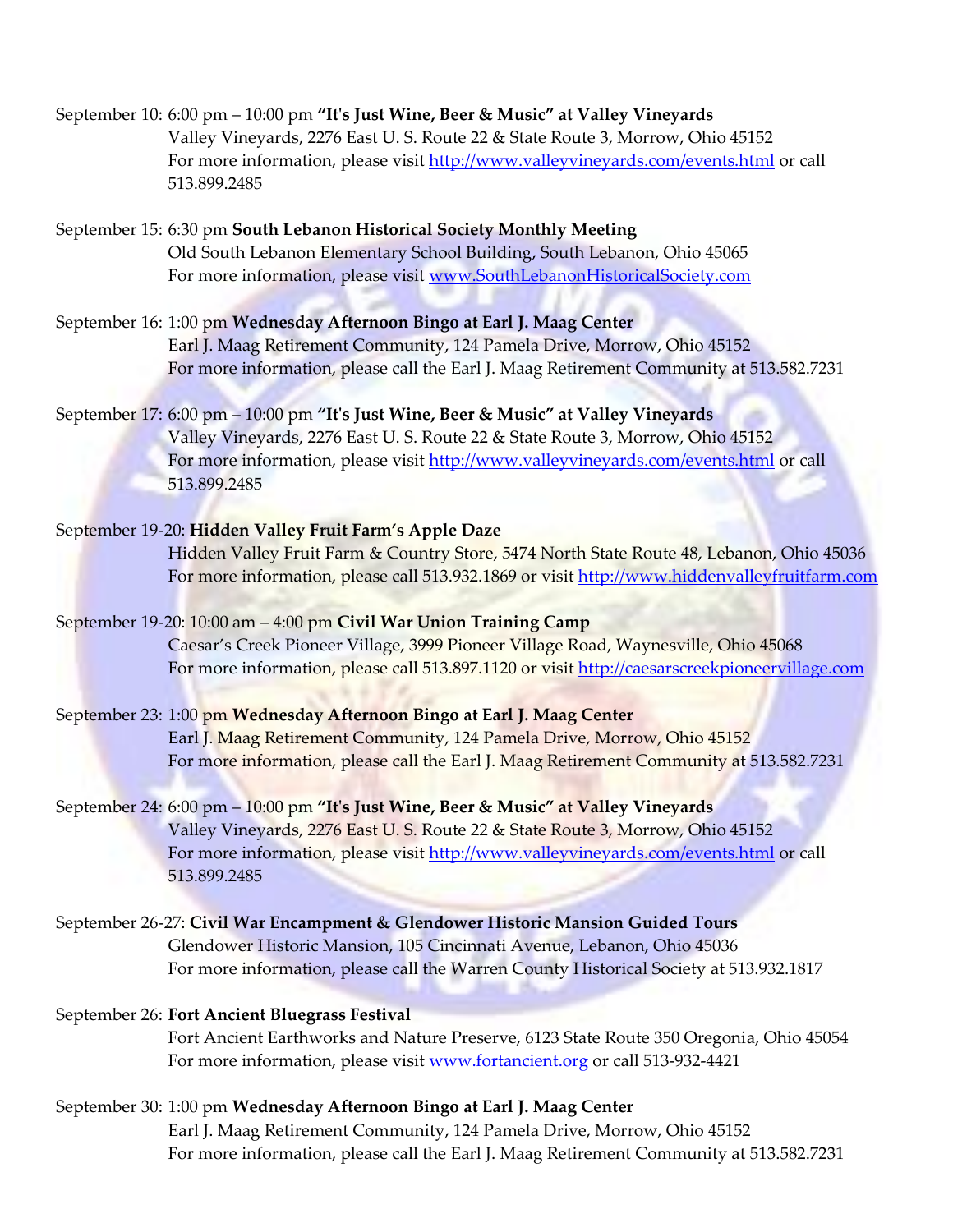| October 1: | 11:45 am – 1:00 pm Little Miami Area Chamber of Commerce Monthly Meeting       |
|------------|--------------------------------------------------------------------------------|
|            | Valley Vineyards, 2276 East U. S. Route 22 & State Route 3, Morrow, Ohio 45152 |
|            | Please RSVP by calling Peoples First Savings Bank at 513.899.2040              |
|            | For more information, please visit http://LittleMiamiAreaChamber.com           |

October 1: 6:00 pm – 10:00 pm **"It's Just Wine, Beer & Music" at Valley Vineyards** Valley Vineyards, 2276 East U. S. Route 22 & State Route 3, Morrow, Ohio 45152 For more information, please visit<http://www.valleyvineyards.com/events.html> or call 513.899.2485

October 3-4: **Hidden Valley Fruit Farm's Ohio Cider Fest** Hidden Valley Fruit Farm & Country Store, 5474 North State Route 48, Lebanon, Ohio 45036 For more information, please call 513.932.1869 or visit [http://www.hiddenvalleyfruitfarm.com](http://www.hiddenvalleyfruitfarm.com/festivals.html)

| October 3-31: 12:00 pm - 6:00 pm Bonnybrook Farms' Fall Farm Days                            |
|----------------------------------------------------------------------------------------------|
| Saturdays & Sundays, October 3-4, 10-11, 17-18, 24-25 & 31                                   |
| Bonnybrook Farms, 3779 State Route 132, Clarksville, Ohio 45113                              |
| For more information, please Contact Bonnie or Diane at www.BonnybrookFarms.com/contactus or |
| call 937.289.2500                                                                            |

October 3-31: 7:30 pm to 10:30 pm **Bonnybrook Farms' Lantern Light Wagon Ride & Corn Maze** Saturdays, Oct. 3, 10, 17, 24, & 31 Bonnybrook Farms, 3779 State Route 132, Clarksville, Ohio 45113 For more information, please Contact Bonnie or Diane at [www.BonnybrookFarms.com/contactus](http://www.bonnybrookfarms.com/contactus) or call 937.289.2500

- October 7: 1:00 pm **Wednesday Afternoon Bingo at Earl J. Maag Center** Earl J. Maag Retirement Community, 124 Pamela Drive, Morrow, Ohio 45152 For more information, please call the Earl J. Maag Retirement Community at 513.582.7231
- October 8: 6:00 pm 10:00 pm **"It's Just Wine, Beer & Music" at Valley Vineyards** Valley Vineyards, 2276 East U. S. Route 22 & State Route 3, Morrow, Ohio 45152 For more information, please visit<http://www.valleyvineyards.com/events.html> or call 513.899.2485
- October 9-11: **Wheat Ridge Old Thyme Herb Fair & Harvest Celebration** Grindstone Farm, 817 Tater Ridge Road, West Union, Ohio 45693 For more information, please call Kim at 937.544.8252 or visit [www.wheatridgeherbfestivals.com](http://www.wheatridgeherbfestivals.com/)
- October 12: **Columbus Day**
- October 13: 6:30 pm **South Lebanon Historical Society Monthly Meeting**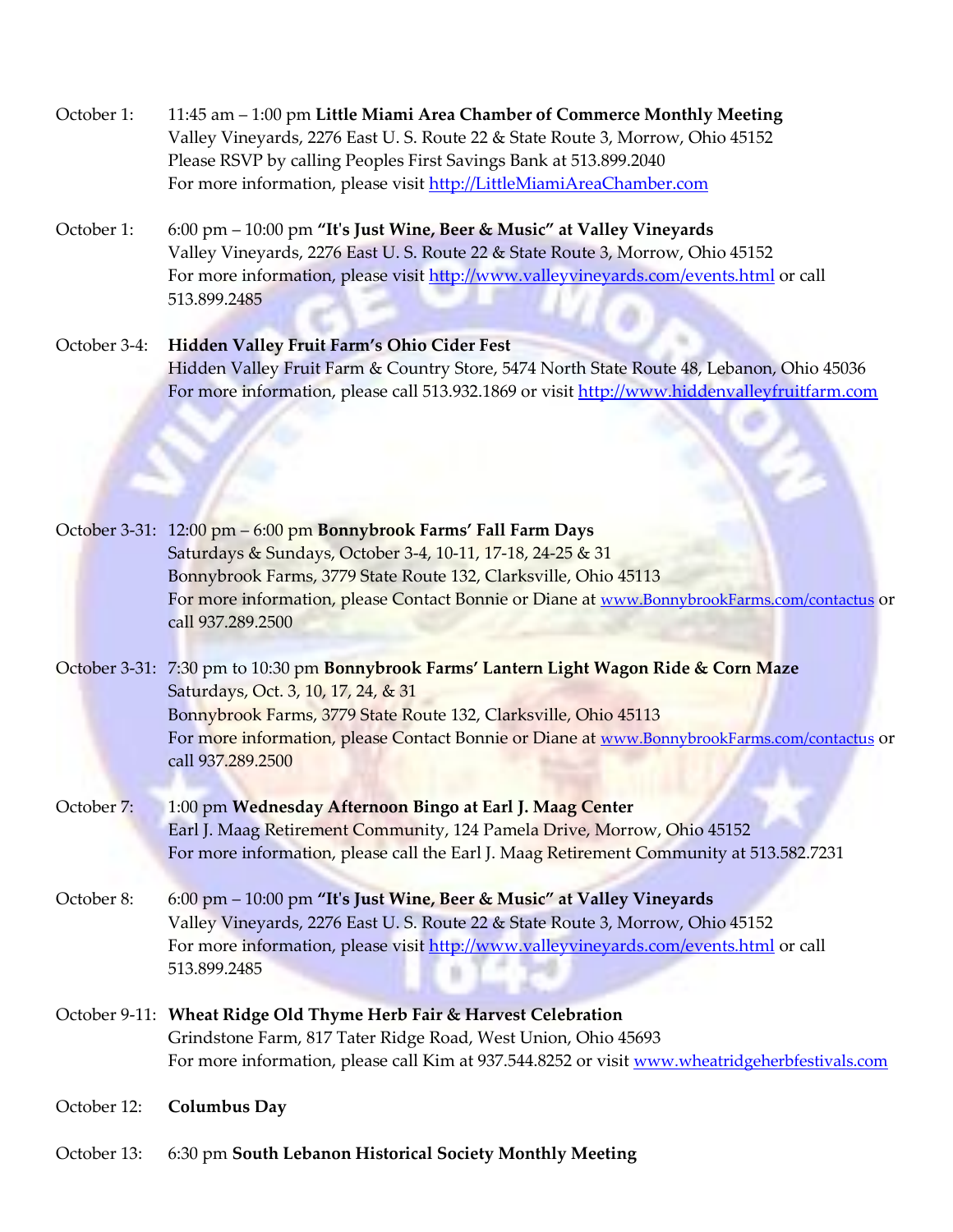Old South Lebanon Elementary School Building, South Lebanon, Ohio 45065 For more information, please visit [www.SouthLebanonHistoricalSociety.com](http://www.southlebanonhistoricalsociety.com/)

## October 14: 1:00 pm **Wednesday Afternoon Bingo at Earl J. Maag Center** Earl J. Maag Retirement Community, 124 Pamela Drive, Morrow, Ohio 45152 For more information, please call the Earl J. Maag Retirement Community at 513.582.7231

October 15: 6:00 pm – 10:00 pm **"It's Just Wine, Beer & Music" at Valley Vineyards** Valley Vineyards, 2276 East U. S. Route 22 & State Route 3, Morrow, Ohio 45152 For more information, please visit<http://www.valleyvineyards.com/events.html> or call 513.899.2485

# October 17-18: 10:00 am – 4:00 pm **Harvest Festival & Gathering** Caesar's Creek Pioneer Village, 3999 Pioneer Village Road, Waynesville, Ohio 45068 For more information, please call 513.897.1120 or visit [http://caesarscreekpioneervillage.com](http://caesarscreekpioneervillage.com/)

October 21: 1:00 pm **Wednesday Afternoon Bingo at Earl J. Maag Center** Earl J. Maag Retirement Community, 124 Pamela Drive, Morrow, Ohio 45152 For more information, please call the Earl J. Maag Retirement Community at 513.582.7231

October 22: 6:00 pm – 10:00 pm **"It's Just Wine, Beer & Music" at Valley Vineyards** Valley Vineyards, 2276 East U. S. Route 22 & State Route 3, Morrow, Ohio 45152 For more information, please visit<http://www.valleyvineyards.com/events.html> or call 513.899.2485

# October 24: 3:00 pm – 6:00 pm **Pioneer Trick or Treat** Caesar's Creek Pioneer Village, 3999 Pioneer Village Road, Waynesville, Ohio 45068 For more information, please call 513.897.1120 or visi[t http://caesarscreekpioneervillage.com](http://caesarscreekpioneervillage.com/)

October 28: 1:00 pm **Wednesday Afternoon Bingo at Earl J. Maag Center** Earl J. Maag Retirement Community, 124 Pamela Drive, Morrow, Ohio 45152 For more information, please call the Earl J. Maag Retirement Community at 513.582.7231

# October 29: 6:00 pm – 10:00 pm **"It's Just Wine, Beer & Music" at Valley Vineyards** Valley Vineyards, 2276 East U. S. Route 22 & State Route 3, Morrow, Ohio 45152 For more information, please visit<http://www.valleyvineyards.com/events.html> or call 513.899.2485

October 31: 10:00 am **Bonnybrook Farms' Great Pumpkin 5K Pumpkin Trail Run/Walk** Bonnybrook Farms, 3779 State Route 132, Clarksville, Ohio 45113 Get all the details and register at [www.TheGreatPumpkinRun.com](http://www.thegreatpumpkinrun.com/)

# October 31: 6:00 pm – 8:00 pm **Happy Halloween!** Trick or Treat throughout the Village of Morrow & Salem Township

# October 31 - **Hidden Valley Fruit Farm's Halloween Fun/Pumpkin Days**

November 1: Hidden Valley Fruit Farm & Country Store, 5474 North State Route 48, Lebanon, Ohio 45036 For more information, please call 513.932.1869 or visi[t http://www.hiddenvalleyfruitfarm.com](http://www.hiddenvalleyfruitfarm.com/festivals.html)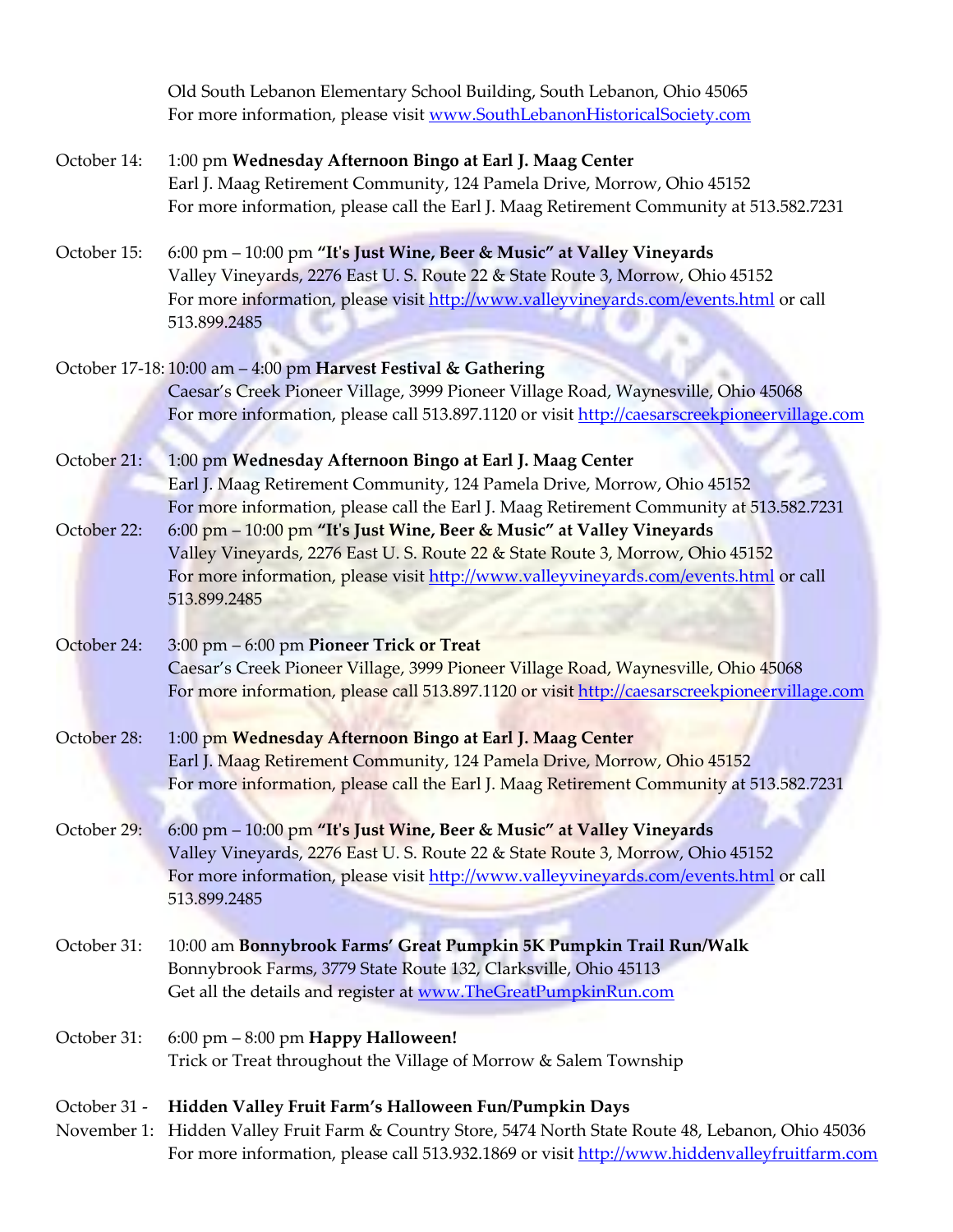#### November 3: **Election Day** – General Election

- November 4: 1:00 pm **Wednesday Afternoon Bingo at Earl J. Maag Center** Earl J. Maag Retirement Community, 124 Pamela Drive, Morrow, Ohio 45152 For more information, please call the Earl J. Maag Retirement Community at 513.582.7231
- November 5: 11:45 am 1:00 pm **Little Miami Area Chamber of Commerce Monthly Meeting** Valley Vineyards, 2276 East U. S. Route 22 & State Route 3, Morrow, Ohio 45152 Please RSVP by calling Peoples First Savings Bank at 513.899.2040 For more information, please visit [http://LittleMiamiAreaChamber.com](http://littlemiamiareachamber.com/)
- November 5: 6:00 pm 10:00 pm **"It's Just Wine, Beer & Music" at Valley Vineyards** Valley Vineyards, 2276 East U. S. Route 22 & State Route 3, Morrow, Ohio 45152 For more information, please visit<http://www.valleyvineyards.com/events.html> or call 513.899.2485
- November 7: 9:00 am **CPR Class at Salem/Morrow Fire Department** Salem/Morrow Fire Department, 5270 East U. S. Route 22 & State Route 3, Morrow, Ohio 45152 To enroll, please contact the Salem/Morrow Fire Department at 513.899.2222
- November 7: 4:00 pm 9:00 pm **Girls Night Out** Rocking Horse Gift Shop at the Warren County History Center, 105 S. Broadway, Lebanon, OH For more information, please call 513.932.1817
- November 11: **Veterans Day** Village of Morrow Offices Closed
- November 11: 1:00 pm **Wednesday Afternoon Bingo at Earl J. Maag Center** Earl J. Maag Retirement Community, 124 Pamela Drive, Morrow, Ohio 45152 For more information, please call the Earl J. Maag Retirement Community at 513.582.7231
- November 12: 6:00 pm 10:00 pm **"It's Just Wine, Beer & Music" at Valley Vineyards** Valley Vineyards, 2276 East U. S. Route 22 & State Route 3, Morrow, Ohio 45152 For more information, please visit<http://www.valleyvineyards.com/events.html> or call 513.899.2485
- November 17: 6:30 pm **South Lebanon Historical Society Monthly Meeting** Old South Lebanon Elementary School Building, South Lebanon, Ohio 45065 For more information, please visit [www.SouthLebanonHistoricalSociety.com](http://www.southlebanonhistoricalsociety.com/)
- November 18: 1:00 pm **Wednesday Afternoon Bingo at Earl J. Maag Center** Earl J. Maag Retirement Community, 124 Pamela Drive, Morrow, Ohio 45152 For more information, please call the Earl J. Maag Retirement Community at 513.582.7231

November 19: 6:00 pm – 10:00 pm **"It's Just Wine, Beer & Music" at Valley Vineyards**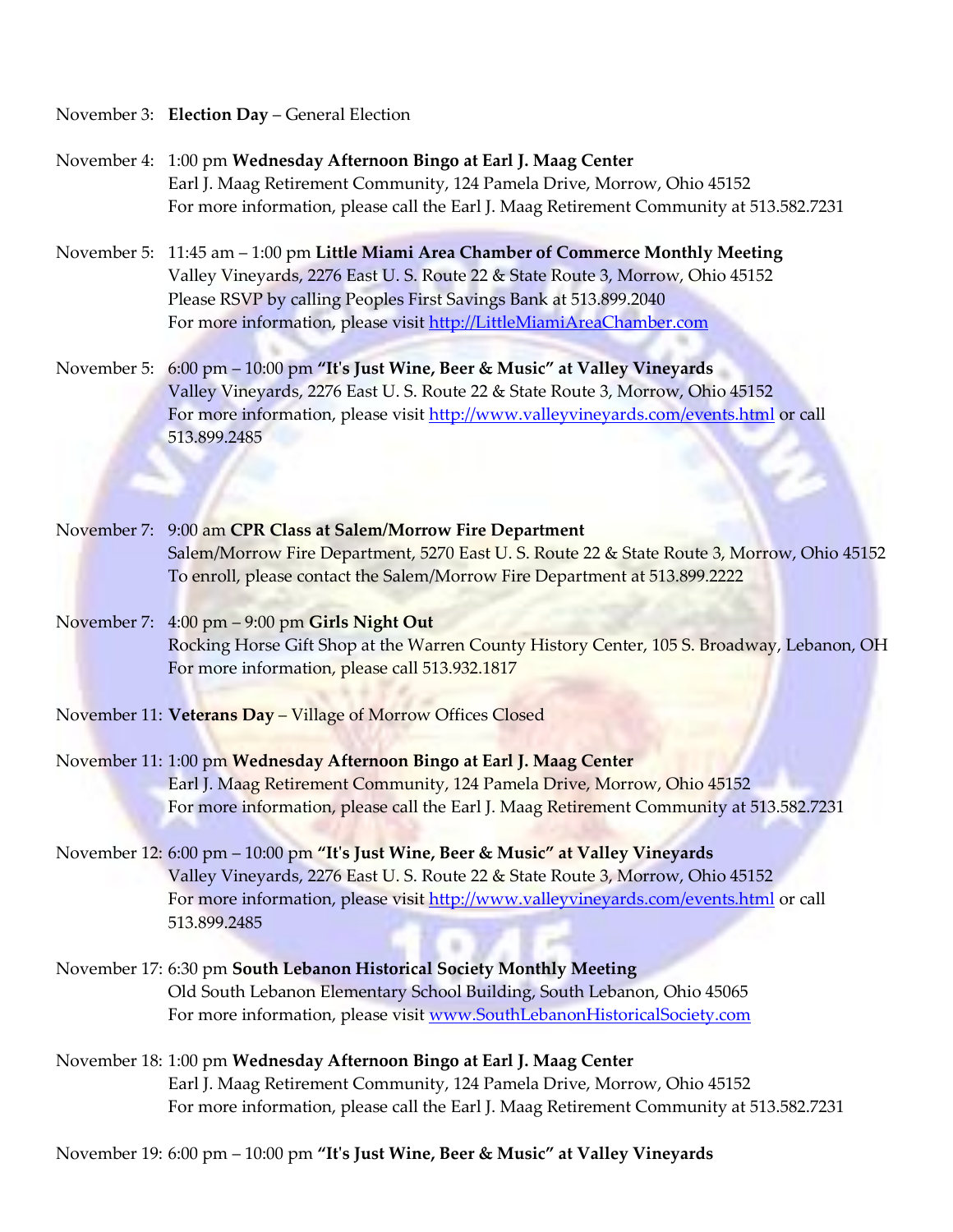Valley Vineyards, 2276 East U. S. Route 22 & State Route 3, Morrow, Ohio 45152 For more information, please visit<http://www.valleyvineyards.com/events.html> or call 513.899.2485

# November 25: 1:00 pm **Wednesday Afternoon Bingo at Earl J. Maag Center** Earl J. Maag Retirement Community, 124 Pamela Drive, Morrow, Ohio 45152 For more information, please call the Earl J. Maag Retirement Community at 513.582.7231

November 26 & 27: **Thanksgiving Holiday** – Village of Morrow Offices Closed

- November 26: 6:00 pm 10:00 pm **"It's Just Wine, Beer & Music" at Valley Vineyards** Valley Vineyards, 2276 East U. S. Route 22 & State Route 3, Morrow, Ohio 45152 For more information, please visit<http://www.valleyvineyards.com/events.html> or call 513.899.2485
- November 28: 4:00 pm 8:00 pm **Third Annual Morrow Parks & Recreation "Christmas on Main"** Historic Main Street, Morrow, Ohio 45152 For more information, please email [parks@vil.morrow.oh.us](mailto:parks@vil.morrow.oh.us)
- December 2: 1:00 pm **Wednesday Afternoon Bingo at Earl J. Maag Center** Earl J. Maag Retirement Community, 124 Pamela Drive, Morrow, Ohio 45152 For more information, please call the Earl J. Maag Retirement Community at 513.582.7231

December 2: **Valley Vineyards Light Up Valley - A Christmas Feast** Valley Vineyards, 2276 East U. S. Route 22 & 3, Morrow, Ohio 45152 For more information, please call Valley Vineyards at 513.899.2485 or visit their website at <http://www.valleyvineyards.com/events.html>

- December 3: 11:45 am 1:00 pm **Little Miami Area Chamber of Commerce Monthly Meeting** Valley Vineyards, 2276 East U. S. Route 22 & State Route 3, Morrow, Ohio 45152 Please RSVP by calling Peoples First Savings Bank at 513.899.2040 For more information, please visit [http://LittleMiamiAreaChamber.com](http://littlemiamiareachamber.com/)
- December 3: 6:00 pm 10:00 pm **"It's Just Wine, Beer & Music" at Valley Vineyards** Valley Vineyards, 2276 East U. S. Route 22 & State Route 3, Morrow, Ohio 45152 For more information, please visit<http://www.valleyvineyards.com/events.html> or call 513.899.2485
- December 4-6: Fridays, Saturdays & Sundays **Christmas at Glendower 2015** Glendower Historic Mansion, 105 Cincinnati Avenue, Lebanon, Ohio 45036 For more information, please call the Warren County Historical Society at 513.932.1817
- December 5: 4:00 pm 8:00 pm **Candlelight Walk** Caesar's Creek Pioneer Village, 3999 Pioneer Village Road, Waynesville, Ohio 45068 For more information, please call 513.897.1120 or visit [http://caesarscreekpioneervillage.com](http://caesarscreekpioneervillage.com/)
- December 9: 1:00 pm **Wednesday Afternoon Bingo at Earl J. Maag Center**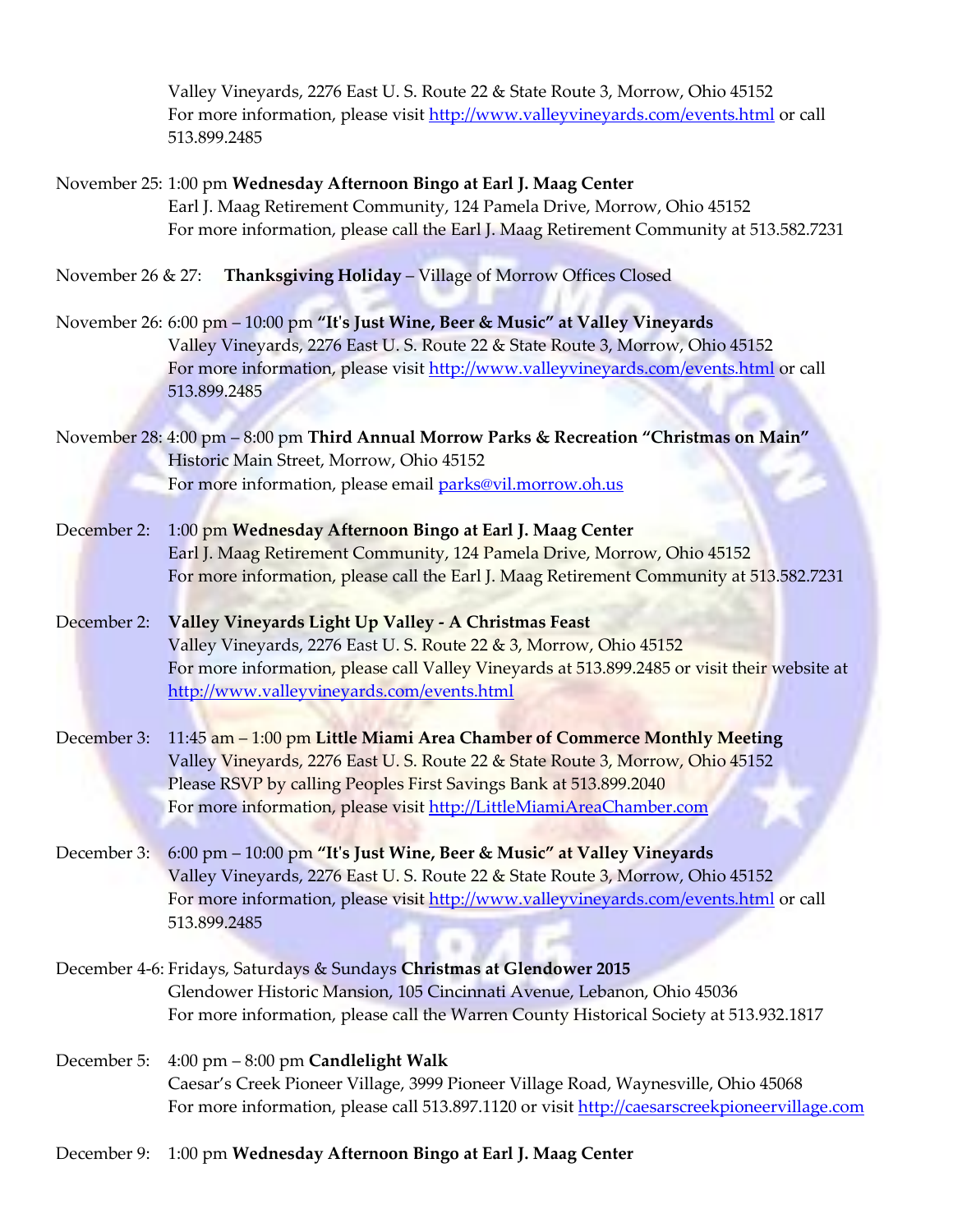Earl J. Maag Retirement Community, 124 Pamela Drive, Morrow, Ohio 45152 For more information, please call the Earl J. Maag Retirement Community at 513.582.7231

- December 10: 6:00 pm 10:00 pm **"It's Just Wine, Beer & Music" at Valley Vineyards** Valley Vineyards, 2276 East U. S. Route 22 & State Route 3, Morrow, Ohio 45152 For more information, please visit<http://www.valleyvineyards.com/events.html> or call 513.899.2485
- December 11-13: Fridays, Saturdays & Sundays **Christmas at Glendower 2015** Glendower Historic Mansion, 105 Cincinnati Avenue, Lebanon, Ohio 45036 For more information, please call the Warren County Historical Society at 513.932.1817
- December 16: 1:00 pm **Wednesday Afternoon Bingo at Earl J. Maag Center** Earl J. Maag Retirement Community, 124 Pamela Drive, Morrow, Ohio 45152 For more information, please call the Earl J. Maag Retirement Community at 513.582.7231
- December 17: 6:00 pm 10:00 pm **"It's Just Wine, Beer & Music" at Valley Vineyards** Valley Vineyards, 2276 East U. S. Route 22 & State Route 3, Morrow, Ohio 45152 For more information, please visit<http://www.valleyvineyards.com/events.html> or call 513.899.2485
- December 18-20: Fridays, Saturdays & Sundays **Christmas at Glendower 2015** Glendower Historic Mansion, 105 Cincinnati Avenue, Lebanon, Ohio 45036 For more information, please call the Warren County Historical Society at 513.932.1817
- December 23: 1:00 pm **Wednesday Afternoon Bingo at Earl J. Maag Center** Earl J. Maag Retirement Community, 124 Pamela Drive, Morrow, Ohio 45152 For more information, please call the Earl J. Maag Retirement Community at 513.582.7231
- December 24: 6:00 pm 10:00 pm **"It's Just Wine, Beer & Music" at Valley Vineyards** Valley Vineyards, 2276 East U. S. Route 22 & State Route 3, Morrow, Ohio 45152 For more information, please visit<http://www.valleyvineyards.com/events.html> or call 513.899.2485
- December 25: **Merry Christmas!** Village of Morrow Offices Closed
- December 26-27: Fridays, Saturdays & Sundays **Christmas at Glendower 2015** Glendower Historic Mansion, 105 Cincinnati Avenue, Lebanon, Ohio 45036 For more information, please call the Warren County Historical Society at 513.932.1817
- December 30: 1:00 pm **Wednesday Afternoon Bingo at Earl J. Maag Center** Earl J. Maag Retirement Community, 124 Pamela Drive, Morrow, Ohio 45152 For more information, please call the Earl J. Maag Retirement Community at 513.582.7231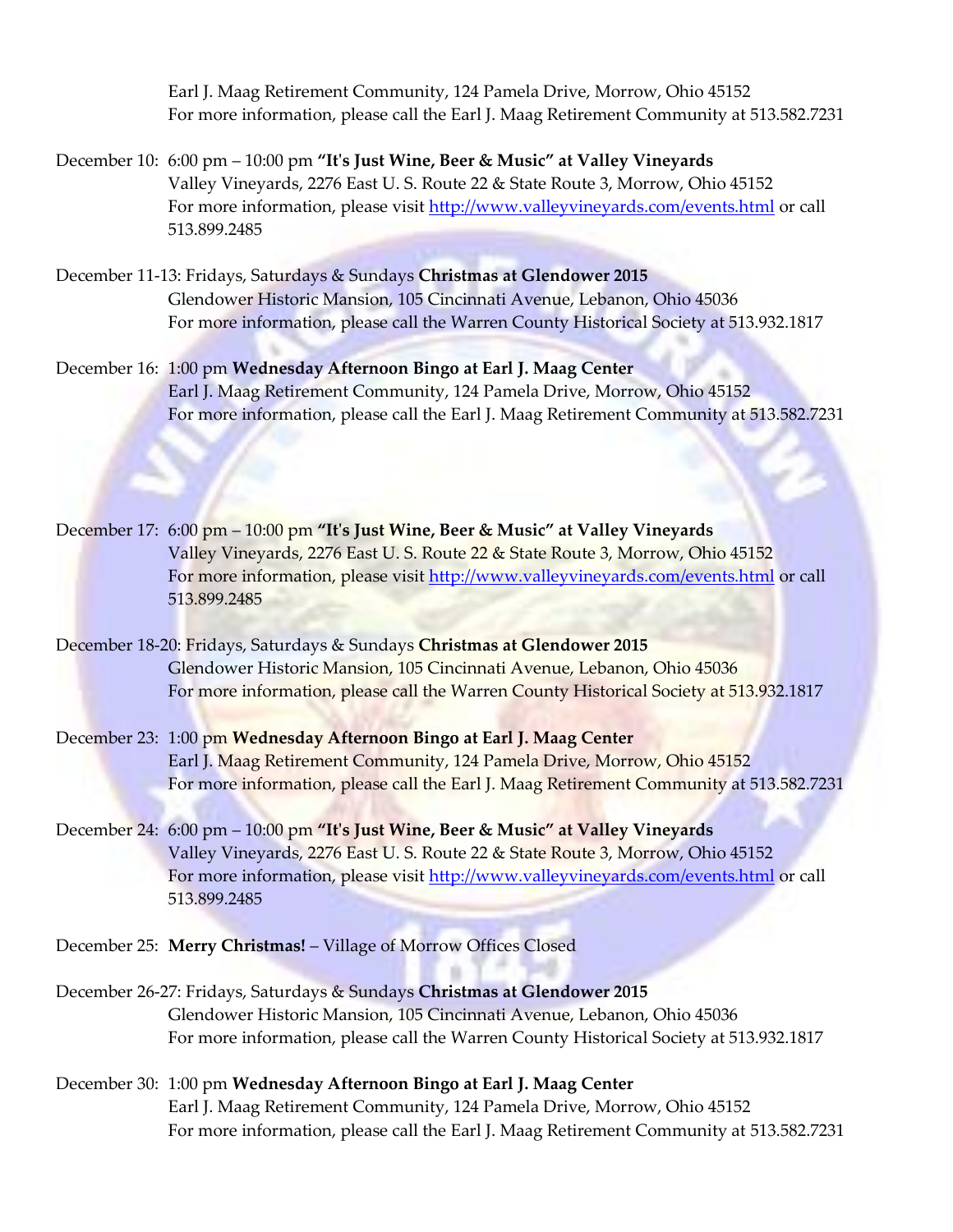December 31: 6:00 pm – 10:00 pm **"It's Just Wine, Beer & Music" at Valley Vineyards** Valley Vineyards, 2276 East U. S. Route 22 & State Route 3, Morrow, Ohio 45152 For more information, please visit<http://www.valleyvineyards.com/events.html> or call 513.899.2485

January 1: **New Year's Day** – Village of Morrow Offices Closed

If your business, church or organization is planning an event, please be sure to let us know and we'll gladly include it in our Calendar of Events. Please email or fax the details of your event to Rod Smith, Village Administrator, at [rod.smith@vil.morrow.oh.us](mailto:rod.smith@vil.morrow.oh.us) or 513.899.3170.

#### **Business & Government Meetings**

#### **Morrow Village Council**

Meets regularly on the second Tuesday of each month at 6:00 pm at the Morrow Municipal Building, 150 East Pike Street, Morrow, Ohio 45152. For more information, please call 513.899.2821 Monday – Friday 8:00 am – 4:30 pm or visit [www.vil.morrow.oh.us](http://www.vil.morrow.oh.us/)

#### **Morrow Mayor's Court**

Meets regularly on the second and fourth Thursday of each month at 5:00 pm at the Morrow Municipal Building, 150 East Pike Street, Morrow, Ohio 45152 For more information, please call 513.899.2821 Monday – Friday 8:00 am – 4:30 pm or visit <http://www.vil.morrow.oh.us/departments/mayor-s-court/>

#### **Morrow Neighborhood Watch**

Meets regularly on the first Thursday of each month at 7:00 pm at the Morrow Municipal Building, 150 East Pike Street, Morrow, Ohio 45152 For more information, please call 513.899.2821 Monday – Friday 8:00 am – 4:30 pm or visit <http://www.vil.morrow.oh.us/boards-commissions/neighborhood-watch/>

#### **Morrow Parks & Recreation Board**

Meets regularly on the third Thursday of each month at 6:00 pm at the Morrow Municipal Building, 150 East Pike Street, Morrow, Ohio 45152 For more information, please call 513.899.2821 Monday – Friday 8:00 am – 4:30 pm or visit <http://www.vil.morrow.oh.us/boards-commissions/parks-recreation-board/>

#### **Morrow Tree Board**

Meets regularly on the third Thursday of each month at 3:00 pm at the Morrow Municipal Building, 150 East Pike Street, Morrow, Ohio 45152 For more information, please call 513.899.2821 Monday – Friday 8:00 am – 4:30 pm or visit <http://www.vil.morrow.oh.us/boards-commissions/tree-board/>

#### **Morrow Planning Commission**

Meets regularly on the first Tuesday of each month at 6:30 pm, as necessary, at the Morrow Municipal Building, 150 East Pike Street, Morrow, Ohio 45152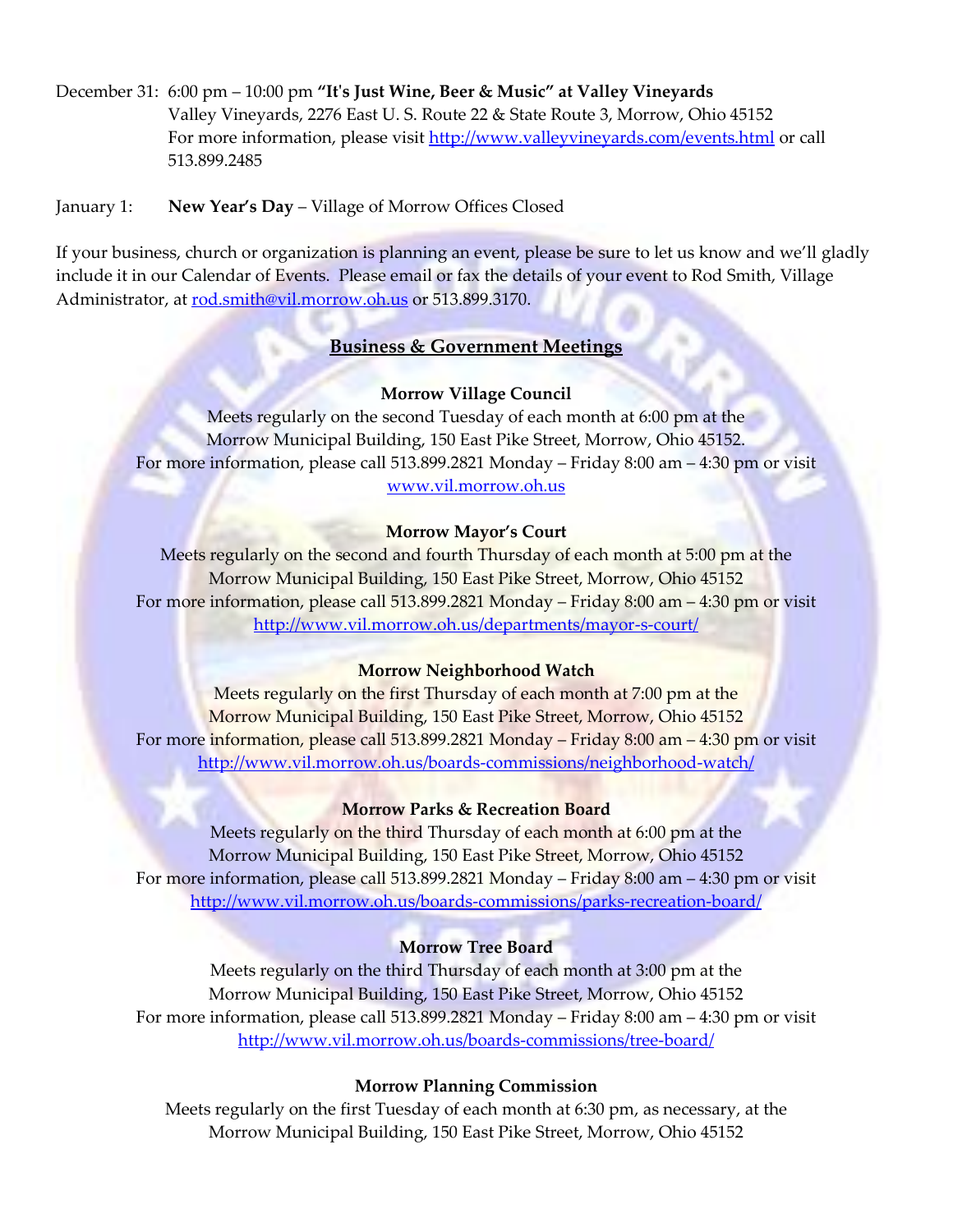For more information, please call 513.899.2821 Monday – Friday 8:00 am – 4:30 pm or visit <http://www.vil.morrow.oh.us/boards-commissions/planning-commission/>

#### **Morrow Zoning Board of Appeals**

Meets regularly on the third Tuesday of each month at 6:30 pm, as necessary, at the Morrow Municipal Building, 150 East Pike Street, Morrow, Ohio 45152 For more information, please call 513.899.2821 Monday – Friday 8:00 am – 4:30 pm or visit <http://www.vil.morrow.oh.us/boards-commissions/zoning-board-of-appeals/>

#### **Hamilton Township Trustees**

Meets regularly on first and third Wednesdays of each month at 6:00 pm at the Hamilton Township Administration Building, 7780 South State Route 48, Maineville, Ohio 45039 For more information, please call 513.683.8520 or visit [http://hamilton-township.org](http://hamilton-township.org/)

#### **Little Miami Area Chamber of Commerce**

Meets regularly on the first Thursday of each month at 11:45 am at Valley Vineyards, 2276 East U. S. Route 22 & State Route 3, Morrow, Ohio 45152 Please RSVP to Peoples First Savings Bank at 513.899.2040, by 5:00 pm on Tuesday prior to the meeting For more information, please visit [http://www.littlemiamiareachamber.com](http://www.littlemiamiareachamber.com/)

#### **Little Miami Local Schools Board of Education**

Meets regularly on the third Tuesday of each month at 7:00 pm at the Little Miami High School Auditorium, 3001 U. S. Route 22 & State Route 3, Morrow, Ohio 45152 For more information please call 513.899.2264 or visit<http://www.littlemiamischools.com/districtBoardEd.aspx>

## **Little Miami Local Schools Business Advisory Council**

Meets regularly on the second Monday of each month at 6:00 pm at the Little Miami Intermediate School, 7247 Zoar Road, Maineville, Ohio 45039 For more information, please visit [http://www.littlemiamischools.com/content\\_page.aspx?cid=572](http://www.littlemiamischools.com/content_page.aspx?cid=572)

#### **Salem Township Trustees**

Meets regularly on the second and fourth Tuesdays of each month at the Salem-Morrow Fire Department, 5270 East U. S. Route 22 & State Route 3, Morrow, Ohio 45152 For more information, please call 513.899.2222 or visit [www.salemtownship-warrencounty.com](http://www.salemtownship-warrencounty.com/)

#### **Warren County Career Center Board of Education**

Meets regularly on the third Thursday of each month at 6:00 pm at the Warren County Career Center, Admin. Bldg. Board Room, 3525 North State Route 48, Lebanon, Ohio 45036 For more information, please visit<http://www.mywccc.org/BoardOfEducation.aspx>

#### **Warren County Board of Commissioners**

Meets regularly on Tuesdays at 9:00 am at the Warren County Administration Building, The Board is also scheduled to meet on the first and third Thursday of each month at 5:00 p.m., as needed For more information, please call 513.695.1250 or visit<http://www.co.warren.oh.us/commissioners/>

#### **Warren County Park District Board of Commissioners**

Meets regularly on the third Wednesday of each month at 6:00 pm at the